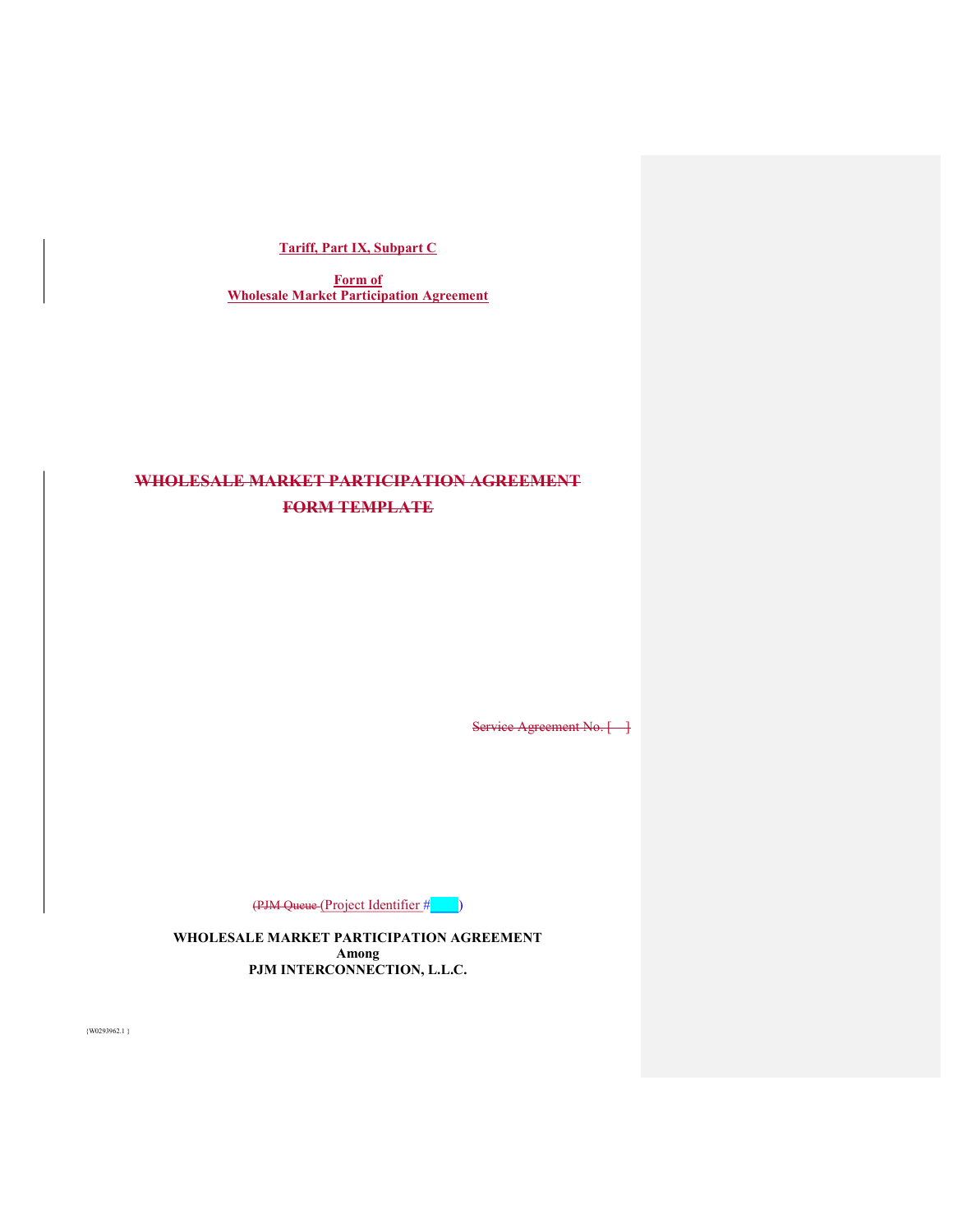

 $\{W0293962.1\}$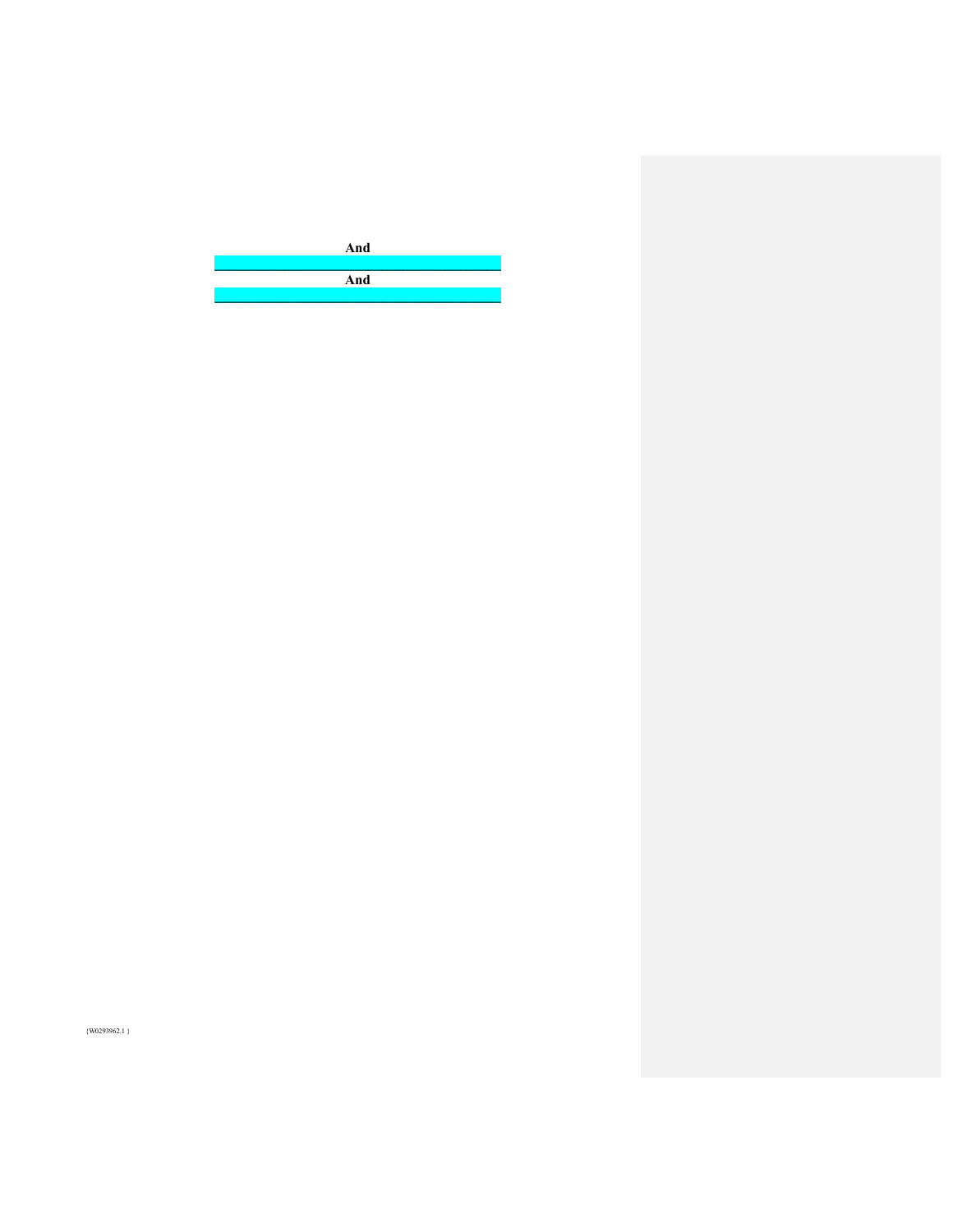Service Agreement No. [ ]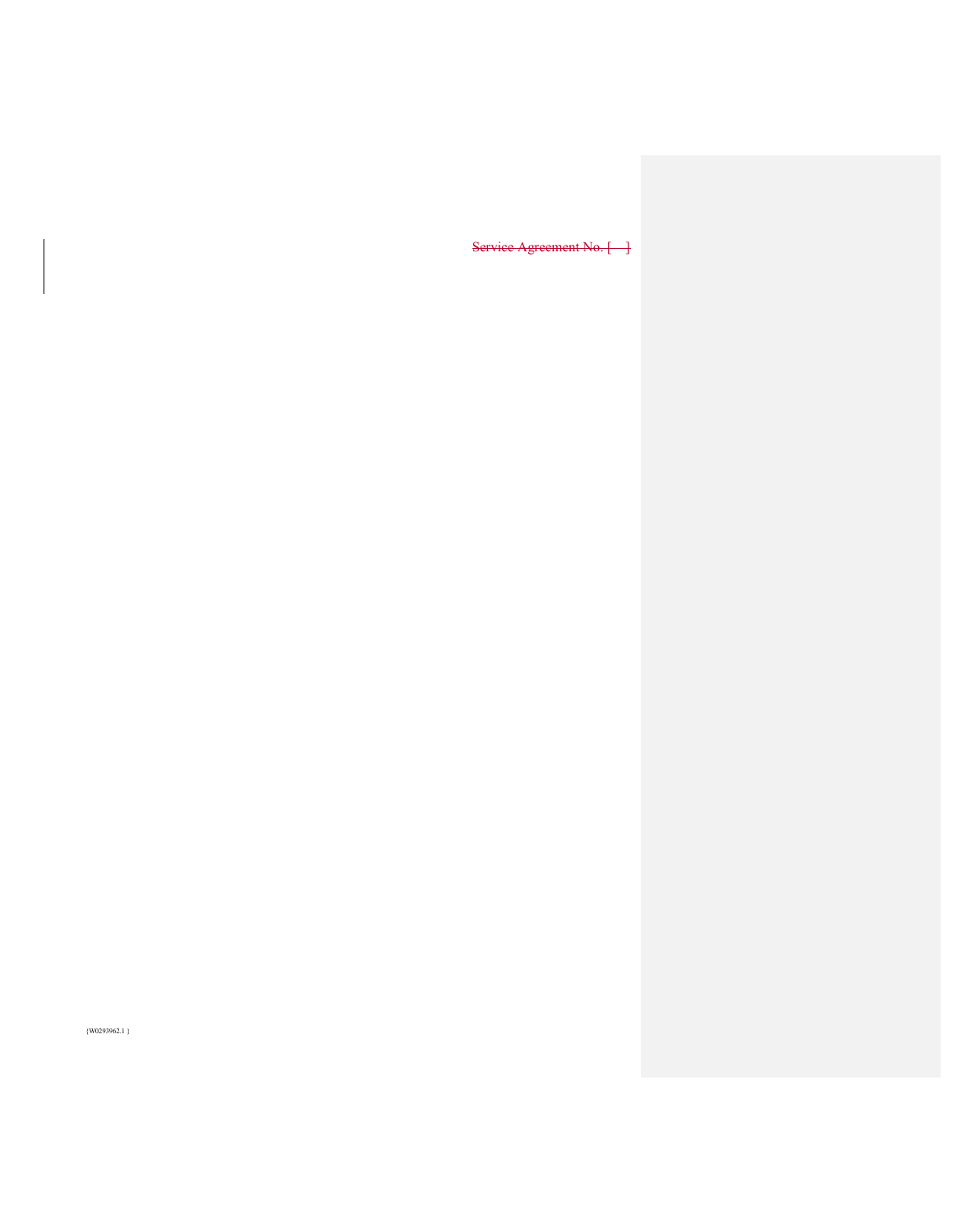#### **WHOLESALE MARKET PARTICIPATION AGREEMENT By and Among PJM Interconnection, L.L.C. And [Name of Wholesale Market Participant] And [Name of Transmission Owner] (PJM Queue Position Project Identifier #\_\_)**

This Wholesale Market Participation Agreement ("WMPA")—, including the Specifications, Appendices, and Schedules attached hereto and incorporated herein, is entered into in order to effectuate sales of energy and/or capacity into PJM's wholesale markets, by and between by and among PJM Interconnection, L.L.C., the Regional Transmission Organization for the PJM Region ("Transmission Provider" or "PJM"), ("Project Developer" or "Wholesale Market Participant" [OPTIONAL: or "[short name]"])<sub>name</sub>]"]), and **defining the end of the end of the end of the contract of Cowner"**  $\frac{1}{2}$ [20PTIONAL: or "[short name]" $\frac{1}{2}$ ]) (referred to individually as  $\underline{a}$  "Party" or and collectively as the "the Parties")Parties") in order to effectuate Wholesale Transactions by Wholesale Market Participant in PJM's markets. [Use as/when applicable: This WMPA supersedes the \_\_\_\_\_\_\_\_\_\_\_\_\_\_\_\_\_\_\_\_\_\_\_\_\_\_\_\_\_\_\_\_\_\_\_\_ {insert details to identify the agreement being superseded, the effective date of the agreement, the service agreement number designation, the prior queue position number or project identifier, and the FERC docket number, if applicable, for the agreement being superseded.}]

#### WITNESSETH

 WHEREAS, Wholesale Market Participant is developing and will own and control a generation or storage resource that it intends to use to engage in Wholesale Transactions in PJM's markets (the "Generating Facility"), and desires to maintain its proposed generation Generating Facility in the queue Cycle of projects that PJM studies for potential reliability impacts to the Transmission System;

 WHEREAS, Wholesale Market Participant is seeking to physically interconnect its Generating Facility at a local distribution or sub-transmission facility, which that at this time is not subject to FERC the PJM Open Access Transmission Tariff ("Tariff") under Federal Energy Regulatory Commission ("FERC" or "Commission") jurisdiction;and

WHEREAS, Wholesale Market Participant and ([Transmission Owner] or for if there is a point of common coupling {point of common coupling is where the Wholesale Market Participant's facility Generating Facility attaches to the Municipality/Cooperative facilities, as and should be depicted as a blue pyramid in Schedule AB} with a Municipality/Cooperative, insert the name of the Municipality/Cooperative \_\_\_\_\_\_\_\_\_\_\_\_\_\_\_\_\_\_\_\_\_\_\_\_\_\_\_]) or its affiliate must enter have entered into a separate non-FERC jurisdictional two-party interconnection agreement ("Interconnection Agreement") in order to address issues of physical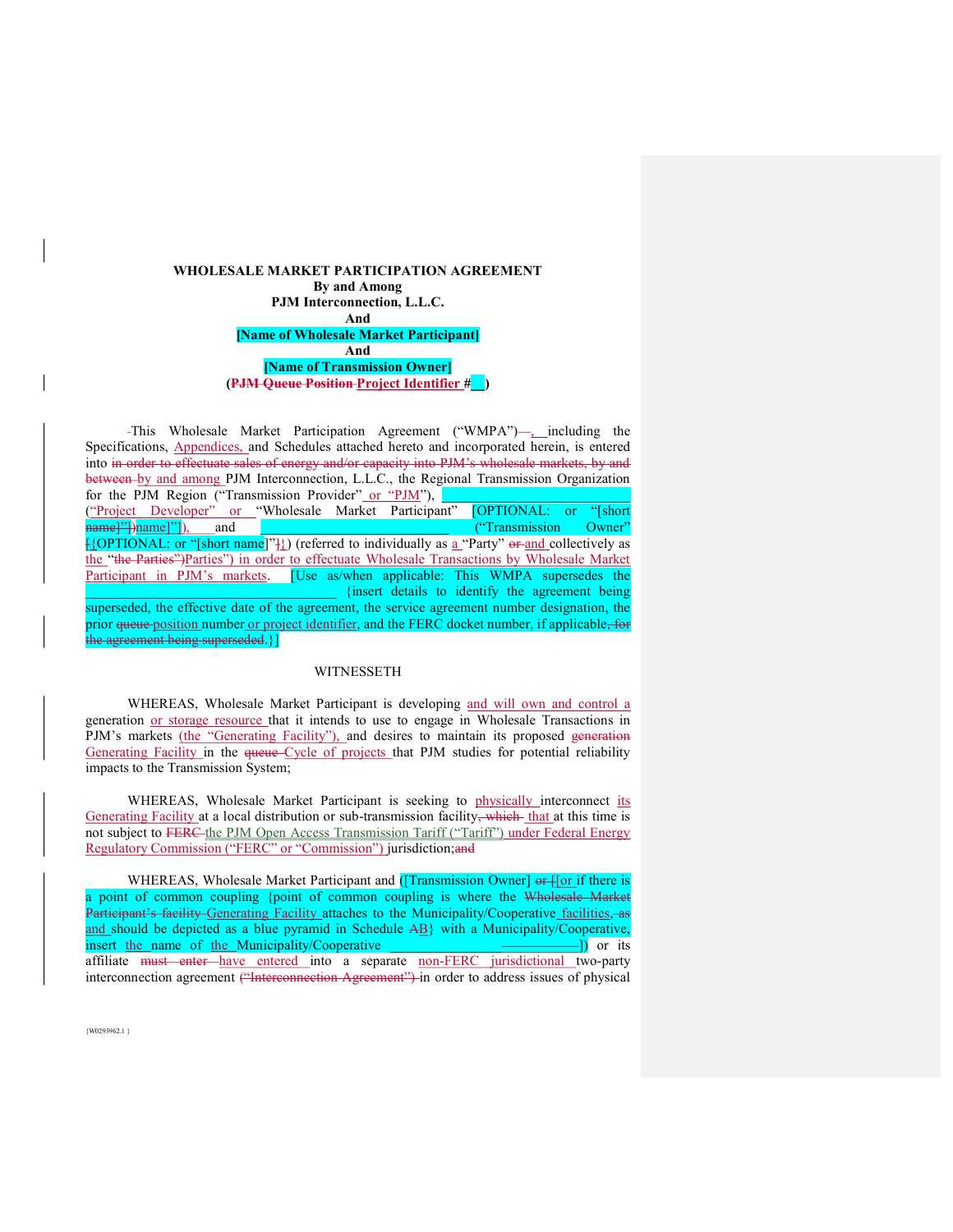interconnection-, local upgrades, and local charges that may be presented by the interconnection of Wholesale Market Participant's generation to the distribution facility. the Generating Facility to the local distribution or sub-transmission facility (the "Interconnection Agreement"); and

WHEREAS, the Interconnection Agreement is a Condition Precedent to this WMPA, and this WMPA is hereby made expressly contingent upon the satisfaction of the Condition Precedent as described in section 3.0 below, and, in the event the Condition Precedent is not satisfied, then this WMPA automatically will be null and void *ab initio* and will have no further force or effect, and, moreover, the Interconnection Agreement must remain in full force and effect in order for Wholesale Market Participant to use the Generating Facility to engage in Wholesale Transactions in PJM's markets under this WMPA.

NOW, THEREFORE, in consideration of the mutual covenants herein-contained herein, together along with other good and valuable consideration, the receipt and sufficiency is -of which are hereby mutually acknowledged by Transmission Provider, Transmission Owner-, and Wholesale Market Participant-and-; the parties Parties agree to assume all of the rights and obligations consistent with the rights and obligations relating to Network Upgrades, Local Upgrades and metering requirements as set forth in Part VI of the Tariff, as of the effective date of this WMPA, required for Wholesale Market Participant to make engage in Wholesale Transactions in PJM's markets. The using the Generating Facility; and the Parties mutually covenant and agree as follows:

#### **Article 1 – DEFINITIONS and OTHER DOCUMENTS EFFECTIVE DATE**

- **1.0 Defined Terms.** All capitalized terms used and not otherwise defined herein shall have the meanings as set forth in the definitions of such terms as stated in Part I, Article 1 or Part VI of the PJM Open Access Transmission Tariff ("Tariff"), except Wholesale Market Participant which shall be defined in this WMPA as a participant in a Wholesale Transactionset forth in Appendix 1 hereto.
- **1.1** Effective Date. This WMPA shall become effective on the date it is executed by all Parties, or, if this WMPA is filed with FERC unexecuted, upon on the date specified by FERC. This WMPA shall terminate on such date as mutually agreed upon by the partiesParties, unless earlier terminated consistent with Section 1 in Attachment O, the provisions of section 3.0 or Appendix 2, Part VI of the Tariff. section 8 of this WMPA.
- **1.2 Assumption of Tariff Obligations.** Wholesale Market Participant agrees to abide by all rules and procedures pertaining to generation and transmission in the PJM Region, including but not limited to the rules and procedures concerning the dispatch of generation or scheduling transmission set forth in the Tariff, the Operating Agreement and the PJM Manuals.
- **Incorporation Of Other Documents.** All portions of the Tariff and the Operating Agreement pertinent to the subject matter of this WMPA and not otherwise made a part hereof are hereby incorporated herein and made a part hereof. **Article 2 - NOTICES and MISCELLANEOUS**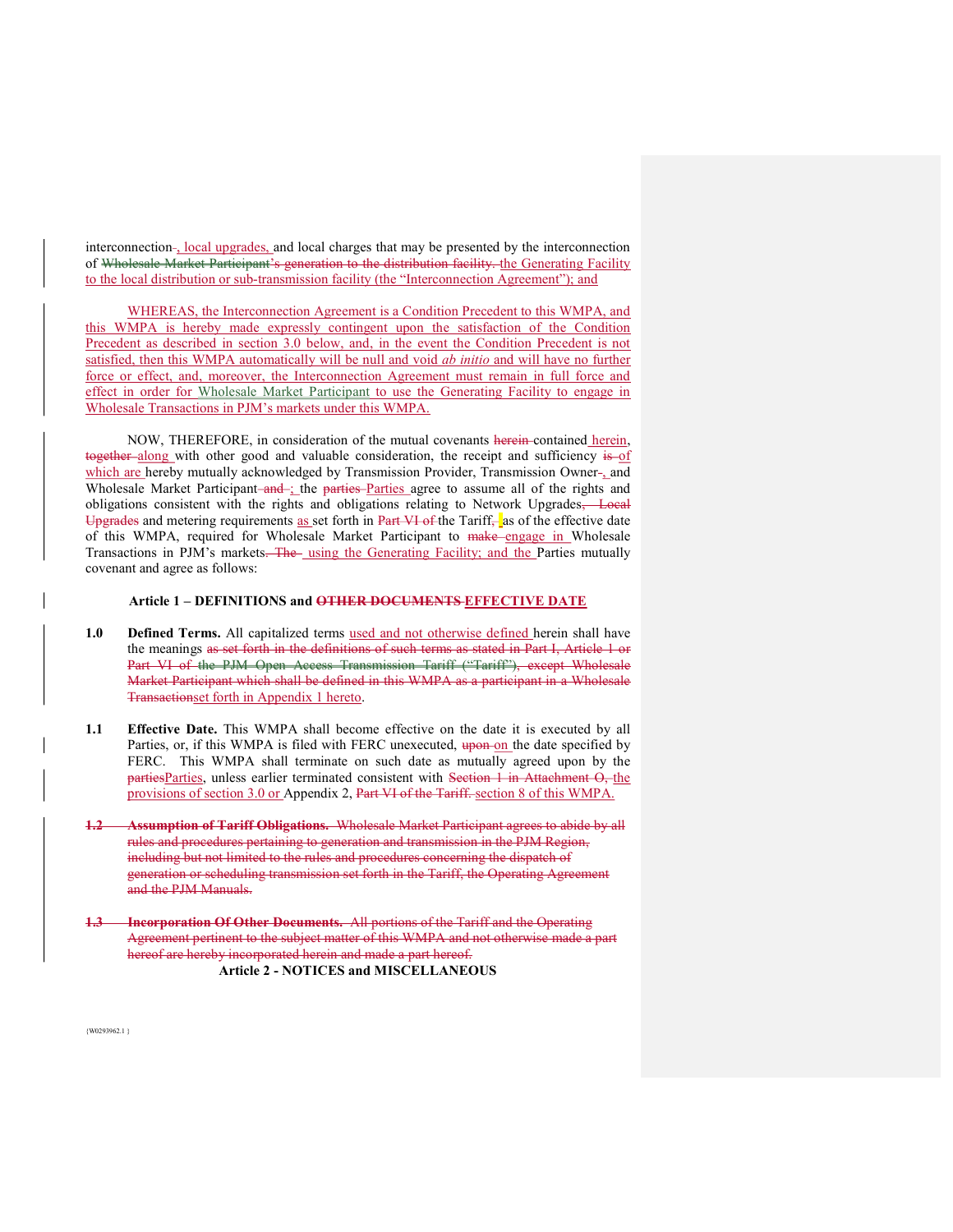**2.0** Notices. Any notice, demand-<sub>1</sub> or request required or permitted to be given by any Party to another Party and any instrument required or permitted to be tendered or delivered by any Party in writing to another Party shall be provided electronically or may be so given, tendered , or delivered by recognized national courier or by depositing the same with the United States Postal Service, with postage prepaid for delivery by certified or registered mail addressed to the Party, or by personal delivery to the Party, at the electronic or other address specified below. Such notices, if agreed to by the Parties, may be made via electronic means, with e-mail confirmation of delivery.

Transmission Provider:

PJM Interconnection, L.L.C. 2750 Monroe Blvd. Audubon, PA 19403-2497 interconnectionagreementnotices@pjm.com

\_\_\_\_\_\_\_\_\_\_\_\_\_\_\_\_\_\_\_\_\_\_\_\_\_\_\_\_\_\_\_\_\_\_\_\_\_

 $\mathcal{L}_\text{max}$ \_\_\_\_\_\_\_\_\_\_\_\_\_\_\_\_\_\_\_\_\_\_\_\_\_\_\_\_\_\_\_\_\_\_\_\_\_

Wholesale Market Participant:

Transmission Owner:

Either Any Party may change its address or designated representative for notice by giving notice to the other Parties in the manner provided for above.

**2.1** Construction With with Other Parts Of The of the Tariff. This WMPA shall not be construed as an application for service under Tariff, Part II or Tariff, Part III of the Tariff.

**2.2 Warranty for Facilities StudySystem Impact Studies.** In analyzing and preparing the [Generation Interconnection Facilities Study] [Transmission Interconnection Facilities Study] [System Impact Study {if a Facilities Study was not required}], and in designing and constructing the Local Upgrades and/or Network Upgrades described in Part II of the Tariff and in the Specifications attached to System Impact Studies, and in specifying the Network Upgrades that are required for reliability reasons as described in Schedule D of this WMPA, Transmission Provider, the Transmission Owner(s), and any other subcontractors employed by Transmission Provider have had to, and shall have to, rely on upon information provided by Wholesale Market Participant and possibly by third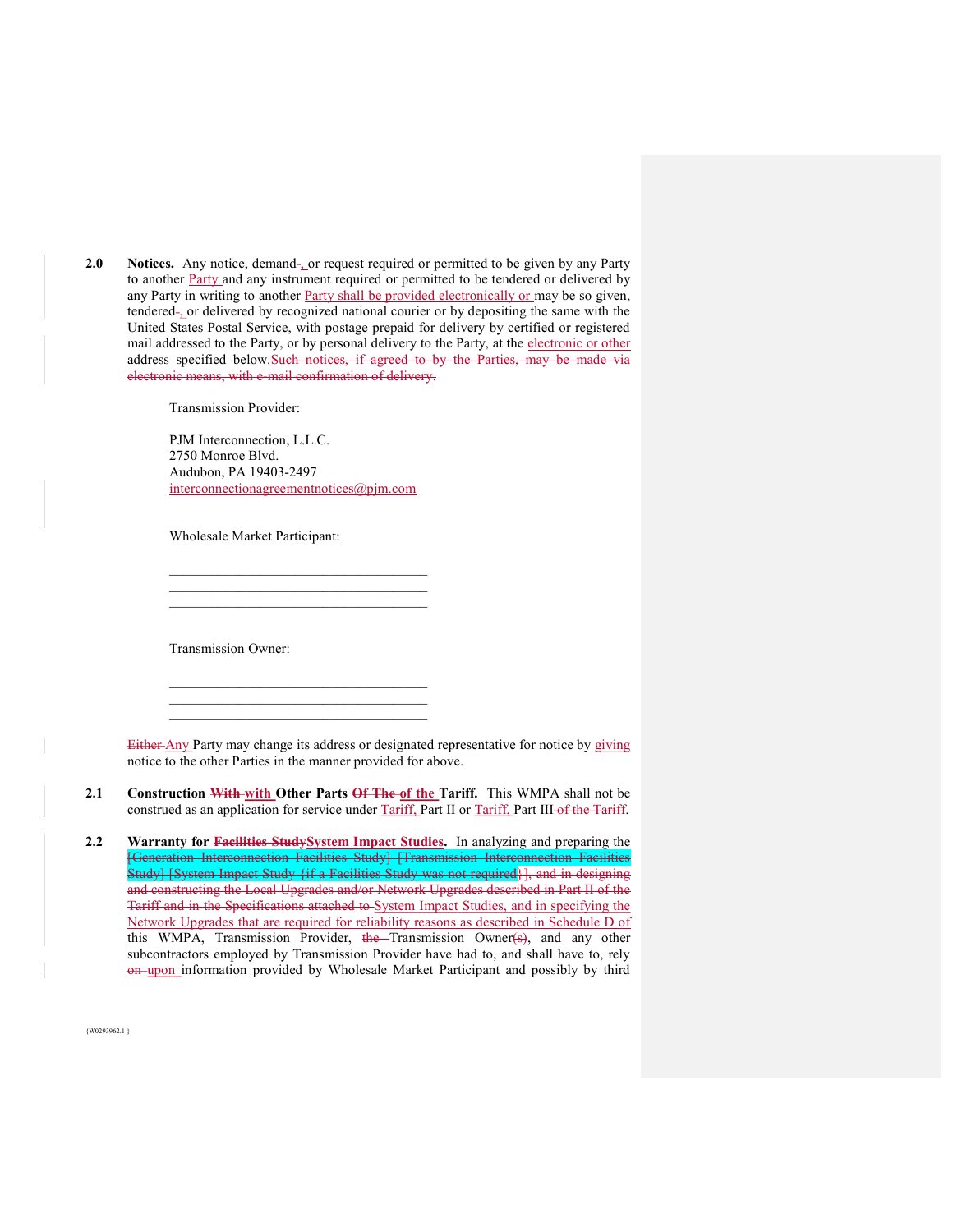parties-, and may not have control over the accuracy of such information. Accordingly, NEITHER TRANSMISSION PROVIDER, THE TRANSMISSION OWNER(s), NOR ANY OTHER SUBCONTRACTORS EMPLOYED BY TRANSMISSION PROVIDER OR TRANSMISSION OWNER MAKES MAKE ANY WARRANTIES, EXPRESS OR IMPLIED, WHETHER ARISING BY OPERATION OF LAW, COURSE OF PERFORMANCE OR DEALING, CUSTOM, USAGE IN THE TRADE OR PROFESSION, OR OTHERWISE, INCLUDING WITHOUT LIMITATION IMPLIED WARRANTIES OF MERCHANTABILITY AND FITNESS FOR A PARTICULAR PURPOSE, WITH REGARD TO THE ACCURACY, CONTENT, OR CONCLUSIONS OF THE FACILITIES STUDY OR THE SYSTEM IMPACT STUDY IF A FACILITIES STUDY WAS NOT REQUIRED OR OF THE LOCAL UPGRADES AND/OR THE NETWORK UPGRADES, PROVIDED, HOWEVER, that Transmission Provider warrants that the Transmission Owner Facilities described in the Specifications will be designed and constructed (to the extent that Transmission Owner is responsible for design and construction thereof) and operated in accordance with Good Utility Practice, as such term is defined in the Operating AgreementSTUDIES, OR OF THE NETWORK UPGRADES. Wholesale Market Participant acknowledges that it has not relied on any representations or warranties not specifically set forth herein and that no such representations or warranties have formed the basis of its bargain hereunder.

- **2.3** Waiver. No waiver by any party-Party of one or more defaults by the other-another Party in performance of any of the provisions of this WMPA shall operate or be construed as a waiver of any other or further default or defaults, whether of a like or different character.
- **2.4 Amendment.** This WMPA or any part thereof<sub> $\frac{1}{2}$ </sub> may not be amended, modified, or waived other than by a written document signed by all parties heretoParties. Parties acknowledge that, subsequent to execution of this agreement, errors may be corrected by replacing the page of the agreement containing the error with a corrected page, as agreed to and signed by the Parties, without modifying or altering the original date of execution, dates of any milestones, or obligations contained therein.

If an amendment is desired, then, consistent with Tariff, Part IX, section 1, Transmission Provider shall tender an agreement to amend to Wholesale Market Participant for execution. No later than fifteen (15) Business Days after Transmission Provider tenders for execution the agreement, Wholesale Market Participant shall either: (i) execute the agreement; (ii) request in writing dispute resolution as allowed under Tariff, Part I, section 12, or consistent with the Amended and Restated Operating Agreement of PJM Interconnection, L.L.C., Schedule 5 ("Operating Agreement"); or (iii) request that Transmission Provider file the agreement unexecuted with the Commission. The agreement shall be deemed to be terminated and withdrawn if Wholesale Market Participant fails to comply with these requirements. Following tender of the agreement and no later than fifteen (15) Business Days after execution by Wholesale Market Participant, Transmission Owner shall either: (i) execute the agreement; (ii) request in writing dispute resolution as allowed under Tariff, Part I, section 12, or consistent with Operating Agreement, Schedule 5; or (iii) request that Transmission Provider file the agreement unexecuted with the Commission. Following execution by Transmission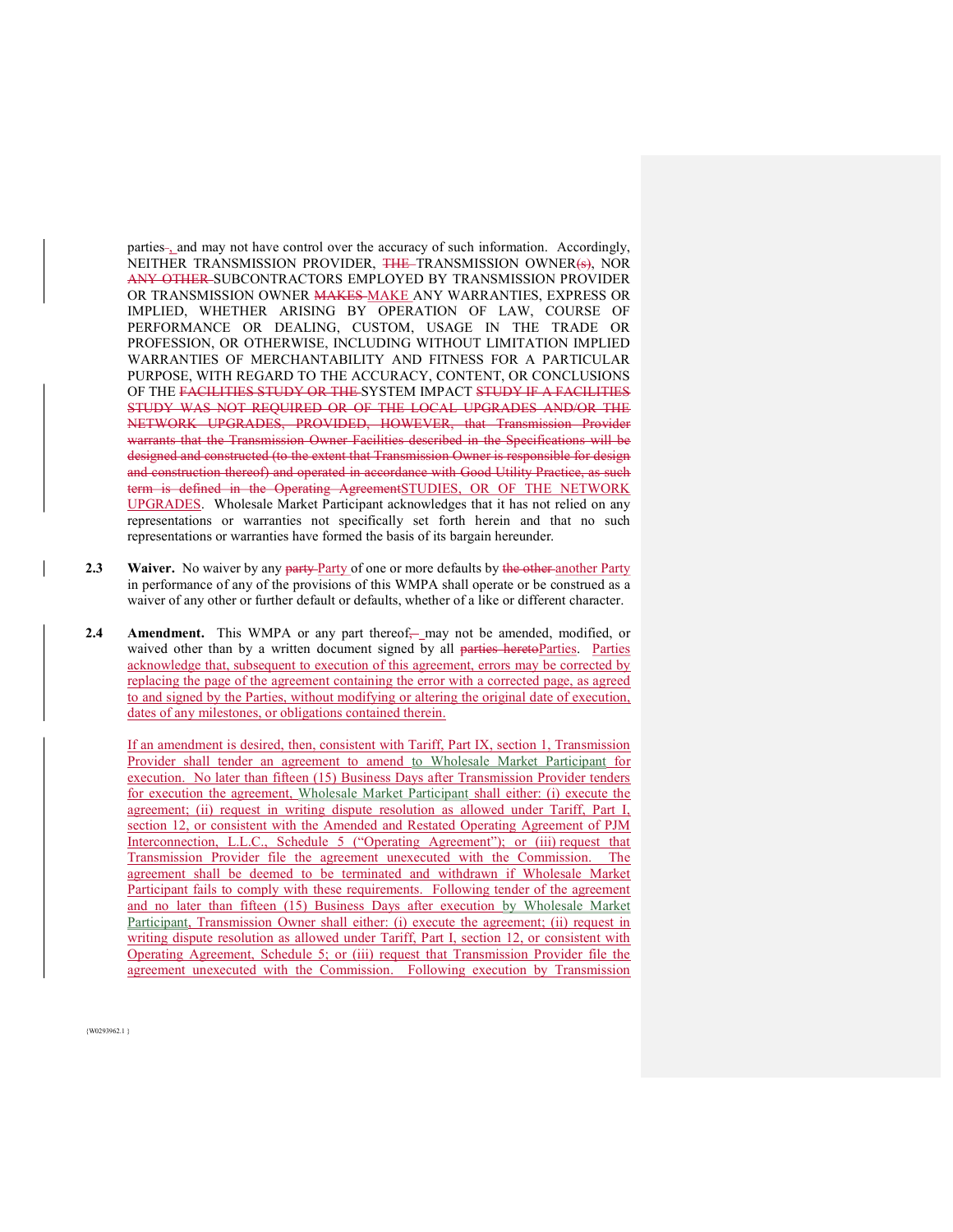Owner, Transmission Provider shall either: (i) execute the agreement; (ii) request in writing dispute resolution as allowed under Tariff, Part I, section 12, or consistent with Operating Agreement, Schedule 5; or (iii) file the agreement unexecuted with the Commission. Transmission Provider also may file the agreement unexecuted with the Commission if Transmission Owner does not comply with the requirements above.

#### **2.5 Addendum of Wholesale Market Participant's Agreement to Conform with IRS Safe Harbor Provisions for Non-Taxable Status.** To the extent required, in accordance with Section 24.1 in Attachment O, Appendix 2 in Part VI of the Tariff, Schedule E to this WMPA shall set forth the Wholesale Market Participant's agreement to conform with the IRS safe harbor provisions for non-taxable status.

#### **2.62.5 Assignment**

#### **2.6.1 2.5.1 Assignment by Wholesale Market Participant with Prior Consent:**

If the Interconnection Agreement between the Except as provided in section 2.5.2 of this WMPA, Wholesale Market Participant and the Transmission Owner, as referenced in section 3.1.4 herein, provides that such Interconnection Agreement may be assigned, and such Interconnection Agreement was assigned, then, except as provided in Section 2.6.2 of this WMPA, no Party shall shall not assign its rights or delegate its duties under this WMPA without the prior written consent of the other Parties, which consent shall not be unreasonably withheld, conditioned, or delayed $\frac{1}{2}$  and any such assignment or delegation made without such prior written consent shall be null and void.A Party may make an assignment in connection with the sale, merger, or transfer of all of its properties, including the Participant Facility, which it owns, so long as the assignee in such a sale, merger, or transfer assumes in writing all rights, duties and obligations arising under this WMPA. In addition, the Transmission Owner shall be entitled, subject to applicable laws and regulations, to assign the WMPA to an Affiliate or successor that owns and operates all or a substantial portion of the Transmission Owner's transmission facilities.

If written consent is desired, then, consistent with Tariff, Part IX, section 1, Transmission Provider shall tender a consent to assignment agreement to Wholesale Market Participant for execution. No later than fifteen (15) Business Days after Transmission Provider tenders for execution the agreement, Wholesale Market Participant shall either: (i) execute the agreement; (ii) request in writing dispute resolution as allowed under Tariff, Part I, section 12, or consistent with Operating Agreement, Schedule 5; or (iii) request that Transmission Provider file the agreement unexecuted with the Commission. The agreement shall be deemed to be terminated and withdrawn if Wholesale Market Participant fails to comply with these requirements. Following tender of the agreement and no later than fifteen (15) Business Days after execution by Wholesale Market Participant, Transmission Owner shall either: (i) execute the agreement; (ii) request in writing dispute resolution as allowed under Tariff, Part I, section 12, or consistent with Operating Agreement, Schedule 5; or (iii) request that Transmission Provider file the agreement unexecuted with the Commission. Following execution by Transmission Owner, Transmission Provider shall either: (i) execute the agreement; (ii) request in writing dispute resolution as allowed under Tariff, Part I, section 12, or consistent with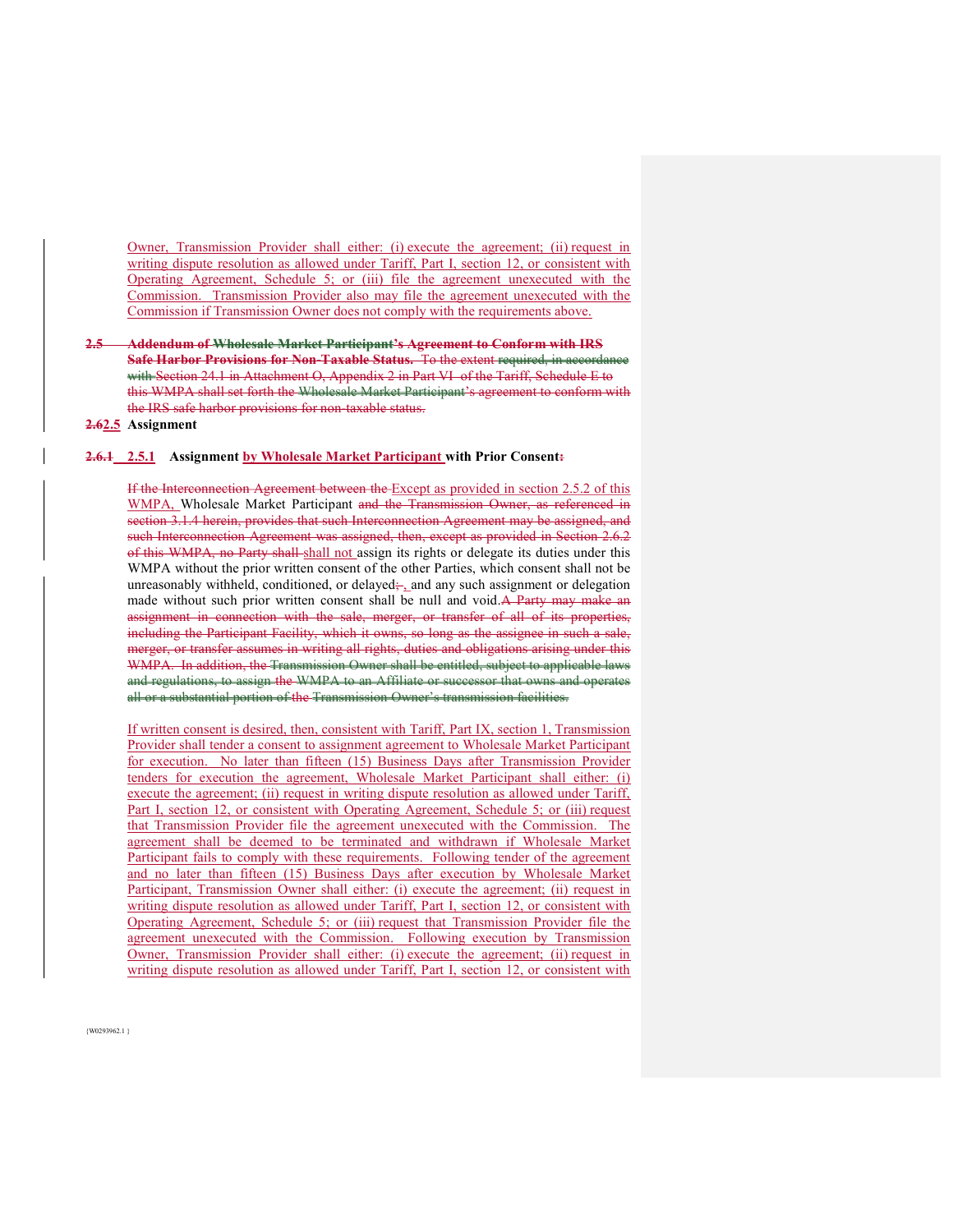Operating Agreement, Schedule 5; or (iii) file the agreement unexecuted with the Commission. Transmission Provider also may file the agreement unexecuted with the Commission if Transmission Owner does not comply with the requirements above.

**2.6.2Assignment 2.5.2 Assignment by Wholesale Market Participant without Prior Consent** 

#### **2.6.2.12.5.2.1 Assignment to Owners:**

If the Interconnection Agreement between the Wholesale Market Participant and the Transmission Owner, as referenced in section 3.1.4 herein, provides that such Interconnection Agreement-it may be assigned, and such-the Interconnection Agreement was assigned, then the Wholesale Market Participant may assign its rights or delegate its duties under this WMPA-, without the Transmission Owner's or Transmission Provider's or Transmission Owner's prior consent-, to any Affiliate or person that purchases or otherwise acquires, directly or indirectly, all of the Participant Generating Facility, provided that prior to the effective date of any such assignment:  $(1)$  the assignee shall demonstrate to Transmission Provider that, as of the effective date of the assignment, the assignee has the technical and operational competence to comply with the requirements of this  $WMPA_{\tau}$  and (2) in writing to the Transmission Owner and Transmission Provider, assignee assumes all rights, duties, and obligations of Wholesale Market Participant arising under this WMPA in a writing to Transmission Provider and Transmission Owner. However, any Any assignment described herein shall not relieve or discharge the Wholesale Market Participant from any of its obligations hereunder absent the written consent of the Transmission Provider, such consent not to be unreasonably withheld, conditioned-, or delayed.

**2.6.2.2** Wholesale Market Participant may elect to enter into a consent to assignment agreement to effectuate an assignment allowed by this section 2.5.2.1. If so elected, then, consistent with Tariff, Part IX, section 1, Transmission Provider shall tender a consent to assignment agreement to Wholesale Market Participant for execution. No later than fifteen (15) Business Days after Transmission Provider tenders for execution the agreement, Wholesale Market Participant shall either: (i) execute the agreement; (ii) request in writing dispute resolution as allowed under Tariff, Part I, section 12, or consistent with Operating Agreement, Schedule 5; or (iii) request that Transmission Provider file the agreement unexecuted with the Commission. The agreement shall be deemed to be terminated and withdrawn if Wholesale Market Participant fails to comply with these requirements. No later than fifteen (15) Business Days after execution by Wholesale Market Participant, Transmission Owner shall either: (i) execute the agreement; (ii) request in writing dispute resolution as allowed under Tariff, Part I, section 12, or consistent with Operating Agreement, Schedule 5; or (iii) request that Transmission Provider file the agreement unexecuted with the Commission. Following execution by Transmission Owner, Transmission Provider shall either: (i) execute the agreement; (ii) request in writing dispute resolution as allowed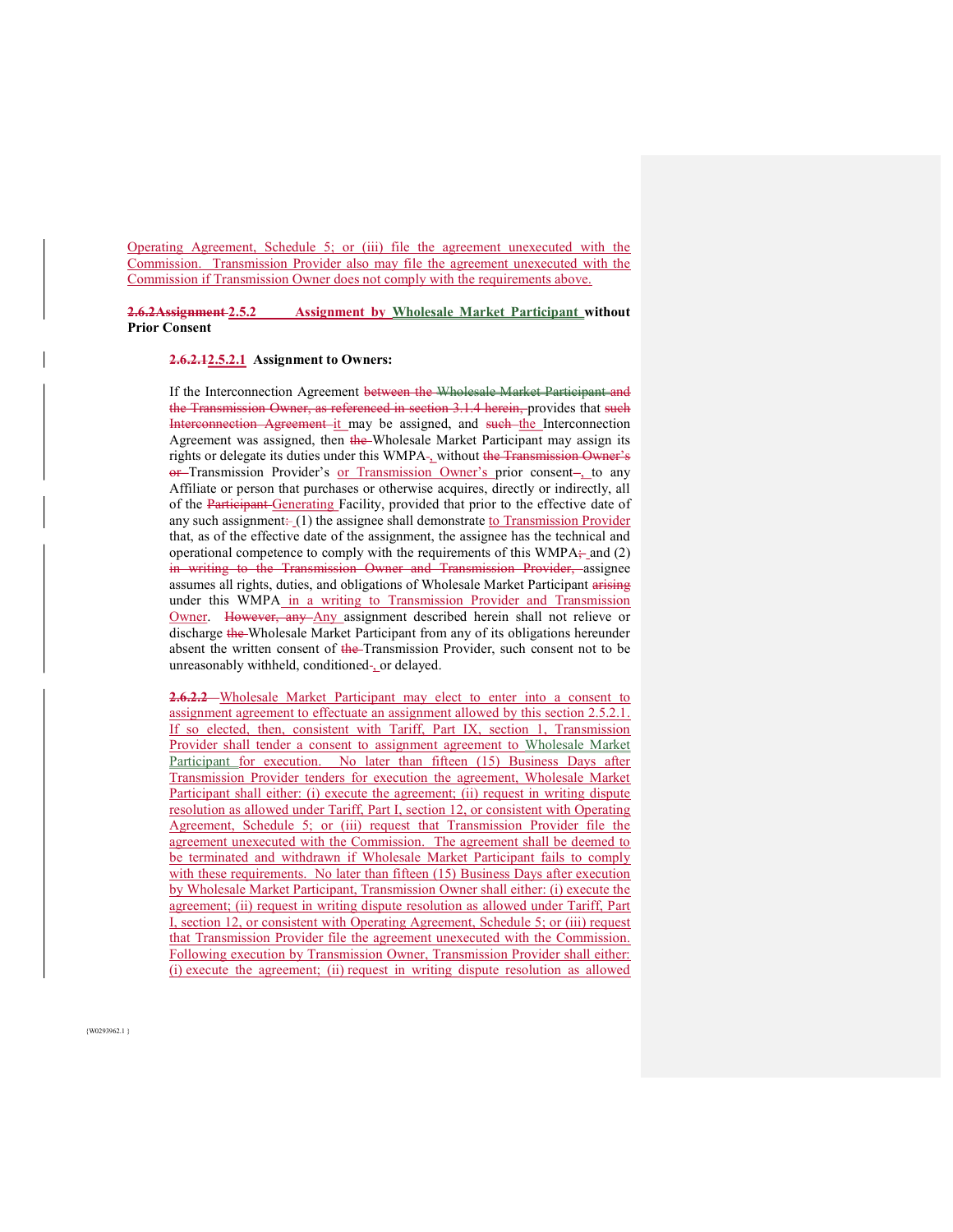under Tariff, Part I, section 12, or consistent with Operating Agreement, Schedule 5; or (iii) file the agreement unexecuted with the Commission. Transmission Provider also may file the agreement unexecuted with the Commission if Transmission Owner does not comply with the requirements above.

#### **2.5.2.2 Assignment to Lenders:**

If the Interconnection Agreement between the Wholesale Market Participant and the Transmission Owner, as referenced in section 3.1.4 herein, provides that such Interconnection Agreement provides that it may be assigned to any Project Finance Entity(ies), and such the Interconnection Agreement was so assigned, then the Wholesale Market Participant may, without consent of the Transmission Provider or the Transmission Owner, assign this WMPA to such Project Finance Entity(ies) without Transmission Provider's or Transmission Owner's consent, provided that such assignment does not alter or diminish Wholesale Market Participant's duties and obligations under this WMPA. If Wholesale Market Participant provides the Transmission Owner and Transmission Provider and Transmission Owner with notice of an assignment to such Project Finance Entity(ies) and identifies such Project Finance Entity(ies) as a contact contact(s) for notice of Breach consistent with section 15.3 of Attachment O, Appendix 2 in Part VI of the Tariff, the section 7.3 hereto, then Transmission Provider or and Transmission Owner shall provide notice and reasonable opportunity for such Project Finance Entity(ies) to cure any Breach under this WMPA in accordance with this WMPA. Transmission Provider or Transmission Owner shall, if requested by such Project Finance Entity(ies), provide such customary and reasonable documents, including consents to assignment, as may be reasonably be requested with respect to the assignment and status of this WMPA, provided that such documents do not alter or diminish the rights of the Transmission Provider or Transmission Owner under this WMPA, except with respect to providing notice of Breach consistent with section 15.3 of Attachment O, Appendix 2 in Part VI of the Tariff, to such Project Finance Entity(ies) consistent with Appendix 2, section 7.3 hereto. Upon presentation of the Transmission Provider and/'s or Transmission Owner's invoice therefor, Wholesale Market Participant shall pay the Transmission Provider and/or the 's or Transmission Owner's reasonable documented cost of providing such documents and certificates as requested by such Project Finance Entity(ies). Any assignment described herein shall not relieve or discharge the Wholesale Market Participant from any of its obligations hereunder absent the written consent of the Transmission Owner and Transmission Provider and Transmission Owner.

#### **2.5.3 Assignment by Transmission Owner**

Transmission Owner shall be entitled, subject to applicable laws and regulations, to assign this WMPA to an Affiliate or successor that owns and operates all or a substantial portion of Transmission Owner's transmission facilities.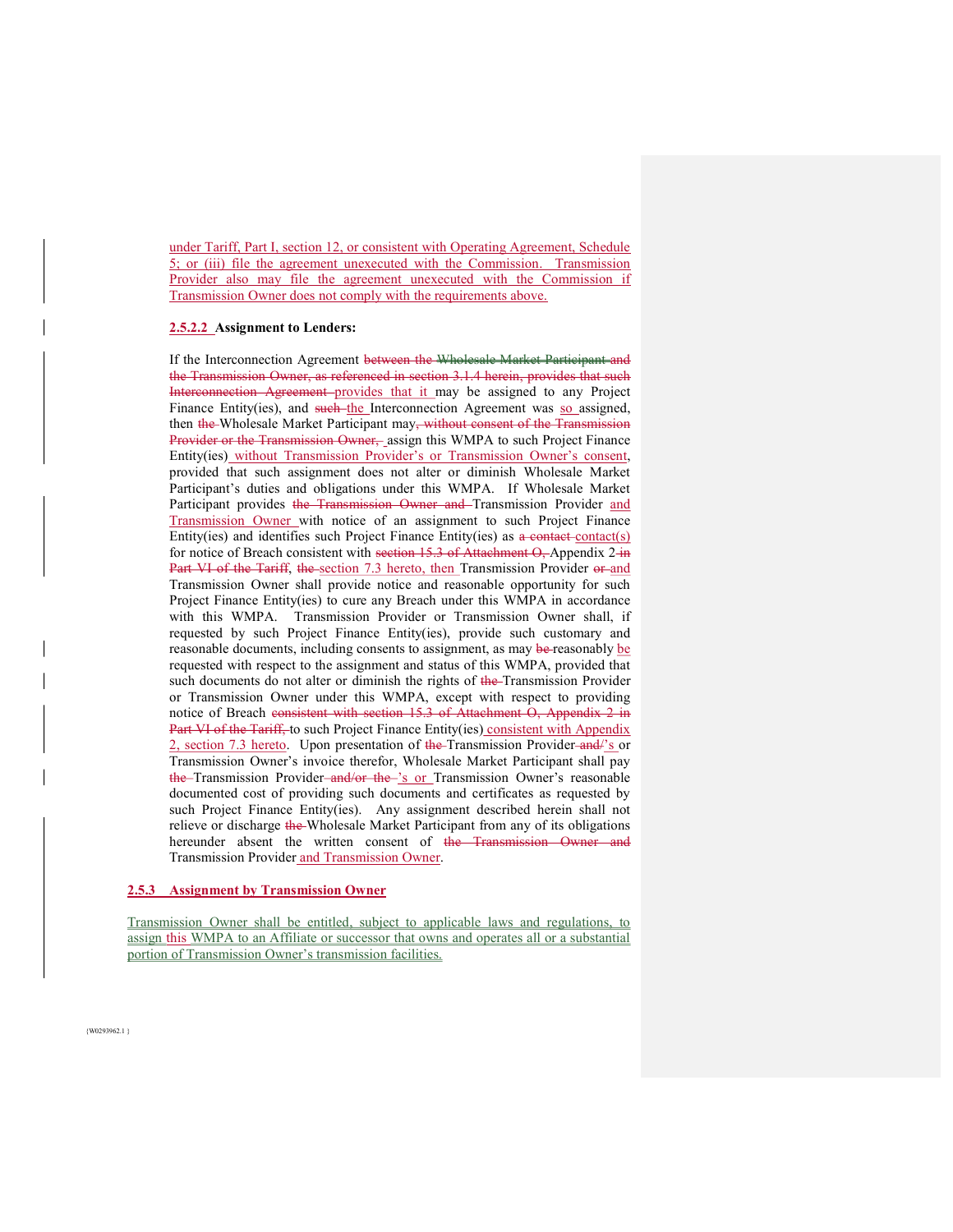# **2.6.32.5.4 Successors and Assigns:**

 $\begin{array}{c} \hline \end{array}$ 

This WMPA and all of its provisions are binding upon, and inure to the benefit of, the Parties and their respective successors and permitted assigns.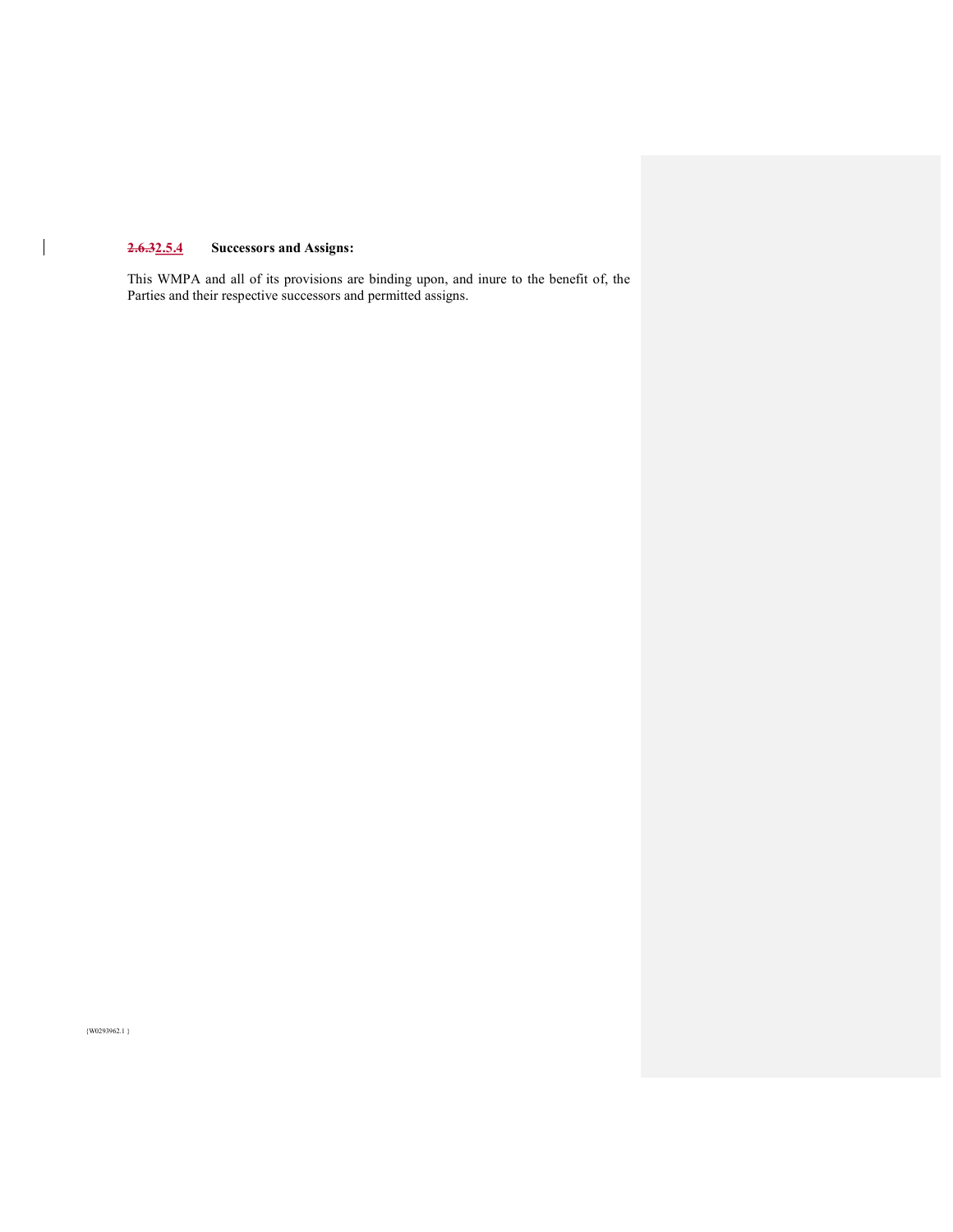#### **ARTICLE 3 – Responsibility for Network or Local Upgrades**

**3.0 Security for Network or Local Upgrades.** Consistent with Section 212.4 in Part VI of the Tariff, Wholesale Market Participant, on or before the effective date of this WMPA, shall provide the Transmission Provider (for the benefit of the Transmission Owner) with a letter of credit from an agreed provider or other form of security reasonably acceptable to the Transmission Provider and that names the Transmission Provider as beneficiary ("Security") in the amount of \$\_\_\_\_\_\_\_\_\_\_\_\_\_\_\_. This amount represents the sum of the estimated Costs, determined consistent with Section 217 in Part VI of the Tariff, of (i) the Local Upgrades and/or Network Upgrades less any Costs already paid by the Wholesale Market Participant. Should Wholesale Market Participant fail to provide Security in the amount or form required in the first sentence of this Section, this WMPA shall be terminated. Wholesale Market Participant acknowledges that its ultimate cost responsibility consistent with Section 217 in Part VI of the Tariff will be based upon the actual Costs of the facilities described in the Specifications to this WMPA, whether greater or lesser than the amount of the Security provided under this Section. **Article 3 – CONTINGENCIES and PROJECT-SPECIFIC MILESTONES** 

**3.0 Contingencies.** This WMPA is hereby made expressly contingent on Wholesale Market Participant having entered into the Interconnection Agreement (the "Condition Precedent"). Notwithstanding anything to the contrary in this WMPA, in the event that the Condition Precedent is not satisfied, then this WMPA automatically will be null and void *ab initio* and will have no further force or effect. Further, the Interconnection Agreement must remain in full force and effect in order for Wholesale Market Participant to use the Generating Facility to engage in Wholesale Transactions in PJM's markets under this WMPA. The effectiveness of this WMPA is expressly contingent on the effectiveness of the Interconnection Agreement, and this WMPA shall automatically terminate upon termination of the Interconnection Agreement.

#### **3.1Project 3.1 Project-Specific**

**Milestones**. During the term of this WMPA, Wholesale Market Participant shall ensure that it meets each of the following milestones:

[Specify Project-Specific Milestones]

#### [As appropriate include the following standard Milestones]

- **3.1.1 Substantial Site work completed.** On or before Wholesale Market Participant must demonstrate completion of at least 20% of project site construction.
- **3.1.2 Commercial Operation.** (i) On or before **Research 2.1.2 Commercial Operation.** (i) On or before Participant must demonstrate commercial operation of <u>equal generating units; (ii)</u> On or before **\_\_\_\_\_\_\_\_\_\_\_\_\_\_**, Wholesale Market Participant must demonstrate commercial sale or use of energy and, if applicable obtain all generating units in order to achieve the full Maximum Facility Output set forth in section 1.0(c) of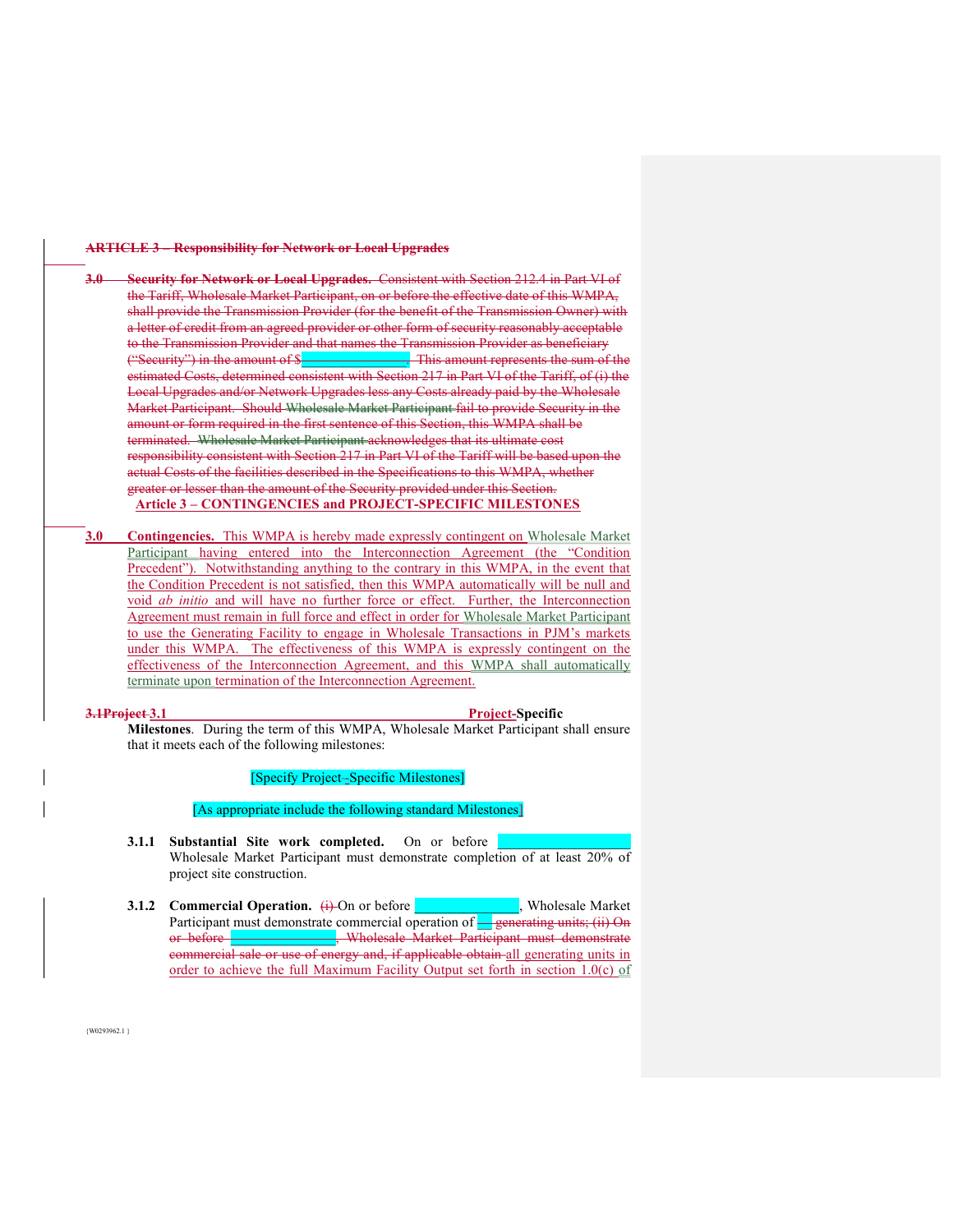the Specifications to this WMPA. Failure to achieve this Maximum Facility Output may result in a permanent reduction in Maximum Facility Output of the Generating Facility, and, if necessary, a permanent reduction of the Capacity Interconnection Rights to the level achieved. Demonstrating commercial operation includes achieving Initial Operation and making commercial sales or use of energy, as well as, if applicable, obtaining capacity qualification consistent in accordance with the requirements of the Reliability Assurance Agreement Among Load Serving Entities in the PJM Region.

- **3.1.3 Documentation.** Within one (1) month following full commercial operation of generating unit(s)the Generating Facility, Wholesale Market Participant must provide certified documentation demonstrating that the "as-built" Participant Generating Facility are is consistent with the applicable PJM studies and agreements. Wholesale Market Participant must also provide PJM with "as-built" electrical modeling data or confirm that previously submitted data remains remain valid.
- **3.1.4 Interconnection Agreement.** On or before \_\_\_\_\_\_\_\_\_\_\_\_\_, Wholesale Market Participant must enter into an Interconnection Agreement with the (*[Transmission* Owner] or [if point of common coupling applies, then insert name of Municipality/Cooperative \_\_\_\_\_\_\_\_\_\_\_\_\_\_\_\_\_\_\_\_\_\_]) in order to effectuate the WMPA. This WMPA shall automatically terminate upon the termination of the two-party Interconnection Agreement between the Wholesale Market Participant and ([Transmission Owner] or [if point of common coupling applies, then insert name of Municipality/Cooperative \_\_\_\_\_\_\_\_\_\_\_\_\_\_\_\_\_\_\_\_\_\_]).

[Add Additional Project Specific Milestones as appropriate]

Wholesale Market Participant shall demonstrate the occurrence of each of the foregoing milestones to Transmission Provider's reasonable satisfaction. Transmission Provider may reasonably extend any such milestone dates $\frac{1}{2}$  in the event of delays that Wholesale Market Participant (i) did not cause and (ii) could not have remedied through the exercise of due diligence.

If (i) the Wholesale Market Participant suspends work pursuant to a suspension provision contained in an interconnection and/or construction agreement with the Transmission Owner or (ii) the Transmission Owner extends the date by which Wholesale Market Participant must enter into an interconnection agreement relative to this WMPA, and (iii) the Wholesale Market Participant has not made a wholesale sale under this WMPA, the Wholesale Market Participant may suspend this WMPA by notifying the Transmission Provider and the Transmission Owner in writing that it wishes to suspend this WMPA, with the condition that, notwithstanding such suspension, the Transmission System shall be left in a safe and reliable condition in accordance with Good Utility Practice and Transmission Provider's safety and reliability criteria. Wholesale Market Participant's notice of suspension shall include an estimated duration of the suspension period and other information related to the suspension. Pursuant to this section 3.1, Wholesale Market Participant may request one or more suspensions of work under this WMPA for a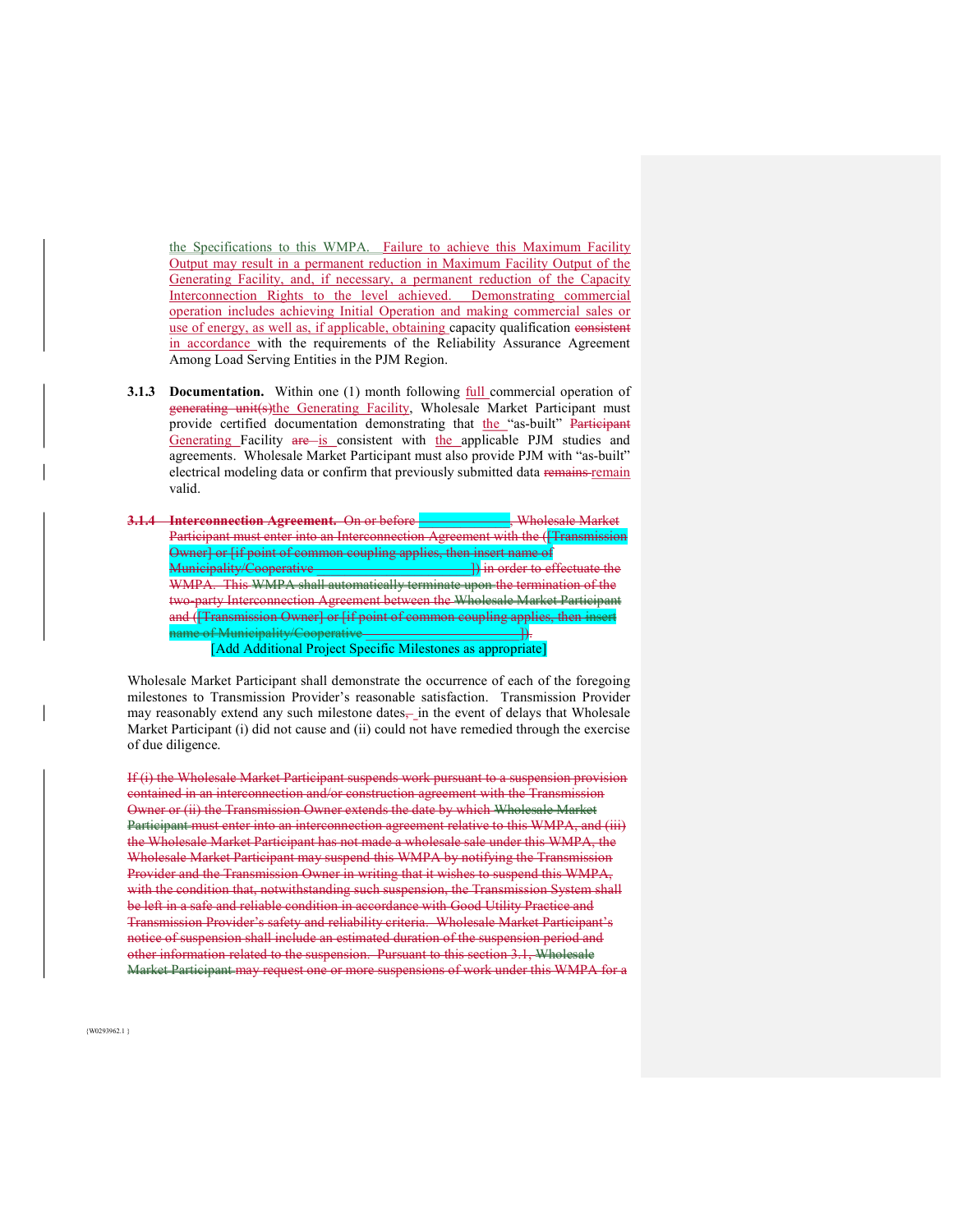cumulative period of up to a maximum of three years. If, however, the suspension will result in a Material Modification as defined in Part I, Section 1.18A.02 of the Tariff, then such suspension period shall be no greater than one (1) year. If the Wholesale Market Participant suspends this WMPA pursuant to this Section 3.1 and has not provided written notice that it will exit such suspension on or before the expiration of the suspension period described herein, this WMPA shall be deemed terminated as of the end of such suspension period. The suspension time shall begin on the date the suspension is requested or on the date of the Wholesale Market Participant's written notice of suspension to Transmission Provider, if no effective date was specified. All milestone dates stated in this Section 3.1 shall be deemed to be extended coextensively with any suspension period permitted pursuant to this provision.

{*Instructions for Article 3.2 through Article 3.5.5 of this WMPA shall apply only when Local or Network Upgrades are required. For the purpose of Article 3.2 through Article 3.5.5 of the WMPA, Local Upgrades shall be defined as only a Local Upgrade required on the Transmission System. In the event that no Local or Network Upgrades are required, Article 3.2 through Article 3.5.5 should be omitted, and the parties may proceed to the signature page. In any event, these instructions should also be deleted from final WMPA draft.}* 

#### **3.2 Construction Cost Responsibility of Transmission Owner Facilities**

- **3.2.1 Cost Responsibility**. The Wholesale Market Participant shall be responsible for and shall pay upon demand all Costs associated with the Local/Network Upgrades for the Participant Facility consistent with the Tariff. These Costs may include, but are not limited to, a Local Upgrades charge, a Network Upgrades charge and other charges. A description of the facilities required and an estimate of the Costs of these facilities is included in Part III of the Specifications to this WMPA.
- **3.2.2 Billing and Payments.** Transmission Provider shall bill the Wholesale Market Participant for the Costs associated with the facilities contemplated by this WMPA, estimates of which are set forth in the Specifications to this WMPA, and the Wholesale Market Participant shall pay such Costs, consistent with Section 11.2 of Attachment O, Appendix 2 in Part VI of the Tariff and this Agreement. Upon receipt of each of Wholesale Market Participant's payments of such bills, Transmission Provider shall reimburse the applicable Transmission Owner. Consistent with Section 212.4 in Part VI of the Tariff, Wholesale Market Participant requests that Transmission Provider provide a quarterly cost ۔<br>rea<del>tion:</del>

| . |                 |
|---|-----------------|
|   | <del>r es</del> |
|   |                 |
|   |                 |
|   | $\mathbf{r}$    |

**3.2.3 Contract Option.** In the event that the Wholesale Market Participant and Transmission Owner agree to utilize the Negotiated Contract Option consistent with Section 3.2.2 in Attachment P, Appendix 2 of Part VI of the Tariff to establish, subject to FERC acceptance, non-standard terms regarding cost responsibility, payment, billing and/or financing, the terms of Sections 3.2.1 and/or 3.2.2 of this Section 3.2 shall be superseded to the extent required to conform to such negotiated terms, as stated in a schedule attached to this WMPA.

**3.2.4 Option to Build**. In the event that the Wholesale Market Participant elects to construct some or all of the Network/Local Upgrades consistent with the Option to Build, the Parties herein agree the Wholesale Market Participant shall be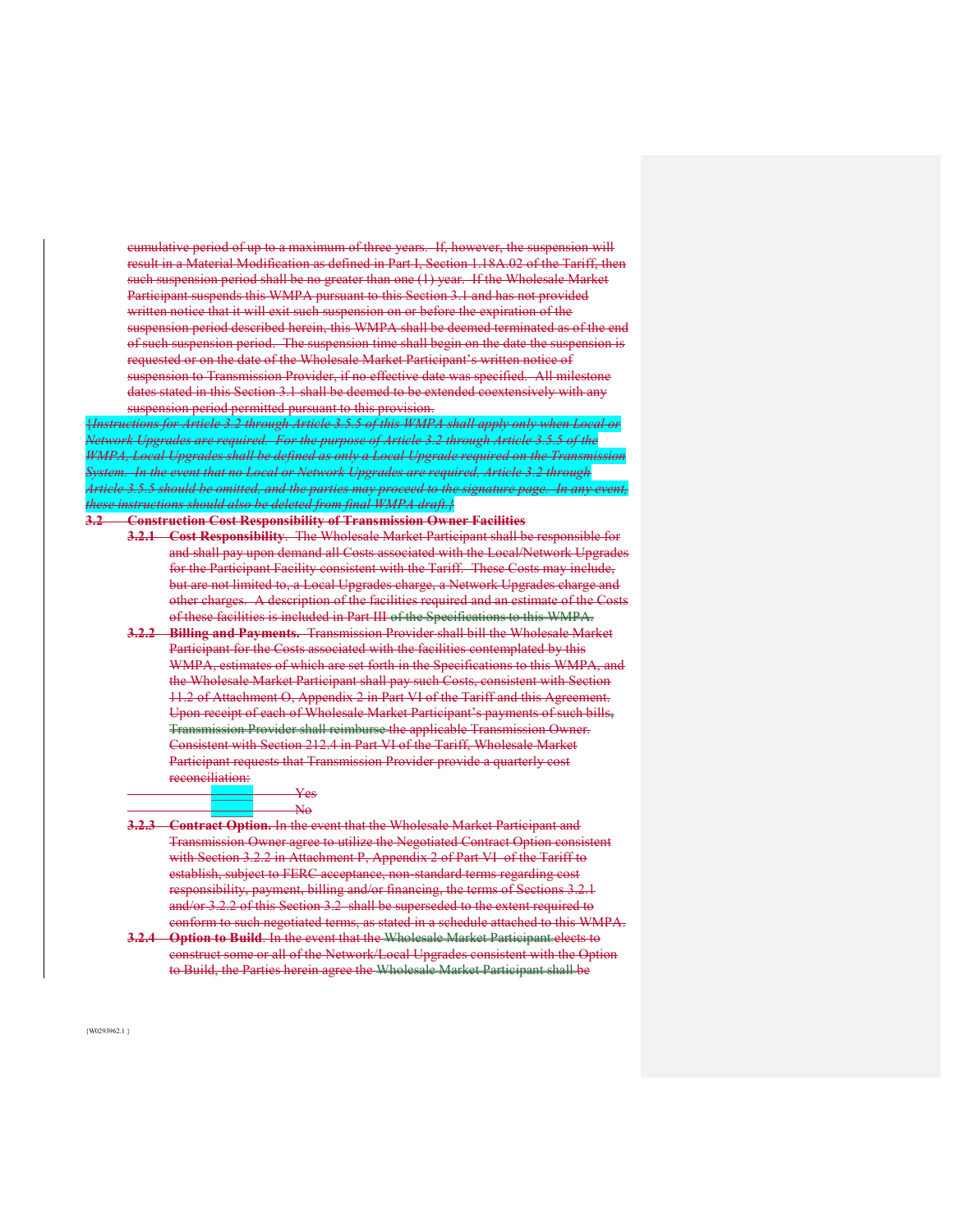considered the Constructing Entity under the terms of Attachment P, Appendix 2 of Part VI of the Tariff ("Construction Service Agreement"), which is incorporated by reference herein. As such, Wholesale Market Participant represents it shall effectuate the Option to Build in accordance with the Standard Construction Terms and Conditions contained in the Construction Service Agreement. Billing and Payment for the Costs associated with the facilities contemplated by this WMPA shall relate only to such portion of the Network Upgrades as the Transmission Owner is responsible for building.

**3.3 Third Party Beneficiaries.** No third party beneficiary rights are created under this WMPA, except, however, that, subject to modification of the payment terms stated in Section 3.2.3 of this WMPA consistent with the Negotiated Contract Option, payment obligations imposed on Wholesale Market Participant under this WMPA are agreed and acknowledged to be for the benefit of the Transmission Owner(s). Wholesale Market Participant expressly agrees that the Transmission Owner(s) shall be entitled to take such legal recourse as it deems appropriate against Wholesale Market Participant for the payment of any Costs or charges authorized under this WMPA or the Tariff with respect to services for which Wholesale Market Participant fails, in whole or in part, to pay as provided in this WMPA, the Tariff and/or the Operating Agreement.

**3.4 Construction Responsibility and Ownership of Network and Local Upgrades 3.4.1** Wholesale Market Participant.

> (1) In the event that, consistent with Section 3.2.3 in Attachment P, Appendix 2 of Part VI of the Tariff, Wholesale Market Participant has exercised the Option to Build, it is hereby permitted to build in accordance with and subject to the conditions and limitations set forth in that Section, the following portions (1) of the Transmission Owner Network and Local Upgrades which constitute or are part of the Customer Facility:

#### **[Specify Facilities To Be Constructed]**

 Ownership of the facilities built by the Wholesale Market Participant pursuant to the Option to Build shall be consistent with Section 5.5 in Attachment P, Appendix 2 in Part VI of the Tariff.

**3.4.2** Transmission Owner

**[Specify Facilities To Be Constructed and Owned]** 

**3.4.3** [if applicable, include the following][Name of any additional Transmission Owners, as defined in Subpart F of the Tariff]

## **[Specify Facilities To Be Constructed and Owned]**

**Estimated Charges.** Subject to modification consistent with the Negotiated Contract Option and/or the Option to Build under Section 3.2 in Attachment P, Appendix 2 of Part VI of the Tariff, Wholesale Market Participant shall be subject to the estimated charges detailed below, which shall be billed and paid consistent with Section 11.2 in Attachment O, Appendix 2 in Part VI of the Tariff.

**3.5.1** Network Upgrades Charge: \$

**[Optional: Provide Breakdown of Charge Based on** [Include the below optional Article 4 when Municipality/Cooperative facilities reside between the Generating Facility and Transmission Owner **responsibilities]**facilities.]

#### **Article 4 – POINT of COMMON COUPLING**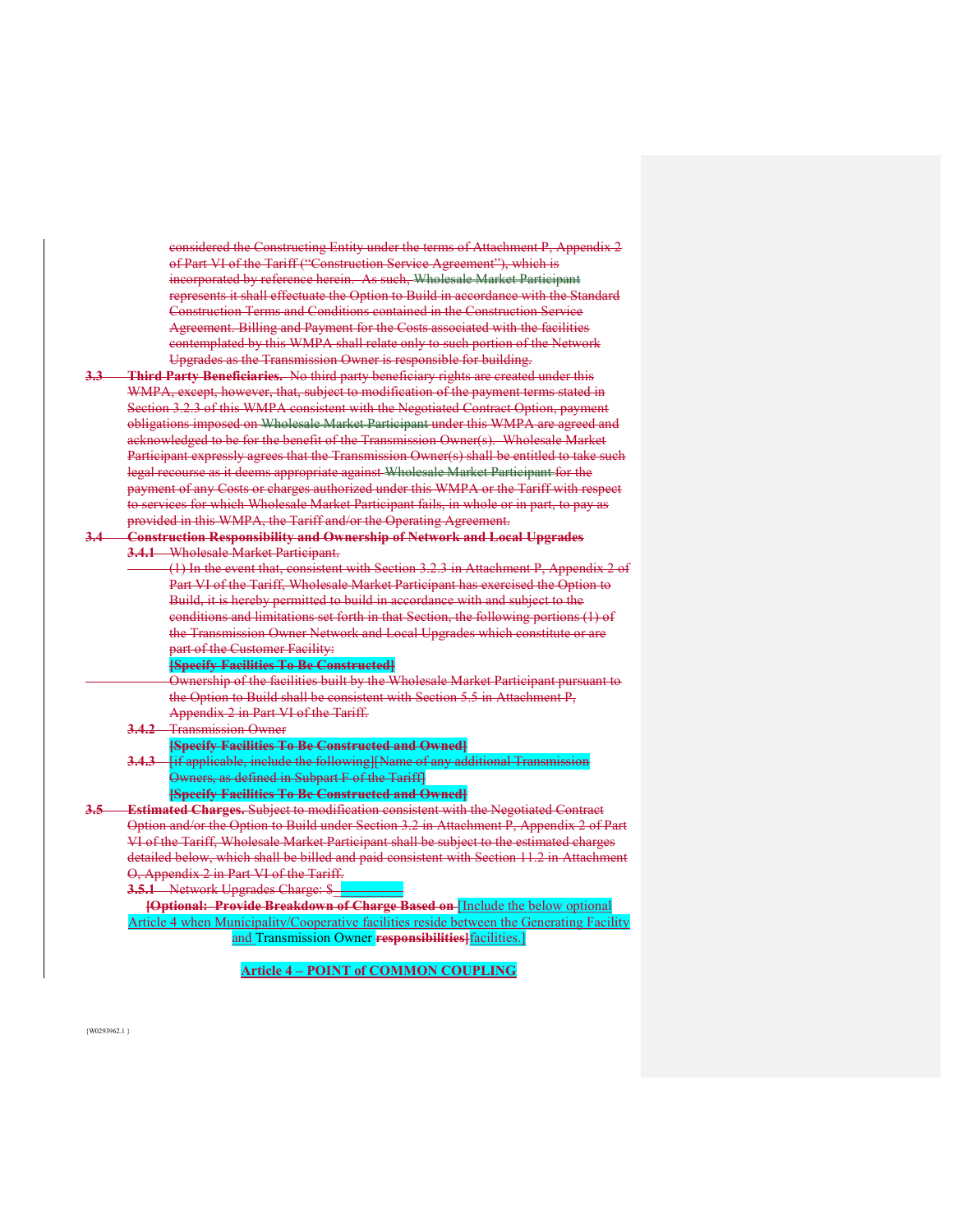- **4.0 Rights to Facilities.** Nothing in this WMPA provides any rights with regard to the use of the non-FERC jurisdictional distribution or sub-transmission facilities owned, operated, and maintained by [insert name of Municipality/Cooperative].
- **4.1 Point of Common Coupling.** The electrical Point of Interconnection for the Generating Facility under this WMPA, for the purpose of engaging in Wholesale Transactions in PJM's markets, is located at a point where Transmission Owner's facilities are interconnected to facilities owned by [insert name of Municipality/Cooperative], to which Wholesale Market Participant's facilities are or will be physically connected, at a point of common coupling, pursuant to the Interconnection Agreement referenced in this WMPA. Therefore, the Parties acknowledge and agree that interconnection of the Generating Facility under this WMPA depends upon the physical availability of, and Wholesale Market Participant's right to utilize, the [insert name of Municipality/Cooperative] facilities and the interconnection of the [insert name of Municipality/Cooperative] facilities with those of Wholesale Market Participant and Transmission Owner. Accordingly, the following shall apply:
	- 4.1.1 Wholesale Market Participant shall obtain [insert name of Municipality/Cooperative]'s agreement to grant to Wholesale Market Participant the rights to utilize the [insert name of Municipality/Cooperative] facilities to transport energy produced by the Generating Facility to the Point of Interconnection as shown in Schedule B of this WMPA.
	- 4.1.2 Concurrently with execution of this WMPA, Wholesale Market Participant shall provide Transmission Provider with copies of any and all agreements pursuant to which [insert name of Municipality/Cooperative] agrees to grant to Wholesale Market Participant the rights as described in section 4.1.1.
	- 4.1.3 In the event that any of the [insert name of Municipality/Cooperative] facilities used to provide interconnection of the Generating Facility become unavailable for any reason to carry energy produced by the Generating Facility to and across the Point of Interconnection as shown in Schedule B of this WMPA, Wholesale Market Participant's rights to interconnect under this WMPA, and thus Wholesale Market Participant's rights to inject energy into the Transmission System as set forth in Specifications, section 2 of this WMPA, will be suspended for the duration of such unavailability, and Transmission Provider and Transmission Owner shall incur no liability to Wholesale Market Participant in connection with such suspension.
	- 4.1.4 In the event that [insert name of Municipality/Cooperative] ceases operations at its facility where the Generating Facility is located, or removes from service any of the electrical facilities on which the Generating Facility's physical interconnection depends, it shall be Wholesale Market Participant's responsibility to acquire and install, or to obtain rights to utilize, any facilities necessary to enable Wholesale Market Participant to deliver energy produced by the Generating Facility to and across the Point of Interconnection as shown in Schedule B of this WMPA.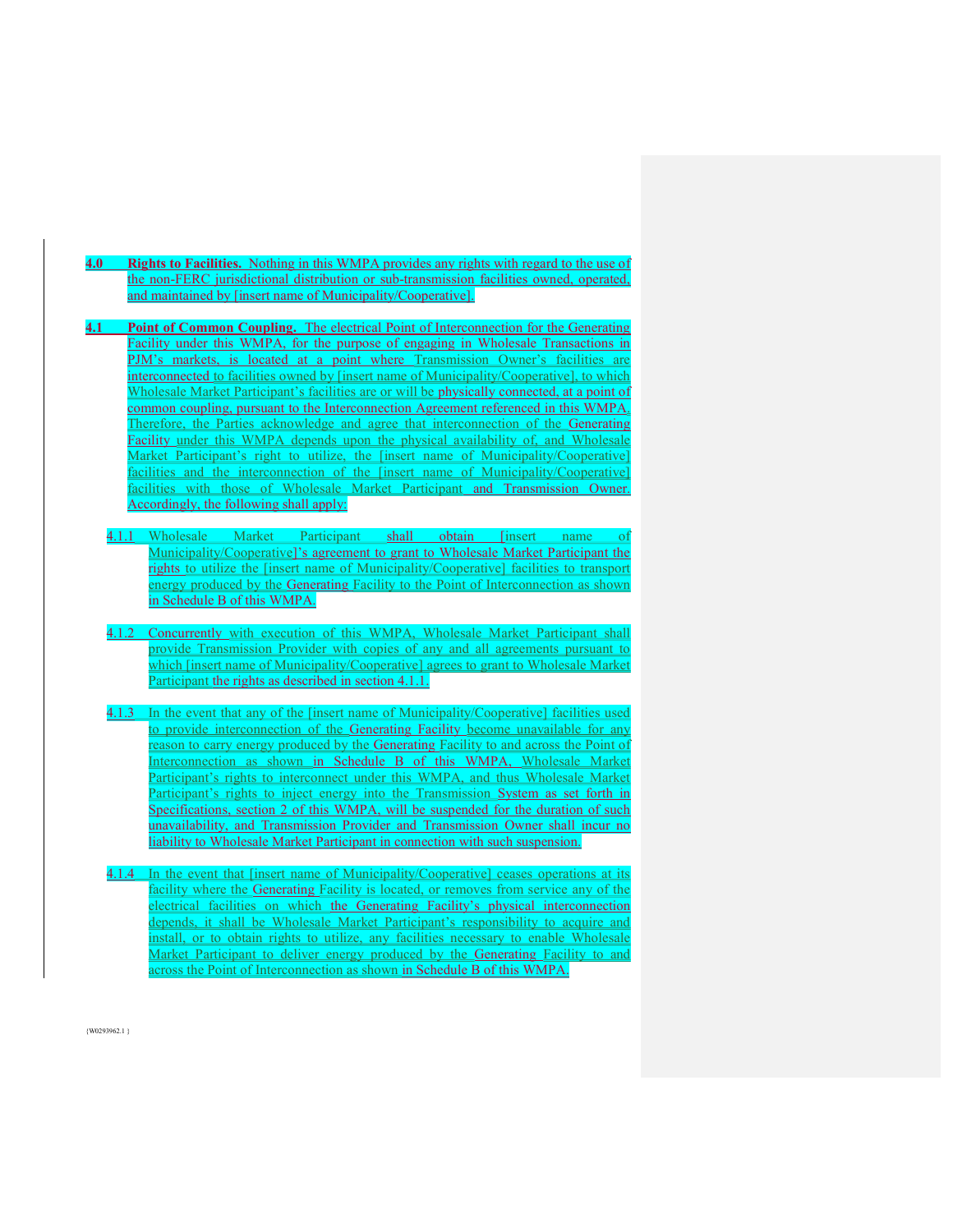|      | <b>Local Upgrades Charge: \$</b>                                   |
|------|--------------------------------------------------------------------|
|      | [Optional: Provide Breakdown of Charge Based on Transmission Owner |
|      | responsibilities]                                                  |
|      | Other Charges: \$                                                  |
|      | [Optional: Provide Breakdown of Charge Based on Transmission Owner |
|      | responsibilities}                                                  |
|      | <del>Cost breakdown:</del>                                         |
| w    | Direct Labor                                                       |
|      | Direct Material                                                    |
|      | <b>Indirect Labor</b>                                              |
|      | <b>Indirect Material</b>                                           |
|      | <mark>onal items for breakdown as necessary</mark>                 |
|      | <del>Total</del>                                                   |
|      | <b>Security Amount Breakdown:</b>                                  |
|      | <b>Estimated Cost of Local Upgrades and/or Network Upgrades</b>    |
| less | Costs already paid by Wholesale Market Participant                 |
|      | Total Security required with WMPA                                  |

 $\{W0293962.1\}$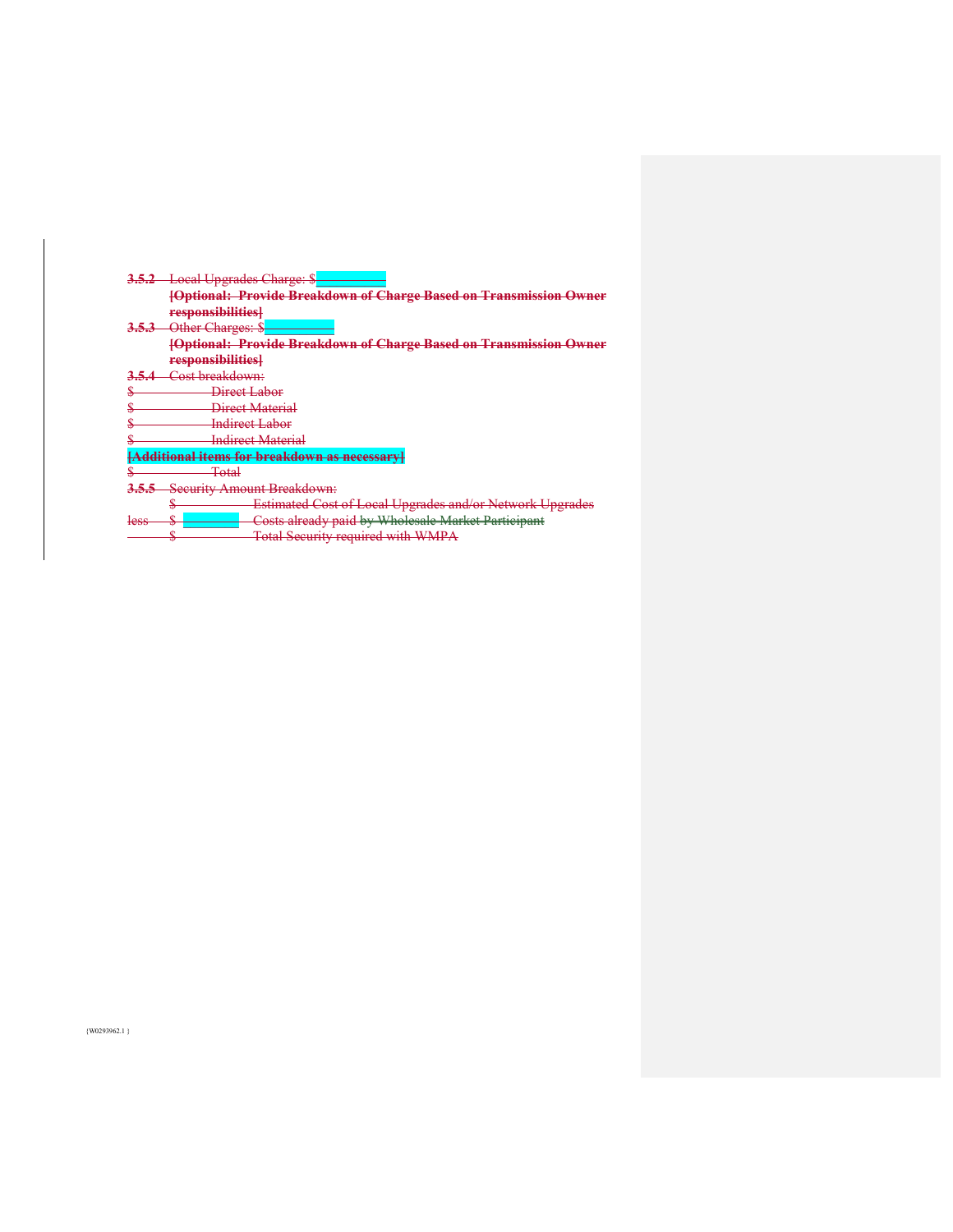IN WITNESS WHEREOF, Transmission Provider, Wholesale Market Participant-, and Transmission Owner have caused this WMPA to be executed by their respective authorized officials. By each individual signing below, each represents to the other others that they are duly authorized to sign on behalf of their company and have the actual and/or apparent authority to bind the respective company to this WMPA.

# (PJM Queue Position Project Identifier #\_\_\_\_\_)

 $\overline{\phantom{a}}$  $\overline{\phantom{a}}$ 

 $\overline{\phantom{a}}$ 

 $\overline{\phantom{a}}$ 

 $\overline{\phantom{a}}$ 

 $\overline{\phantom{a}}$ 

| Transmission Provider: PJM Interconnection, L.L.C. |       |      |  |  |
|----------------------------------------------------|-------|------|--|--|
| $\mathbf{By:}$                                     |       |      |  |  |
| Name                                               | Title | Date |  |  |
| Printed name of signer:                            |       |      |  |  |
| Wholesale Market Participant: [Name of Party]      |       |      |  |  |
| $\mathbf{By:}$                                     |       |      |  |  |
| Name                                               | Title | Date |  |  |
| Printed name of signer:                            |       |      |  |  |
| Transmission Owner: [Name of Party]                |       |      |  |  |
| $\mathbf{By:}$                                     |       |      |  |  |
| Name                                               | Title | Date |  |  |
| Printed name of signer:                            |       |      |  |  |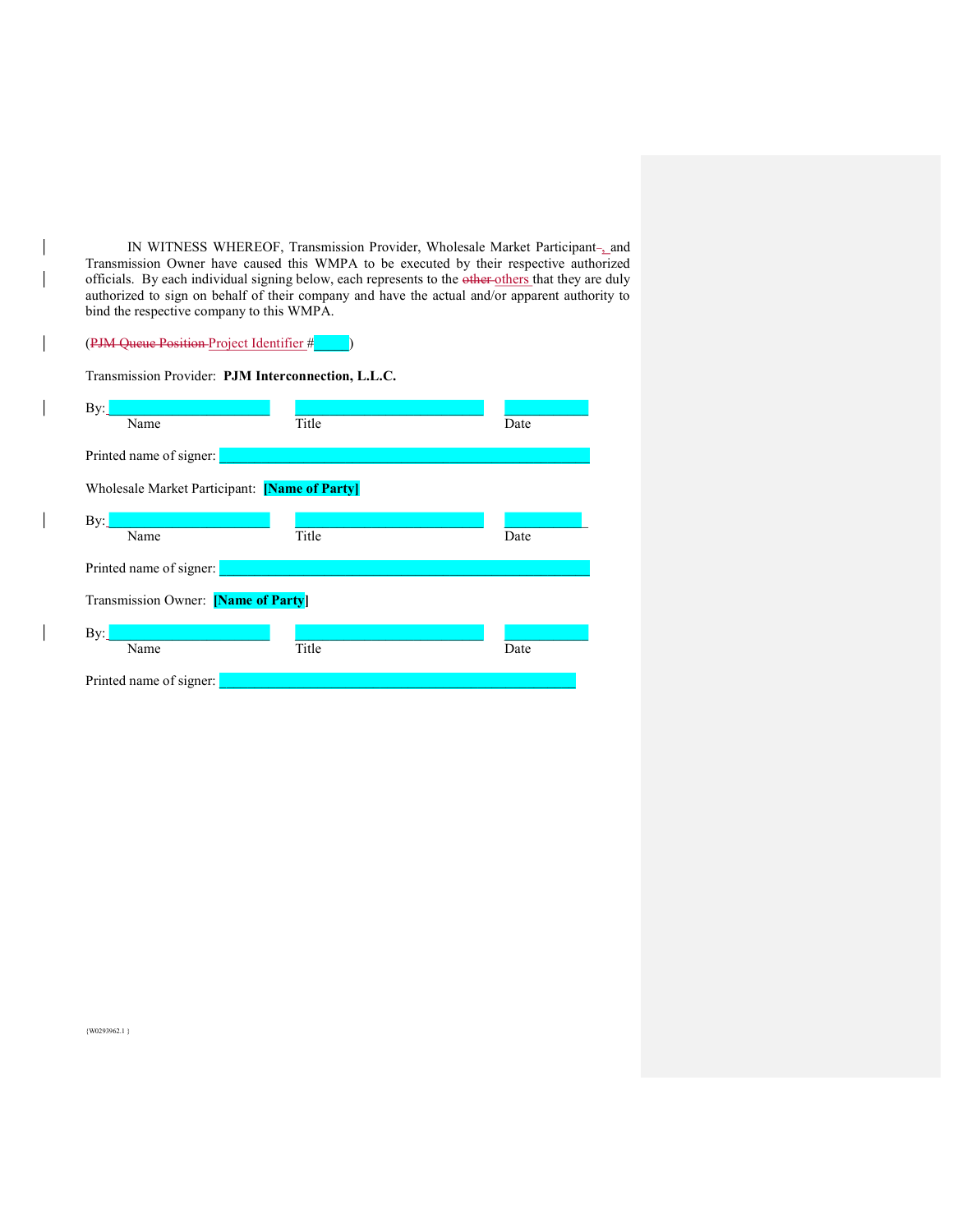| <b>SPECIFICATIONS FOR</b>                |
|------------------------------------------|
| WHOLESALE MARKET PARTICIPATION AGREEMENT |
| By and Among                             |
| PJM INTERCONNECTION, L.L.C.              |
| And                                      |
| [Name of Wholesale Market Participant]   |
| And                                      |
| [Name of Transmission Owner]             |
| (PJM Queue Position-Project Identifier # |

| <b>-Description of generating unit(s)</b> (the "Participant Facility" or "Participant's Facility") |
|----------------------------------------------------------------------------------------------------|
| to be used for the provision of wholesale sales into the PJM markets:                              |
| <b>Description of Generating Facility owned and controlled by Wholesale Market</b>                 |

Participant to engage in Wholesale Transactions in PJM's markets under this WMPA:

 $\mathcal{L}_\mathcal{L} = \mathcal{L}_\mathcal{L} = \mathcal{L}_\mathcal{L} = \mathcal{L}_\mathcal{L} = \mathcal{L}_\mathcal{L} = \mathcal{L}_\mathcal{L} = \mathcal{L}_\mathcal{L} = \mathcal{L}_\mathcal{L} = \mathcal{L}_\mathcal{L} = \mathcal{L}_\mathcal{L} = \mathcal{L}_\mathcal{L} = \mathcal{L}_\mathcal{L} = \mathcal{L}_\mathcal{L} = \mathcal{L}_\mathcal{L} = \mathcal{L}_\mathcal{L} = \mathcal{L}_\mathcal{L} = \mathcal{L}_\mathcal{L}$ 

 $\mathcal{L}_\mathcal{L} = \mathcal{L}_\mathcal{L} = \mathcal{L}_\mathcal{L} = \mathcal{L}_\mathcal{L} = \mathcal{L}_\mathcal{L} = \mathcal{L}_\mathcal{L} = \mathcal{L}_\mathcal{L} = \mathcal{L}_\mathcal{L} = \mathcal{L}_\mathcal{L} = \mathcal{L}_\mathcal{L} = \mathcal{L}_\mathcal{L} = \mathcal{L}_\mathcal{L} = \mathcal{L}_\mathcal{L} = \mathcal{L}_\mathcal{L} = \mathcal{L}_\mathcal{L} = \mathcal{L}_\mathcal{L} = \mathcal{L}_\mathcal{L}$ 

 $\mathcal{L}_\text{max} = \mathcal{L}_\text{max} = \mathcal{L}_\text{max} = \mathcal{L}_\text{max} = \mathcal{L}_\text{max} = \mathcal{L}_\text{max} = \mathcal{L}_\text{max} = \mathcal{L}_\text{max} = \mathcal{L}_\text{max} = \mathcal{L}_\text{max} = \mathcal{L}_\text{max} = \mathcal{L}_\text{max} = \mathcal{L}_\text{max} = \mathcal{L}_\text{max} = \mathcal{L}_\text{max} = \mathcal{L}_\text{max} = \mathcal{L}_\text{max} = \mathcal{L}_\text{max} = \mathcal{$ 

 $\mathcal{L}_\text{max} = \mathcal{L}_\text{max} = \mathcal{L}_\text{max} = \mathcal{L}_\text{max} = \mathcal{L}_\text{max} = \mathcal{L}_\text{max} = \mathcal{L}_\text{max} = \mathcal{L}_\text{max} = \mathcal{L}_\text{max} = \mathcal{L}_\text{max} = \mathcal{L}_\text{max} = \mathcal{L}_\text{max} = \mathcal{L}_\text{max} = \mathcal{L}_\text{max} = \mathcal{L}_\text{max} = \mathcal{L}_\text{max} = \mathcal{L}_\text{max} = \mathcal{L}_\text{max} = \mathcal{$ 

- a. Name of Participant Generating Facility:
- b. Location of Participant Generating Facility:
- c. Size in megawatts of Participant Generating Facility:

Maximum Facility Output of **WAMA** 

d. Description of the equipment configuration:, including the interconnection facilities owned by Wholesale Market Participant that physically interconnect the Generating Facility to the local distribution or sub-transmission facility:

\_\_\_\_\_\_\_\_\_\_\_\_\_\_\_\_\_\_\_\_\_\_\_\_\_\_\_\_\_\_\_\_\_\_\_\_\_\_\_\_\_\_\_\_\_\_\_\_\_\_\_\_\_\_\_\_\_\_\_\_\_\_  $\mathcal{L}_\text{max} = \mathcal{L}_\text{max} = \mathcal{L}_\text{max} = \mathcal{L}_\text{max} = \mathcal{L}_\text{max} = \mathcal{L}_\text{max} = \mathcal{L}_\text{max} = \mathcal{L}_\text{max} = \mathcal{L}_\text{max} = \mathcal{L}_\text{max} = \mathcal{L}_\text{max} = \mathcal{L}_\text{max} = \mathcal{L}_\text{max} = \mathcal{L}_\text{max} = \mathcal{L}_\text{max} = \mathcal{L}_\text{max} = \mathcal{L}_\text{max} = \mathcal{L}_\text{max} = \mathcal{$  $\mathcal{L}_\text{max} = \mathcal{L}_\text{max} = \mathcal{L}_\text{max} = \mathcal{L}_\text{max} = \mathcal{L}_\text{max} = \mathcal{L}_\text{max} = \mathcal{L}_\text{max} = \mathcal{L}_\text{max} = \mathcal{L}_\text{max} = \mathcal{L}_\text{max} = \mathcal{L}_\text{max} = \mathcal{L}_\text{max} = \mathcal{L}_\text{max} = \mathcal{L}_\text{max} = \mathcal{L}_\text{max} = \mathcal{L}_\text{max} = \mathcal{L}_\text{max} = \mathcal{L}_\text{max} = \mathcal{$  $\mathcal{L}_\mathcal{L} = \mathcal{L}_\mathcal{L} = \mathcal{L}_\mathcal{L} = \mathcal{L}_\mathcal{L} = \mathcal{L}_\mathcal{L} = \mathcal{L}_\mathcal{L} = \mathcal{L}_\mathcal{L} = \mathcal{L}_\mathcal{L} = \mathcal{L}_\mathcal{L} = \mathcal{L}_\mathcal{L} = \mathcal{L}_\mathcal{L} = \mathcal{L}_\mathcal{L} = \mathcal{L}_\mathcal{L} = \mathcal{L}_\mathcal{L} = \mathcal{L}_\mathcal{L} = \mathcal{L}_\mathcal{L} = \mathcal{L}_\mathcal{L}$ 

**2.0 Rightsfor Generation Wholesale Market Participant**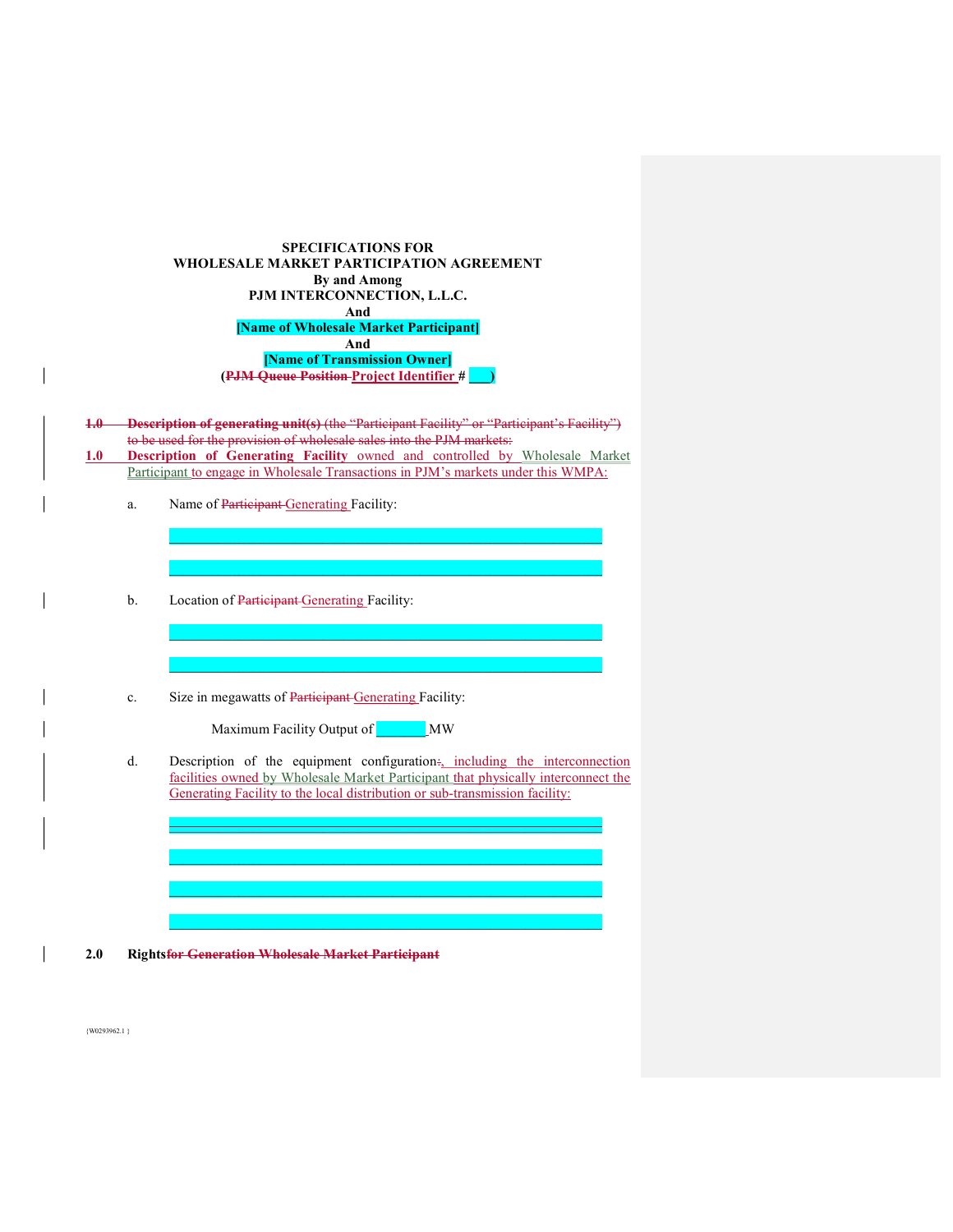**2.1** Capacity Interconnection Rights: {this Section Instructions: This section will not apply if the Participant Generating Facility is exclusively an Energy Resource and thus is granted no CIRs; see alternate Section section 2.1 below.

Consistent with the applicable terms of the Tariff, the and subject to construction of any Network Upgrades required for reliability reasons as described in Schedule D of this WMPA, Wholesale Market Participant shall have Capacity Interconnection Rights at the point(s) of interconnection Point of Interconnection specified in Schedule A-B of this Wholesale Market Participant Agreement WMPA in the amount of **WAM**; provided-, however, that nothing in this WMPA provides any rights with regard to the use of local distribution or subtransmission facilities. {Instructions: this This number is the total of the Capacity Interconnection Rights that are granted as a result of the Interconnection Request<sup>{{2}</sup>CIRs granted under this WMPA, plus any prior CIRs if this is a superseding WMPA.}

{include [Instructions: Include the following language when the projected Initial Operation is in advance of the study year used for the System Impact Studies, and CIRs are only interim and have a termination date or event: } until the study year.

{Pursuant to and subject to Consistent with the applicable terms of the Tariff, the and subject to construction of any Network Upgrades required for reliability reasons as described in Schedule D of this WMPA, Wholesale Market Participant shall have Capacity Interconnection Rights at the Point $(s)$  of Interconnection specified in this Wholesale Market Participation Agreement Schedule B of this WMPA in the amount of MW commencing **DE**. During the time period from {e.g., June 1, 2023}. From the effective date of this WMPA until {e.g., May 31, 2023} (the "interim time period"), the Wholesale Market Participant may be awarded interim Capacity Interconnection Rights in an amount not to exceed MW. The availability and amount of such interim Capacity Interconnection Rights shall be dependent depend upon the completion and results of an interim deliverability study. To the extent applicable, during the interim time period, PJM reserves the right to limit total injections of the Generating Facility consistent with the results of the interim deliverability study (which may be less than the Maximum Facility Output). Any interim Capacity Interconnection Rights awarded during the interim time period shall terminate on  $\frac{1}{2}$  {e.g., May 31, 2023}.]

**2.1a** To the extent that any portion of the Participant-Generating Facility described in Section 1.0 is not a Capacity Resource with Capacity Interconnection Rights, such portion of the Participant Generating Facility shall be an Energy Resource. Pursuant to this WMPA, the Wholesale Market Participant may sell energy into PJM's markets in an amount equal to the Participant Generating Facility's Maximum Facility Output indicated in Section section 1.0c of the these Specifications for this WMPA. PJM reserves the right to limit injections in the event reliability would be affected by output greater than such quantity.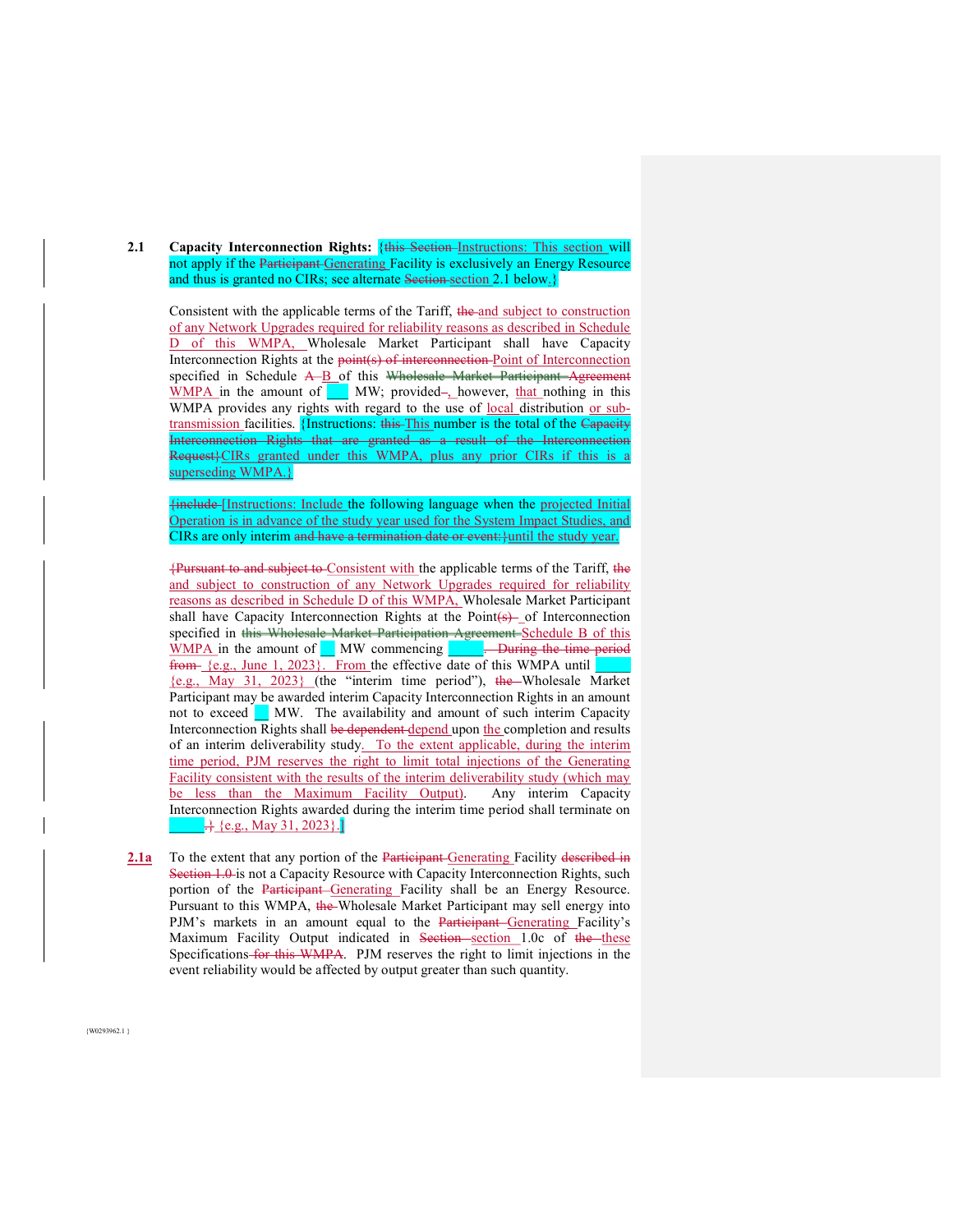{this Instructions: This version of Section section 2.1 will be used in lieu of Section section 2.1 above when a generating facility Generating Facility will be an Energy Resource and therefore will not be granted any CIRs: CIRs.}

**[2.1] Energy Resource:** The Participant Generating Facility described in Section 1.0 section 1.0 of these Specifications shall be an Energy Resource. Pursuant to this WMPA, the Wholesale Market Participant may sell energy into PJM's markets in an amount equal to the Participant Generating Facility's Maximum Facility Output indicated in Section section 1.0c of the these Specifications for this WMPA. PJM reserves the right to limit injections in the event reliability would be affected by output greater than such quantity.

**3.0 Ownership and Location of Metering Equipment.** The metering equipment to be constructed, the capability of the metering equipment to be constructed, and the ownership thereof<sub>7</sub> as required for the Wholesale Market Participant to use the Generating Facility to engage in Wholesale Transactions in PJM's markets shall be identified on the attached in Schedule B to this WMPA, and provided consistent with the PJM manualsManuals.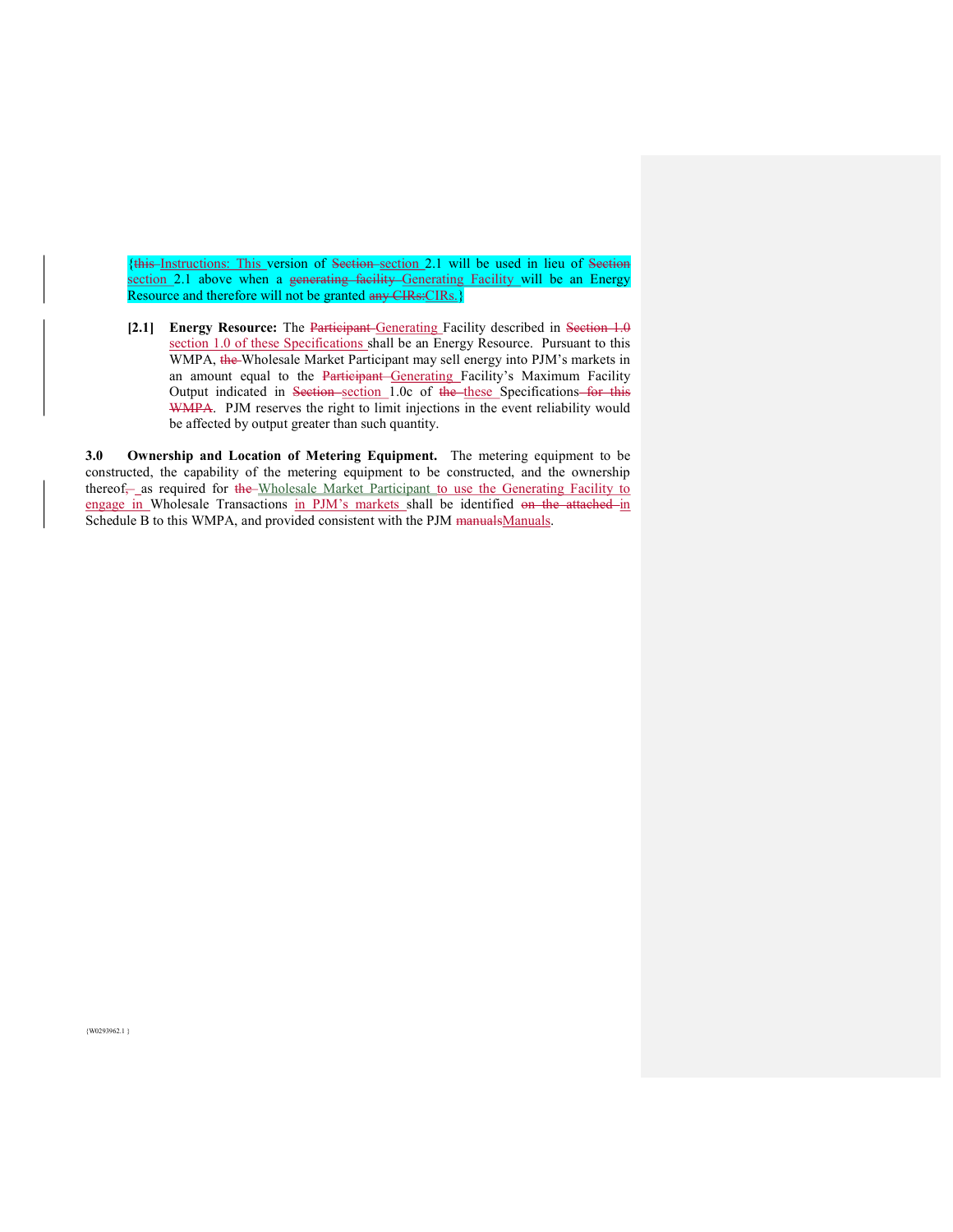## **APPENDICES:**

- x **APPENDIX 1 DEFINITIONS**
- x **APPENDIX 2 STANDARD TERMS AND CONDITIONS**

#### **SCHEDULES:**

- **•** SCHEDULE A <u>- SITE PLAN</u>
- **EXAMPLE B SINGLE-LINE DIAGRAM (Showing point of interconnection)**
- **SCHEDULE B-C LIST OF METERING EQUIPMENT**
- x **SCHEDULE C LIST OF LOCAL/NETWORK UPGRADES**
- x **SCHEDULE D LIST OF NETWORK UPGRADES**
- **SCHEDULE E APPLICABLE TECHNICAL REQUIREMENTS AND STANDARDS**
- x **SCHEDULE E WHOLESALE MARKET PARTICIPANT AGREEMENT TO CONFORM WITH IRS SAFE HARBOR PROVISIONS FOR NON-TAXABLE STATUS**
- **8 SCHEDULE F –\_ SCHEDULE OF NON-STANDARD TERMS & AND CONDITIONS**

**Formatted:** Justified, Indent: Left: 0", First line: 0", Bulleted + Level: 1 + Aligned at: 0" + Indent at: 0.25"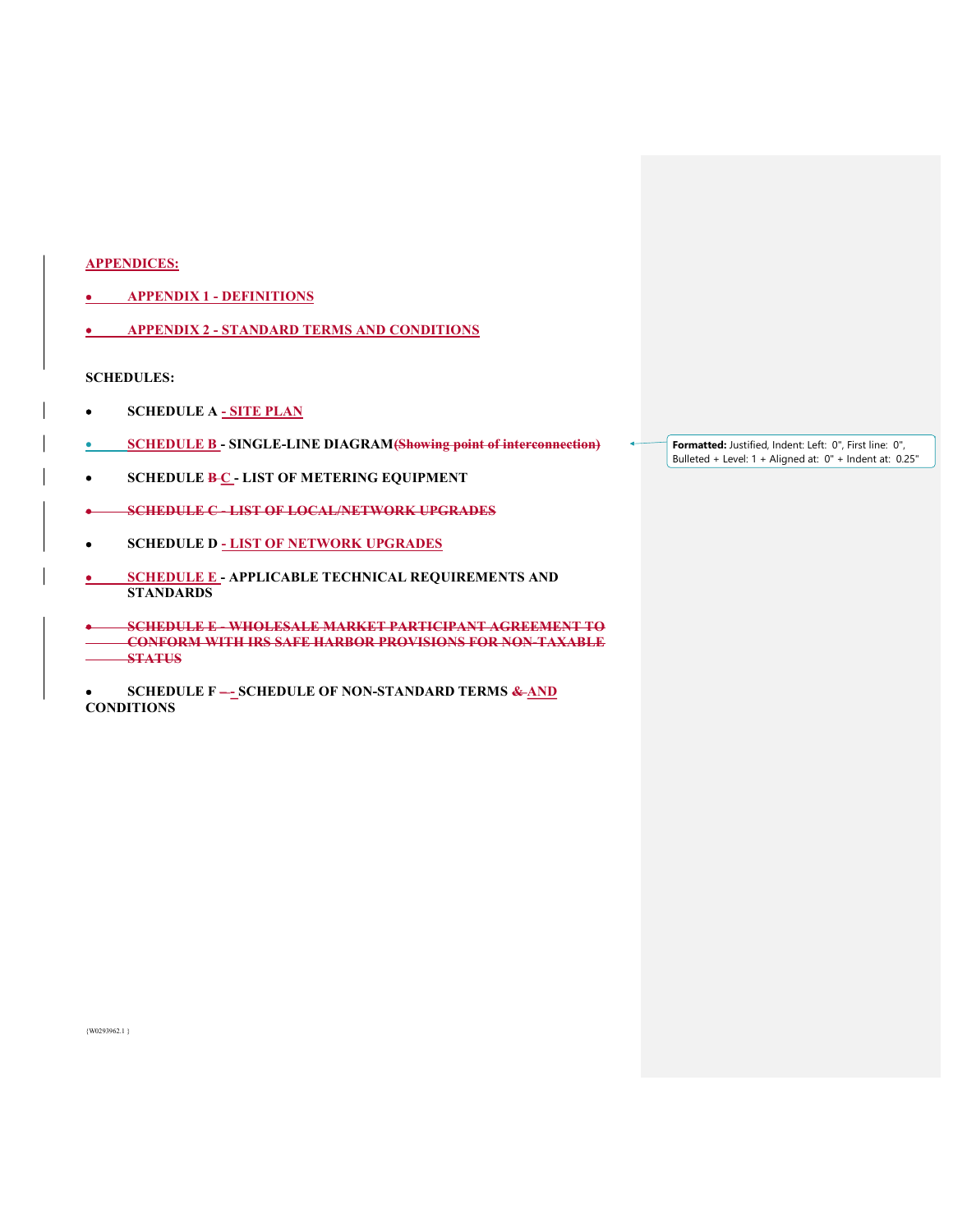# **APPENDIX 1**

# **DEFINITIONS**

**From the Generation Interconnection Procedures accepted for filing by the Commission as of the effective date of this agreement**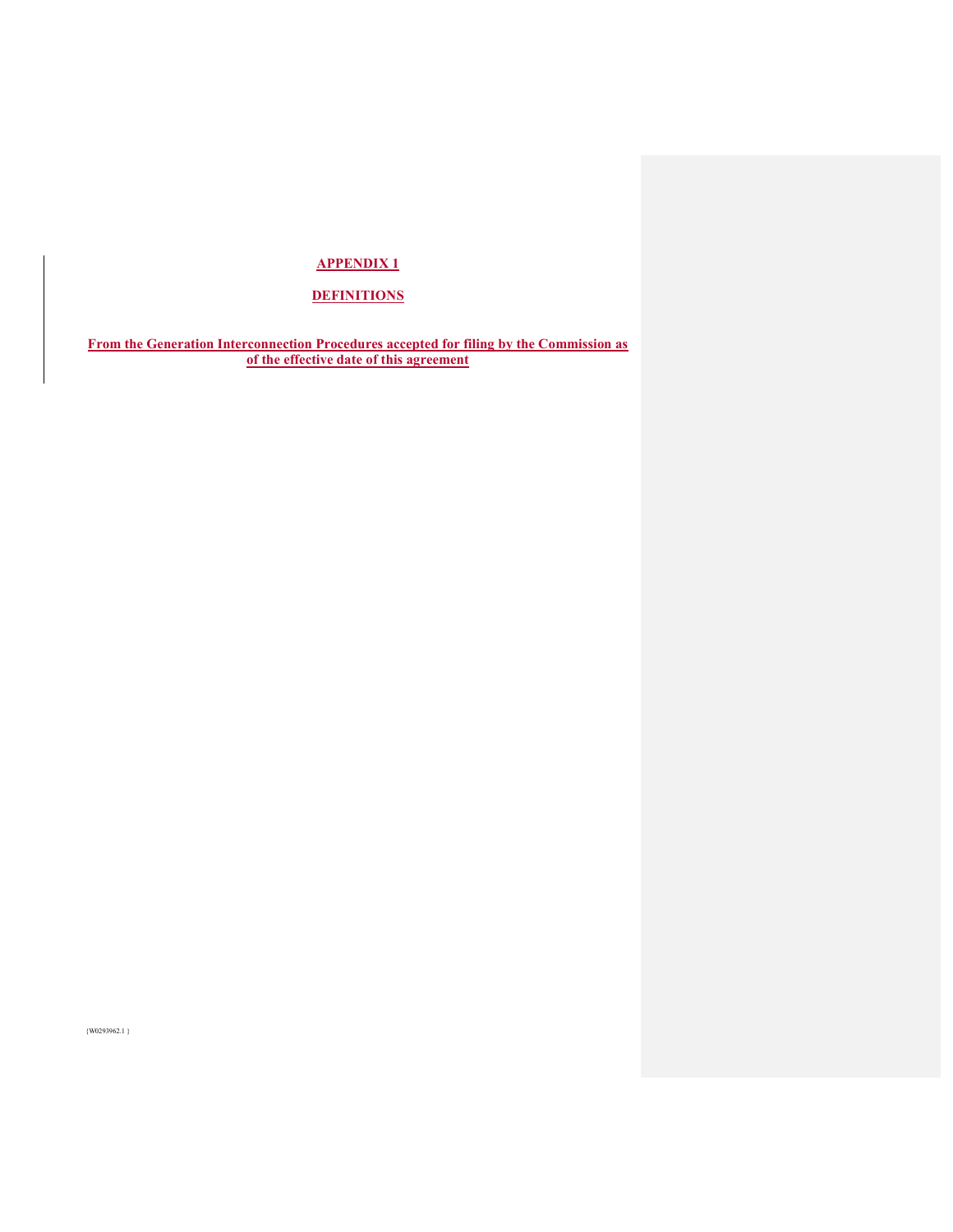#### **APPENDIX 2**

#### **STANDARD TERMS AND CONDITIONS**

#### **1 Survival:**

The Wholesale Market Participation Agreement shall continue in effect after termination to the extent necessary to provide for final billings and payments, and to permit the determination and enforcement of liability and indemnification obligations arising from acts or events that occurred while the Wholesale Market Participation Agreement was in effect.

#### **2 No Transmission Services:**

The execution of a Wholesale Market Participation Agreement does not constitute a request for transmission service, or entitle Project Developer to receive transmission service, under Tariff, Part II or Tariff, Part III. Nor does the execution of a Wholesale Market Participation Agreement obligate Transmission Owner or Transmission Provider to procure, supply, or deliver to Project Developer or the Generating Facility any energy, capacity, Ancillary Services, or Station Power (and any associated distribution services).

#### **3 Metering**

#### **3.1 General:**

Project Developer shall have the right to install, own, operate, test, and maintain the necessary Metering Equipment. In the event that Project Developer exercises this option, Transmission Owner shall have the right to install its own check meter(s), at its own expense, at or near the location of the Metering Equipment. If both Project Developer and Transmission Owner install meters, the meter installed by Project Developer shall control unless it is determined by testing to be inaccurate. If Project Developer does not exercise the option provided by the first sentence of this section, Transmission Owner shall have the option to install, own, operate, test, and maintain all necessary Metering Equipment at Project Developer's expense. If Transmission Owner does not exercise this option, Project Developer shall install, own, operate, test, and maintain all necessary Metering Equipment. Transmission Provider shall determine the location where the Metering Equipment shall be installed, after consulting with Project Developer and Transmission Owner. All Metering Equipment shall be tested prior to any operation of the Generating Facility. Power flows to and from the Generating Facility shall be compensated to the Point of Interconnection, or, upon the mutual agreement of Transmission Owner and Project Developer, to another location.

#### **3.2 Standards:**

All Metering Equipment installed pursuant to this Appendix 2 to be used for billing and payments shall be revenue quality Metering Equipment and shall satisfy applicable ANSI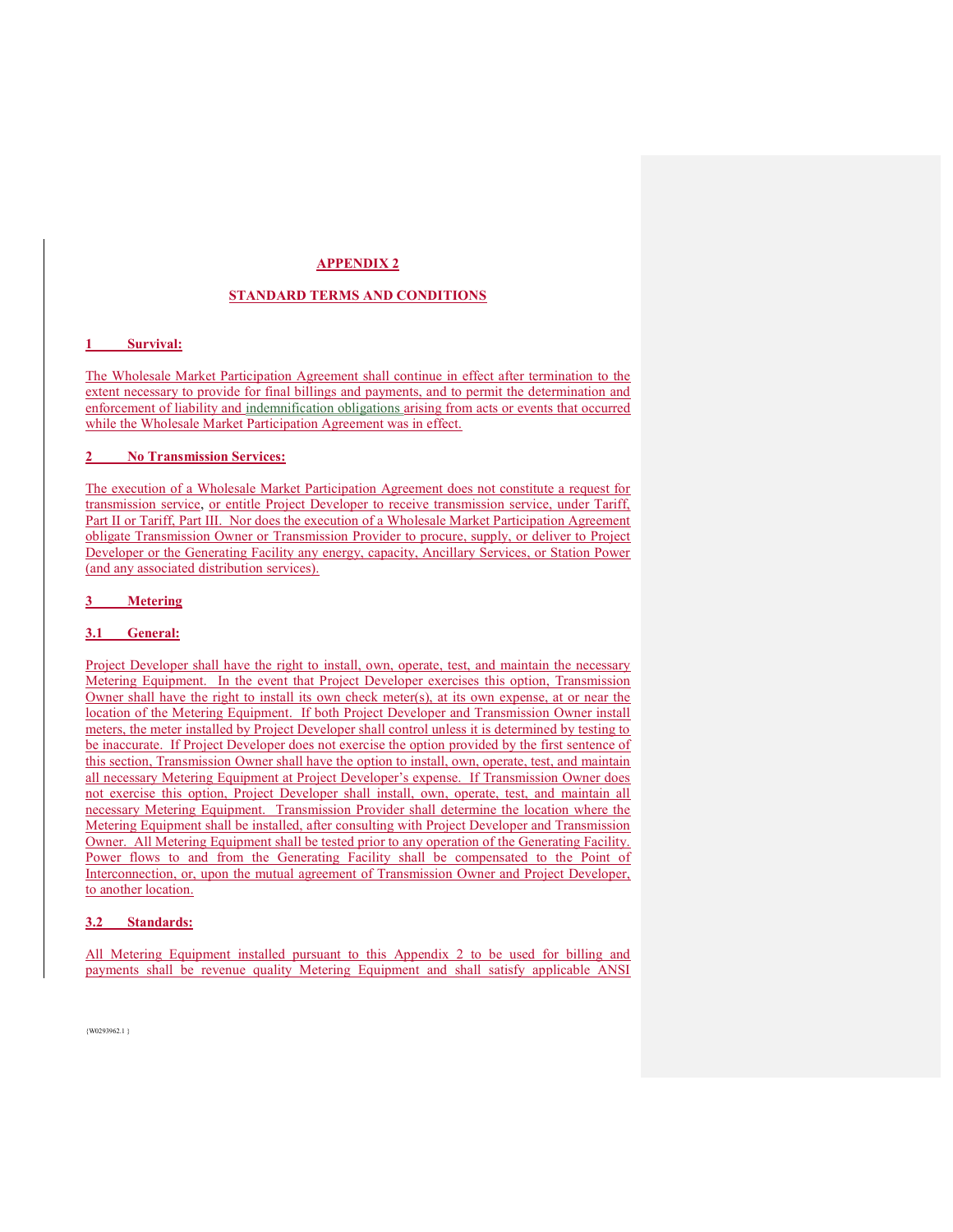standards and Transmission Provider's metering standards and requirements. Nothing in this Appendix 2 precludes the use of Metering Equipment for any retail services of Transmission Owner provided, however, that in such circumstances Applicable Laws and Regulations shall control.

## **3.3 Testing of Metering Equipment:**

The Interconnected Entity that, pursuant to section 3.1 of this Appendix 2, owns the Metering Equipment shall operate, maintain, inspect, and test all Metering Equipment upon installation and at least once every two (2) years thereafter. Upon reasonable request by the other Interconnected Entity, the owner of the Metering Equipment shall inspect or test the Metering Equipment more frequently than every two (2) years, but in no event more frequently than three (3) times in any 24-month period. The owner of the Metering Equipment shall give reasonable notice to the other Parties of the time when any inspection or test of the owner's Metering Equipment shall take place, and the other Parties may have representatives present at the test or inspection. If Metering Equipment is found to be inaccurate or defective, it shall be adjusted, repaired, or replaced in order to provide accurate metering. Where Transmission Owner owns the Metering Equipment, the expense of such adjustment, repair, or replacement shall be borne by Project Developer, except that Project Developer shall not be responsible for such expenses where the inaccuracy or defect is caused by Transmission Owner. If Metering Equipment fails to register, or if the measurement made by Metering Equipment during a test varies by more than 1% from the measurement made by the standard meter used in the test, the owner of the Metering Equipment shall inform Transmission Provider, and Transmission Provider shall inform the other Interconnected Entity, of the need to correct all measurements made by the inaccurate meter for the period during which the inaccurate measurements were made, if the period can be determined. If the period of inaccurate measurement cannot be determined, the correction shall be for the period immediately preceding the test of the Metering Equipment that is equal to one-half of the time from the date of the last previous test of the Metering Equipment, provided that the period subject to correction shall not exceed nine (9) months.

#### **3.4 Metering Data:**

At Project Developer's expense, the metered data shall be telemetered (a) to a location designated by Transmission Provider; (b) to a location designated by Transmission Owner, unless Transmission Owner agrees otherwise; and (c) to a location designated by Project Developer. Data from the Metering Equipment at the Point of Interconnection shall be used, under normal operating conditions, as the official measurement of the amount of energy delivered from the Generating Facility to the Point of Interconnection, provided that Transmission Provider's rules applicable to Station Power as set forth at Tariff, Attachment K-Appendix, section 1.7.10(d) shall control with respect to a Project Developer's consumption of Station Power.

**4 Communications** 

**4.1 Project Developer Obligations:**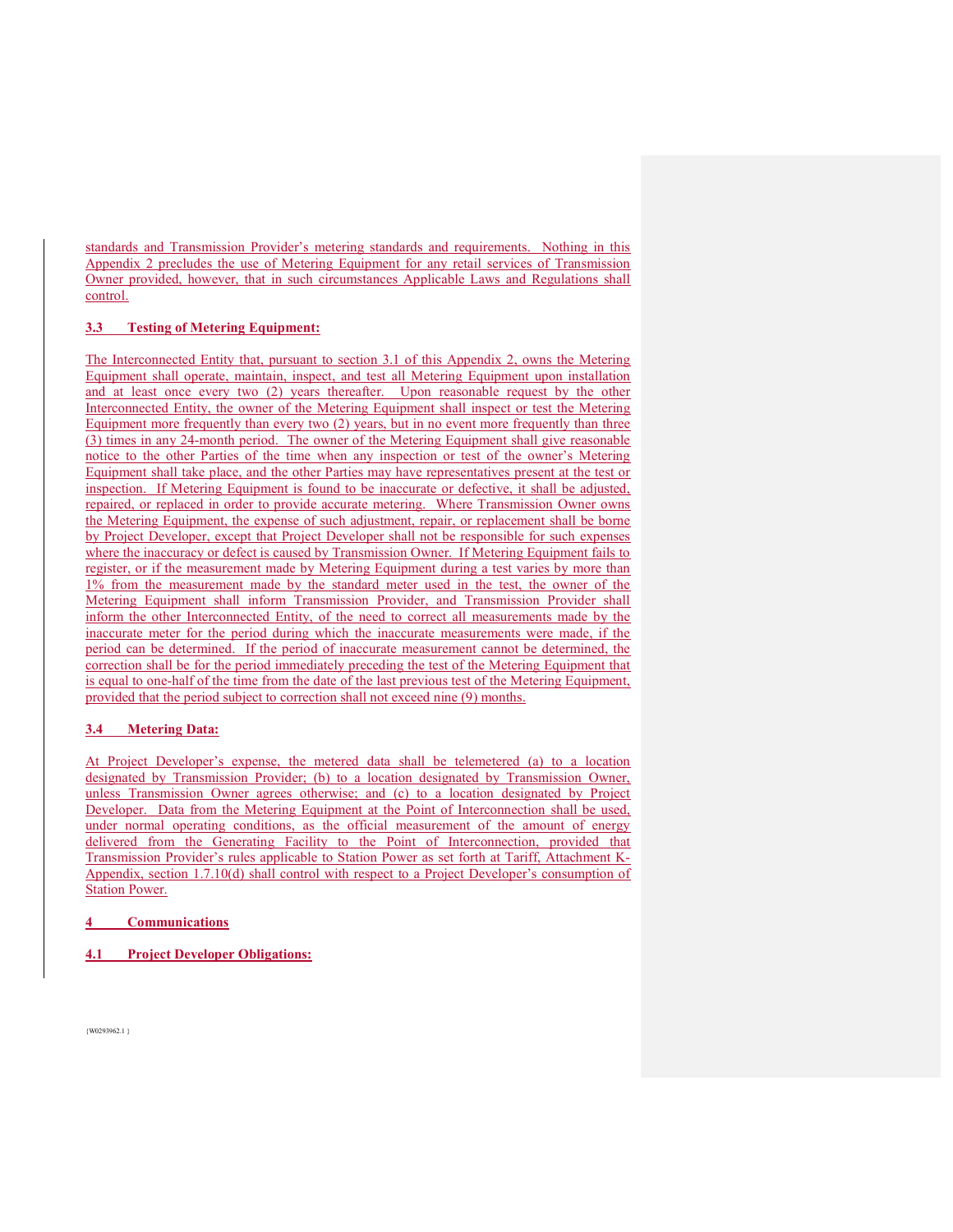Project Developer shall install and maintain satisfactory operating communications with Transmission Provider's system dispatcher or its other designated representative, and with Transmission Owner. Project Developer shall provide standard voice line, dedicated voice line, and electronic communications at its Generating Facility control room. Project Developer also shall provide and maintain backup communication links with both Transmission Provider and Transmission Owner for use during abnormal conditions as specified by Transmission Provider and Transmission Owner, respectively. Project Developer further shall provide the dedicated data circuit(s) necessary to provide Project Developer data to Transmission Provider and Transmission Owner as necessary to conform with Applicable Technical Requirements and Standards.

## **4.2 Remote Terminal Unit:**

Unless otherwise deemed unnecessary by Transmission Provider and Transmission Owner, prior to any operation of the Generating Facility, a remote terminal unit, or equivalent data collection and transfer equipment acceptable to the Parties, shall be installed by Project Developer, or by Transmission Owner at Project Developer's expense, to gather accumulated and instantaneous data to be telemetered to the location(s) designated by Transmission Provider and Transmission Owner through use of a dedicated point-to-point data circuit(s). Instantaneous bi-directional real power and, with respect to the Generating Facility, reactive power flow information must be telemetered directly to the location(s) specified by Transmission Provider and Transmission Owner.

**5 Force Majeure** 

#### **5.1 Notice:**

A Party that is unable to carry out an obligation imposed on it by this Appendix 2 due to Force Majeure shall notify the other Parties in writing or by telephone within a reasonable time after the occurrence of the cause relied upon.

#### **5.2 Duration of Force Majeure:**

A Party shall not be considered to be in Default with respect to any obligation hereunder, other than the obligation to pay money when due, if prevented from fulfilling such obligation by Force Majeure. A Party unable to fulfill any obligation hereunder (other than an obligation to pay money when due) by reason of Force Majeure shall give notice and the full particulars of such Force Majeure to the other Parties in writing as soon as reasonably possible after the occurrence of the cause relied upon. Those notices shall specifically state full particulars of the Force Majeure, the time and date when the Force Majeure occurred, and when the Force Majeure is reasonably expected to cease. Written notices given pursuant to this Article shall be acknowledged in writing as soon as reasonably possible. The Party affected shall exercise Reasonable Efforts to remove such disability with reasonable dispatch, but shall not be required to accede or agree to any provision not satisfactory to it in order to settle and terminate a strike or other labor disturbance. The Party affected has a continuing notice obligation to the other Parties, and must update the particulars of the original Force Majeure notice and subsequent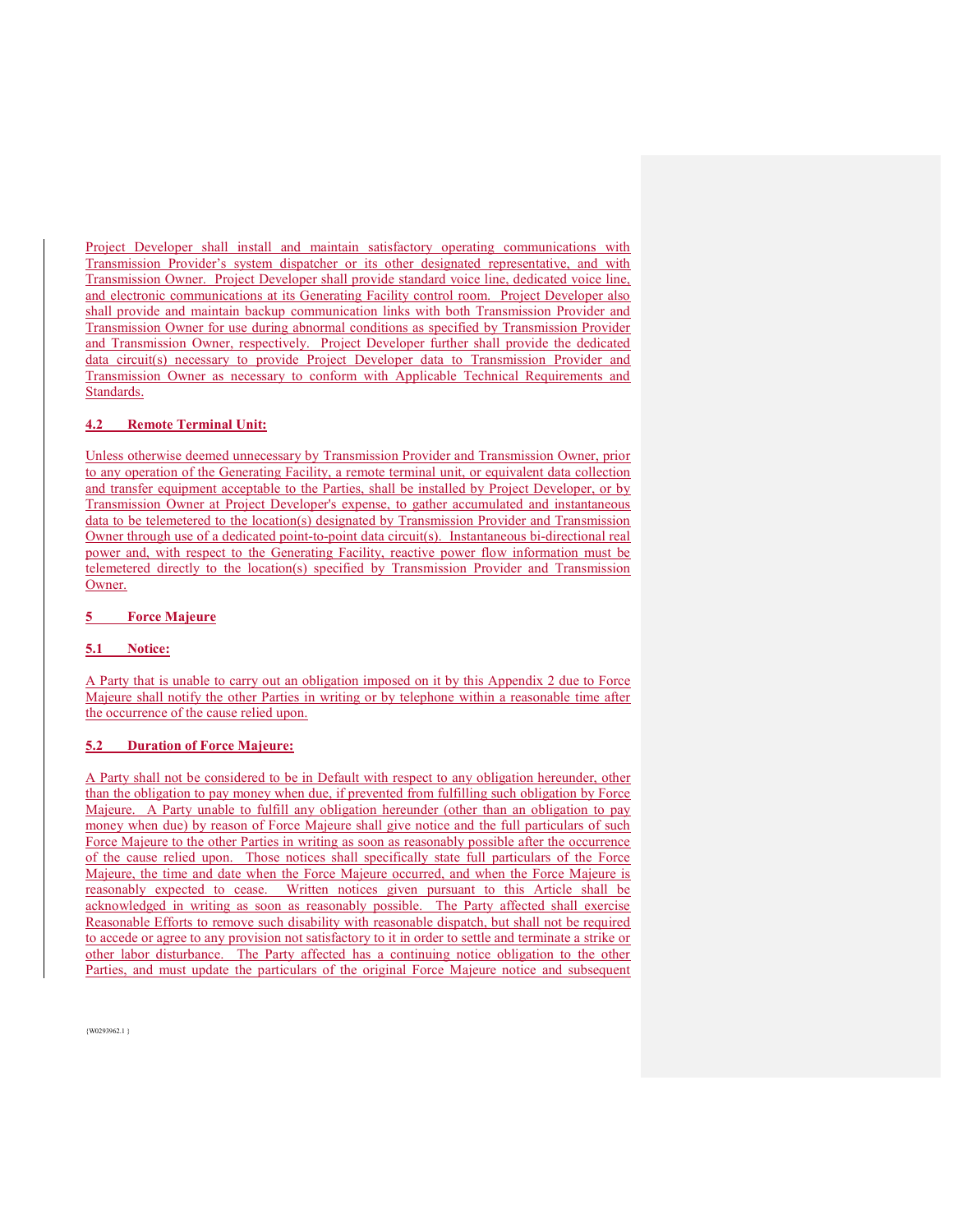notices, in writing, as the particulars change. The Party affected shall be excused from whatever performance is affected only for the duration of the Force Majeure and while the Party exercises Reasonable Efforts to alleviate such situation. As soon as the non-performing Party is able to resume performance of its obligations excused because of the occurrence of Force Majeure, such Party shall resume performance and give prompt written notice thereof to the other Parties.

#### **5.3 Obligation to Make Payments:**

A Party's obligation to make payments for services shall not be suspended by Force Majeure.

#### **5.4 Definition of Force Majeure:**

For the purposes of this section, Force Majeure shall mean any act of God, labor disturbance, act of the public enemy, war, insurrection, riot, fire, storm or flood, explosion, breakage or accident to machinery or equipment, any order, regulation, or restriction imposed by governmental, military, or lawfully established civilian authorities, or any other cause beyond a Party's control that, in any of the foregoing cases, by exercise of due diligence, such Party could not reasonably have been expected to avoid, and which, by the exercise of due diligence, it has been unable to overcome. Force majeure does not include (i) a failure of performance that is due to an affected Party's own negligence or intentional wrongdoing; (ii) any removable or remediable causes (other than settlement of a strike or labor dispute) which an affected Party fails to remove or remedy within a reasonable time; or (iii) economic hardship of an affected Party.

#### **6 Indemnity**

## **6.1 Indemnity:**

Each Party shall indemnify and hold harmless the other Parties, and the other Parties' officers, shareholders, stakeholders, members, managers, representatives, directors, agents, and employees, and Affiliates, from and against any and all loss, liability, damage, cost, or expense to third parties, including damage and liability for bodily injury to or death of persons, or damage to property or persons (including reasonable attorneys' fees and expenses, litigation costs, consultant fees, investigation fees, sums paid in settlements of claims, penalties or fines imposed under Applicable Laws and Regulations, and any such fees and expenses incurred in enforcing this indemnity or collecting any sums due hereunder) (collectively, "Loss") to the extent arising out of, in connection with, or resulting from (i) the indemnifying Party's breach of any of the representations or warranties made in, or failure of the indemnifying Party or any of its subcontractors to perform any of its obligations under, this Wholesale Market Participation Agreement (including Appendix 2), or (ii) the negligence or willful misconduct of the indemnifying Party or its contractors; provided, however, that no Party shall have any indemnification obligations under this section 6.1 in respect of any Loss to the extent the Loss results from the negligence or willful misconduct of the Party seeking indemnity.

#### **6.2 Indemnity Procedures:**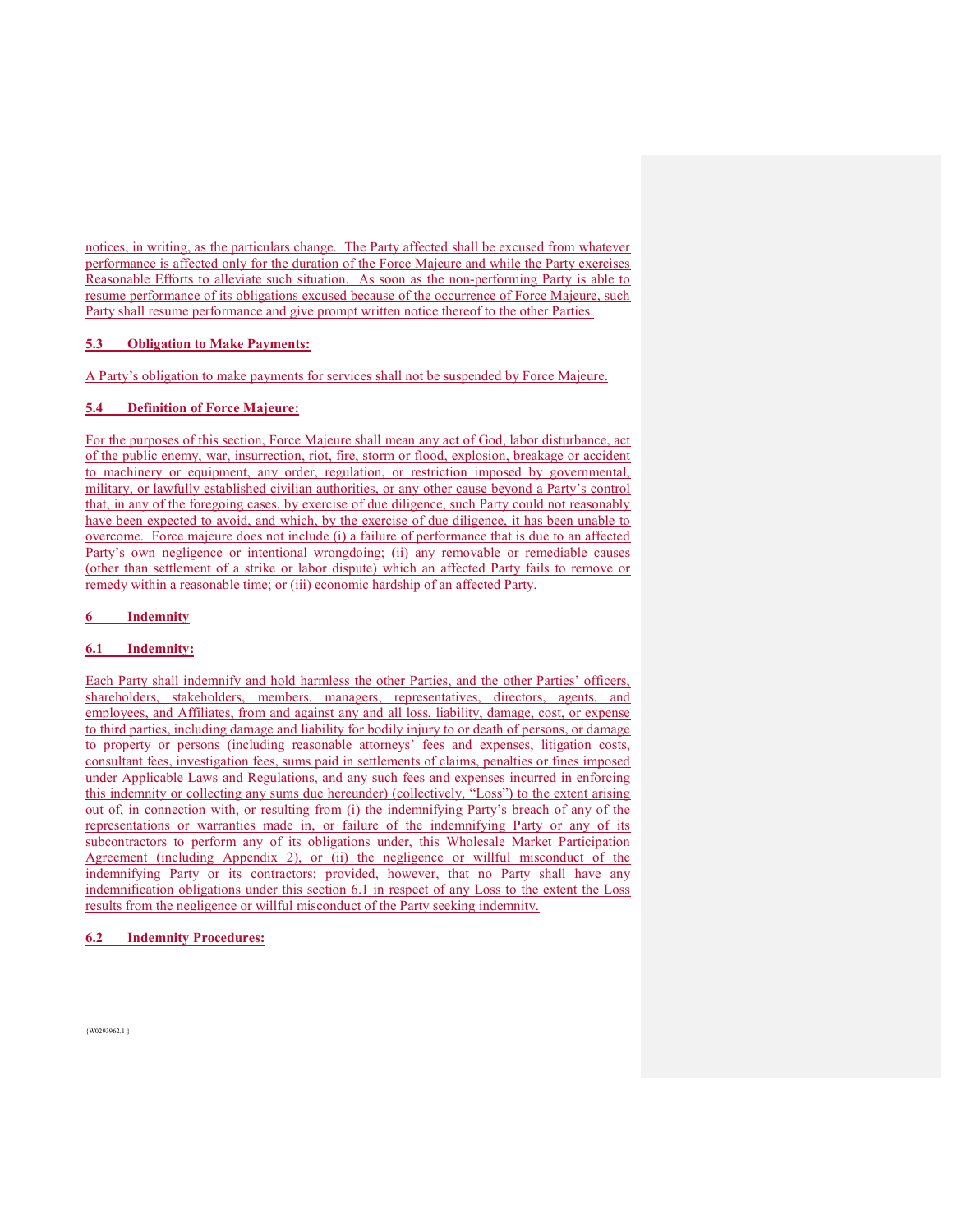Promptly after receipt by a Person entitled to indemnity ("Indemnified Person") of any claim or notice of the commencement of any action or administrative or legal proceeding or investigation as to which the indemnity provided for in section 6.1 may apply, the Indemnified Person shall notify the indemnifying Party of such fact. Any failure of or delay in such notification shall not affect a Party's indemnification obligation unless such failure or delay is materially prejudicial to the indemnifying Party. The Indemnified Person shall cooperate with the indemnifying Party with respect to the matter for which indemnification is claimed. The indemnifying Party shall have the right to assume the defense thereof with counsel designated by such indemnifying Party and reasonably satisfactory to the Indemnified Person. If the defendants in any such action include one or more Indemnified Persons and the indemnifying Party, and if the Indemnified Person reasonably concludes that there may be legal defenses available to it and/or other Indemnified Persons which are different from or additional to those available to the indemnifying Party, the Indemnified Person shall have the right to select separate counsel to assert such legal defenses and to otherwise participate in the defense of such action on its own behalf. In such instances, the indemnifying Party shall only be required to pay the fees and expenses of one additional attorney to represent an Indemnified Person or Indemnified Persons having such differing or additional legal defenses. The Indemnified Person shall be entitled, at its expense, to participate in any action, suit, or proceeding, the defense of which has been assumed by the indemnifying Party. Notwithstanding the foregoing, the indemnifying Party (i) shall not be entitled to assume and control the defense of any such action, suit, or proceedings if and to the extent that, in the opinion of the Indemnified Person and its counsel, such action, suit, or proceeding involves the potential imposition of criminal liability on the Indemnified Person, or there exists a conflict or adversity of interest between the Indemnified Person and the indemnifying Party, in such event the indemnifying Party shall pay the reasonable expenses of the Indemnified Person; and (ii) shall not settle or consent to the entry of any judgment in any action, suit, or proceeding without the consent of the Indemnified Person, which shall not be unreasonably withheld, conditioned, or delayed.

#### **6.3 Indemnified Person:**

If an Indemnified Person is entitled to indemnification under this section 6 as a result of a claim by a third party, and the indemnifying Party fails, after notice and reasonable opportunity to proceed under section 6.2 of this Appendix 2, to assume the defense of such claim, such Indemnified Person may at the expense of the indemnifying Party contest, settle, or consent to the entry of any judgment with respect to, or pay in full, such claim.

#### **6.4 Amount Owing:**

If an indemnifying Party is obligated to indemnify and hold any Indemnified Person harmless under this section 6, the amount owing to the Indemnified Person shall be the amount of such Indemnified Person's actual Loss, net of any insurance or other recovery.

#### **6.5 Limitation on Damages:**

Except as otherwise provided in this section 6, the liability of a Party under this Appendix 2 shall be limited to direct actual damages, and all other damages at law are waived. Under no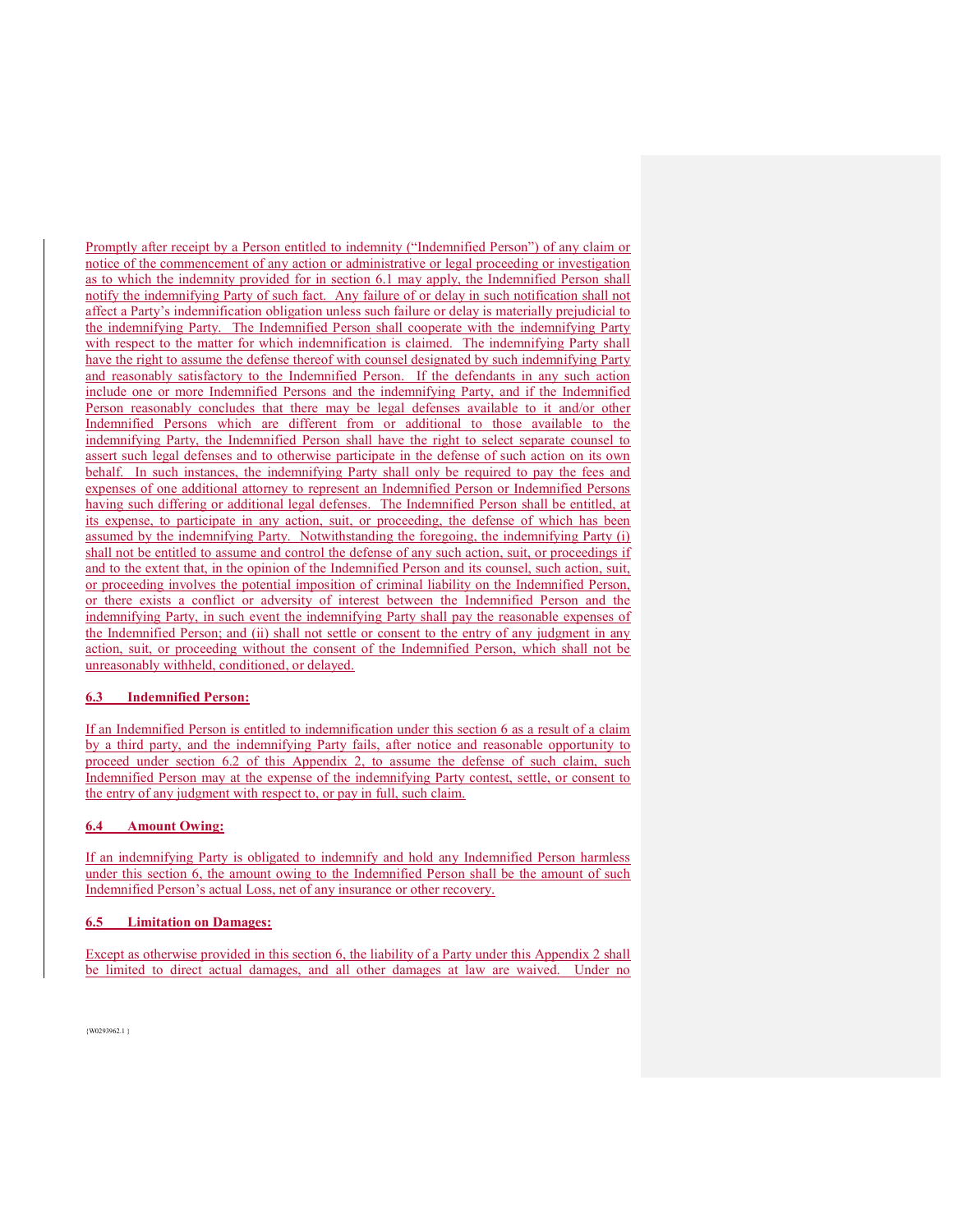circumstances shall any Party or its Affiliates, directors, officers, employees, and agents, or any of them, be liable to another Party, whether in tort, contract, or other basis in law or equity for any special, indirect, punitive, exemplary, or consequential damages, including lost profits. The limitations on damages specified in this section 6.5 are without regard to the cause or causes related thereto, including the negligence of any Party, whether such negligence be sole, joint, or concurrent, or active or passive. This limitation on damages shall not affect any Party's rights to obtain equitable relief as otherwise provided in this Appendix 2. The provisions of this section 6.5 shall survive the termination or expiration of the Wholesale Market Participation Agreement.

## **6.6 Limitation of Liability in Event of Breach:**

A breaching Party ("Breaching Party") shall have no liability hereunder to the other Parties, and the other Parties hereby release the Breaching Party, for all claims or damages that either of them incurs that are associated with any interruption in the availability of the Generating Facility, Interconnection Facilities and Transmission Owner Upgrades, Transmission System, or Interconnection Service, or damages to a Party's facilities, except to the extent such interruption or damage is caused by the Breaching Party's gross negligence or willful misconduct in the performance of its obligations under this Wholesale Market Participation Agreement (including Appendix 2).

#### **6.7 Limited Liability in Emergency Conditions:**

Except as otherwise provided in the Tariff or Operating Agreement, no Party shall be liable to any other Party for any action that it takes in responding to an Emergency Condition, so long as such action is made in good faith, is consistent with Good Utility Practice, and is not contrary to the directives of Transmission Provider or Transmission Owner with respect to such Emergency Condition. Notwithstanding the above, Project Developer shall be liable in the event that it fails to comply with any instructions of Transmission Provider or Transmission Owner related to an Emergency Condition.

#### **7 Breach, Cure, and Default**

#### **7.1 Breach:**

A Breach of this Wholesale Market Participation Agreement shall include:

(a) The failure to pay any amount when due;

 (b) The failure to comply with any material term or condition of this Appendix 2 or of the other portions of the Wholesale Market Participation Agreement or any attachments or Schedule hereto, including but not limited to any material breach of a representation, warranty, or covenant (other than in subsections (a), (c), and (d) of this section) made in this Appendix 2;

 (c) Assignment of the Wholesale Market Participation Agreement in a manner inconsistent with its terms;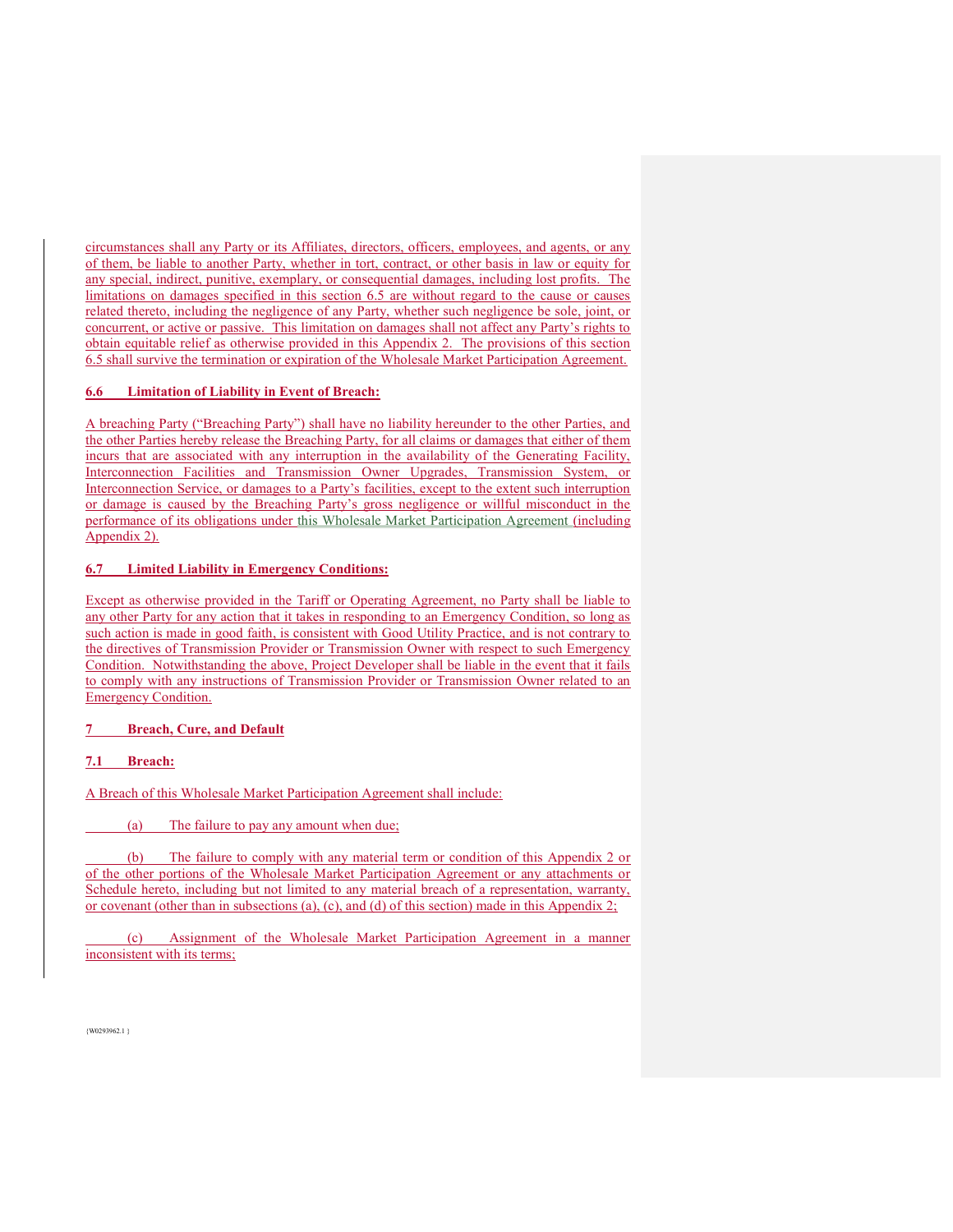(d) Failure of a Party to provide information or data required to be determined under this Appendix 2 to another Party for such other Party to satisfy its obligations under this Appendix 2.

## **7.2 Continued Operation:**

In the event of a Breach or Default by either Interconnected Entity, and subject to termination of the Wholesale Market Participation Agreement under section 8 of this Appendix 2, the Interconnected Entities shall continue to operate and maintain, as applicable, such DC power systems, protection and Metering Equipment, telemetering equipment, SCADA equipment, transformers, Secondary Systems, communications equipment, building facilities, software, documentation, structural components, and other facilities and appurtenances that are reasonably necessary for Transmission Provider and Transmission Owner to operate and maintain the Transmission System, and for Project Developer to operate and maintain the Generating Facility, in a safe and reliable manner.

## **7.3 Notice of Breach:**

A Party not in Breach shall give written notice of an event of Breach to the Breaching Party, to Transmission Provider, and to other persons that the Breaching Party identifies in writing to the other Parties in advance. Such notice shall set forth, in reasonable detail, the nature of the Breach, and where known and applicable, the steps necessary to cure such Breach. In the event of a Breach by Project Developer, Transmission Provider or Transmission Owner agree to provide notice of such Breach and in the same manner as its notice to Project Developer, to any Project Finance Entity provided that Project Developer has provided the notifying Party with notice of an assignment to such Project Finance Entity(ies) and identifies such Project Finance Entity(ies) as contacts for notice purposes pursuant to section 12 of this Appendix 2.

#### **7.4 Cure and Default:**

A Breaching Party that does not take steps to cure the Breach pursuant to this section 7.4 is automatically in Default of this Appendix 2 and of the Wholesale Market Participation Agreement, and this Wholesale Market Participation Agreement shall be deemed terminated. Transmission Provider shall take all necessary steps to effectuate this termination, including submitted the necessary filings with FERC.

## **7.4.1 Cure of Breach:**

The Breaching Party (a) may cure the Breach within thirty (30) days from the receipt of notice of the Breach; or (b) if the Breach cannot be cured within thirty (30) days, may commence in good faith all steps that are reasonable and appropriate to cure the Breach within such thirty (30) day time period and thereafter diligently pursue such action to completion pursuant to a plan to cure, which shall be developed and agreed to in writing by the Parties. Such agreement shall not be unreasonably withheld.

## **7.5 Right to Compel Performance:**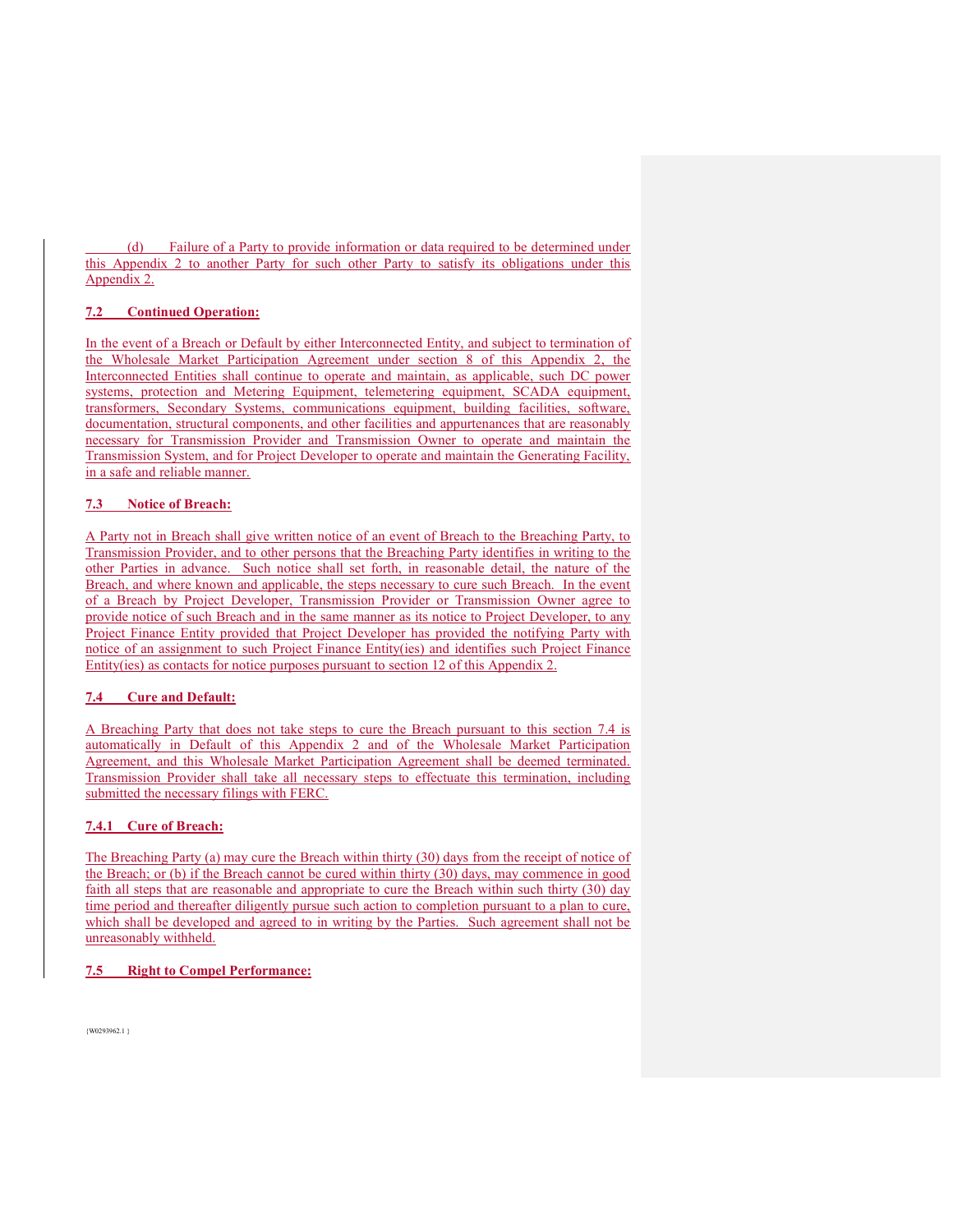Notwithstanding the foregoing, upon the occurrence of a Default, a non-Defaulting Party shall be entitled to exercise such other rights and remedies as it may have in equity or at law. Subject to section 11.1 of this Appendix 2, no remedy conferred by any provision of this Appendix 2 is intended to be exclusive of any other remedy, and each and every remedy shall be cumulative and shall be in addition to every other remedy given hereunder or now or hereafter existing at law or in equity or by statute or otherwise. The election of any one or more remedies shall not constitute a waiver of the right to pursue other available remedies.

#### **8 Termination**

#### **8.1 Termination of the Wholesale Market Participation Agreement:**

This Wholesale Market Participation Agreement may be terminated by the following means:

#### **8.1.1 By Mutual Consent:**

The Wholesale Market Participation Agreement may be terminated as of the date on which the Parties mutually agree.

#### **8.1.2 By Project Developer:**

Subject to its payment of Cancellation Costs, Project Developer may unilaterally terminate the Wholesale Market Participation Agreement pursuant to Applicable Laws and Regulations upon providing Transmission Provider and the Transmission Owner sixty (60) days prior written notice thereof.

#### **8.1.3 Upon Default of Project Developer:**

Transmission Provider may terminate the Wholesale Market Participation Agreement upon the Default of Project Developer of its obligations under the Wholesale Market Participation Agreement by providing Project Developer and Transmission Owner prior written notice of termination.

## **8.1.4 Cancellation Cost Responsibility Upon Termination**

In the event of cancellation pursuant to section 8.1 of this Appendix 2, Project Developer shall be liable to pay to Transmission Owner or Transmission Provider all Cancellation Costs in connection with the Wholesale Market Participation Agreement. Cancellation costs may include costs for Network Upgrades assigned to Project Developer, in accordance with the Tariff and as reflected in this Wholesale Market Participation Agreement, that remain the responsibility of Project Developer under the Tariff. This shall include costs including, but not limited to, the costs for such Network Upgrades to the extent such cancellation would be a Material Modification, or would have an adverse effect or impose costs on other Project Developers in the Cycle. In the event Transmission Owner incurs Cancellation Costs, it shall provide Transmission Provider, with a copy to Project Developer, with a written demand for payment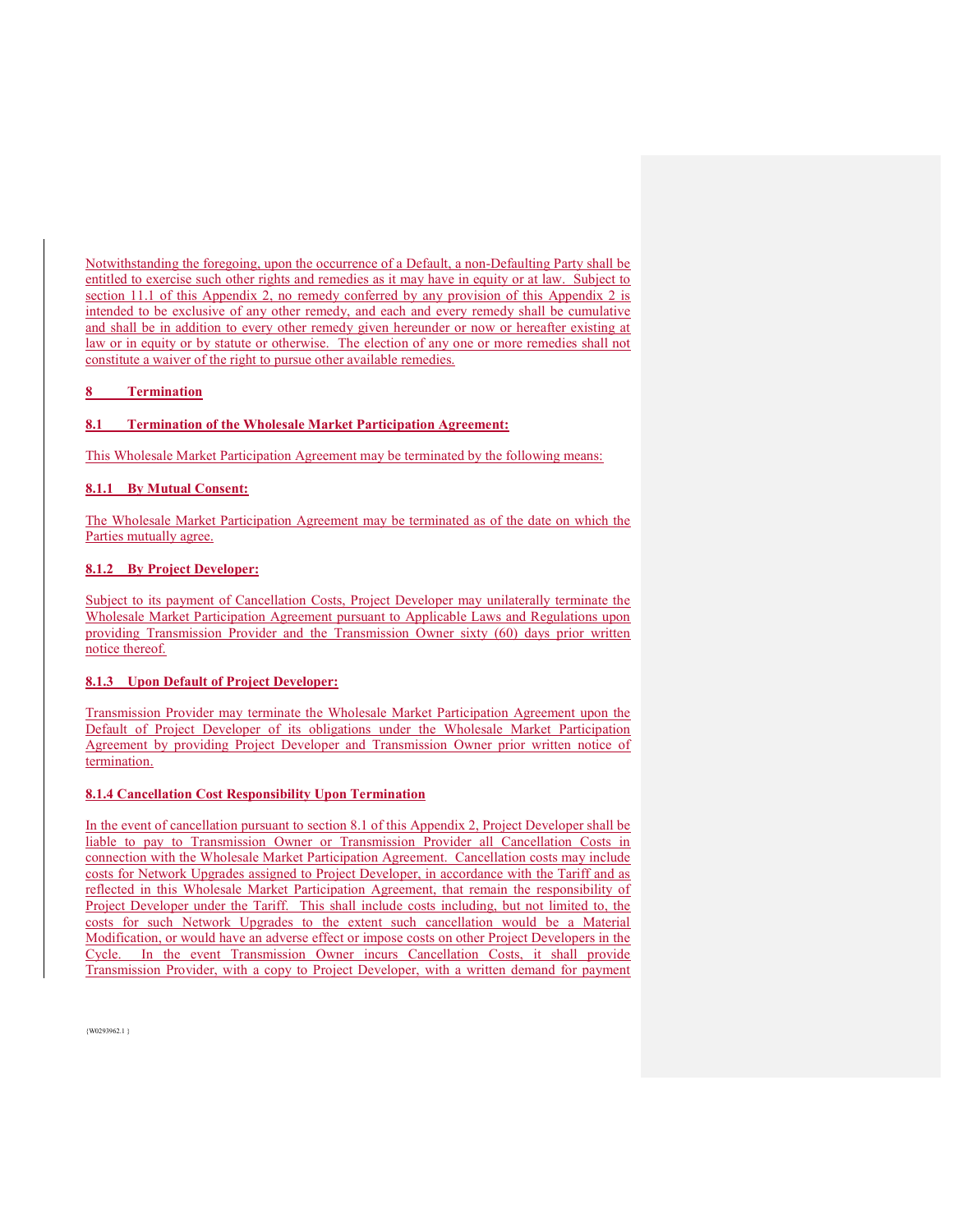and with reasonable documentation of such Cancellation Costs. Project Developer shall pay Transmission Provider each invoice for Cancellation Costs within thirty (30) days after, as applicable, Transmission Owner's or Transmission Provider's presentation to Project Developer of written demand therefor, provided that such demand includes reasonable documentation of the Cancellation Costs that the invoicing Party seeks to collect. Upon receipt of each of Project Developer's payments of such invoices of Transmission Owner, Transmission Provider shall reimburse Transmission Owner for Cancellation Costs incurred by the latter.

## **8.2 FERC Approval:**

Notwithstanding any other provision of this Appendix 2, no termination hereunder shall become effective until the Interconnected Entities and/or Transmission Provider have complied with all Applicable Laws and Regulations applicable to such termination, including the filing with the FERC of a notice of termination of the Wholesale Market Participation Agreement, and acceptance of such notice for filing by the FERC.

## **8.3 Survival of Rights:**

Termination of this Wholesale Market Participation Agreement shall not relieve any Party of any of its liabilities and obligations arising under this Wholesale Market Participation Agreement (including Appendix 2) prior to the date on which termination becomes effective, and each Party may take whatever judicial or administrative actions it deems desirable or necessary to enforce its rights hereunder. Applicable provisions of this Appendix 2 will continue in effect after termination to the extent necessary to provide for final billings, billing adjustments, and the determination and enforcement of liability and indemnification obligations arising from events or acts that occurred while the Wholesale Market Participation Agreement was in effect.

## **9 Confidentiality:**

Information is Confidential Information only if it is clearly designated or marked in writing as confidential on the face of the document, or, if the information is conveyed orally or by inspection, if the Party providing the information orally informs the Party receiving the information that the information is confidential. If requested by any Party, the disclosing Party shall provide in writing the basis for asserting that the information referred to in this section warrants confidential treatment, and the requesting Party may disclose such writing to an appropriate Governmental Authority. Any Party shall be responsible for the costs associated with affording confidential treatment to its information.

## **9.1 Term:**

During the term of the Wholesale Market Participation Agreement, and for a period of three (3) years after the expiration or termination of the Wholesale Market Participation Agreement, except as otherwise provided in this section 9, each Party shall hold in confidence, and shall not disclose to any person, Confidential Information provided to it by any other Party.

## **9.2 Scope:**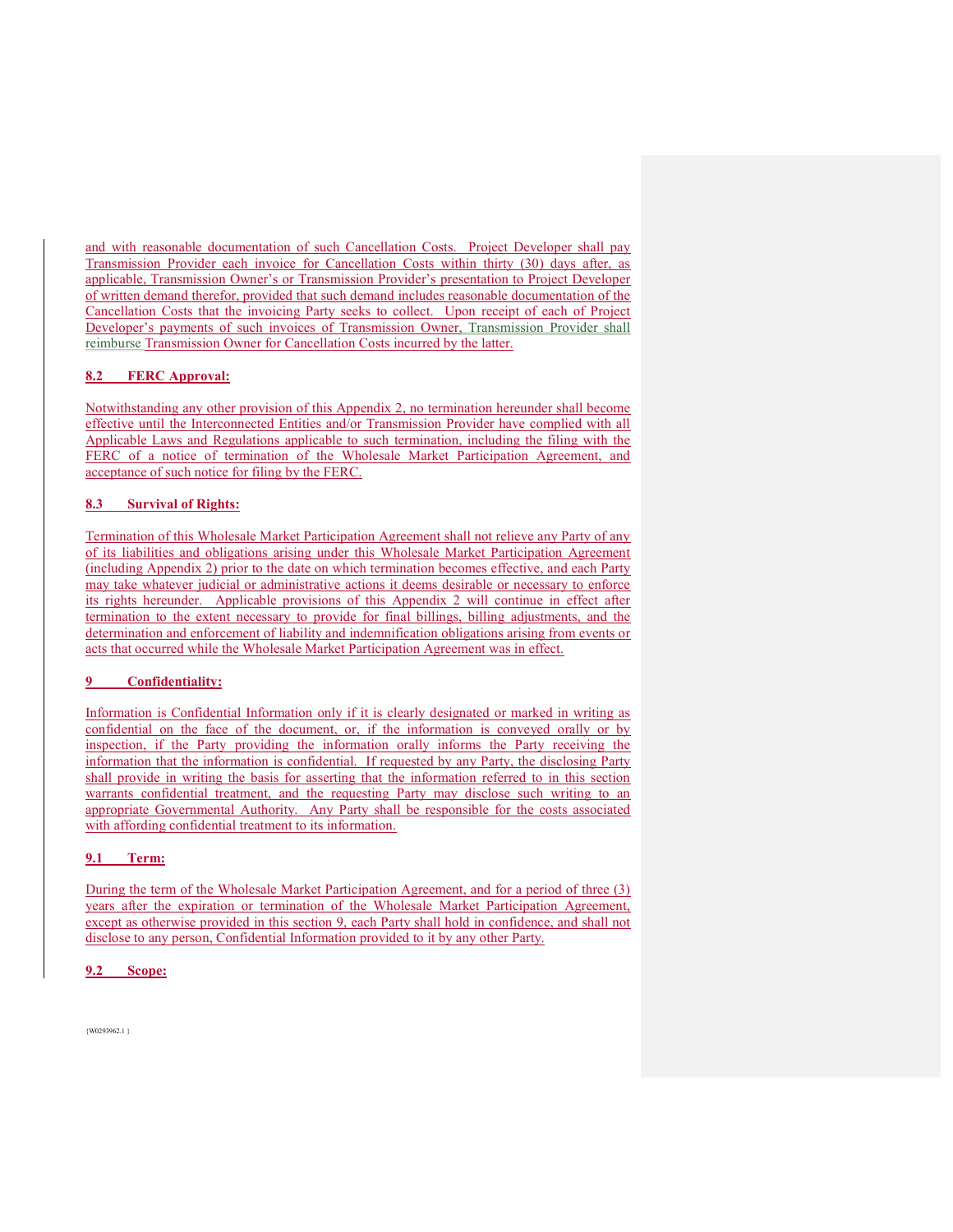Confidential Information shall not include information that the receiving Party can demonstrate: (i) is generally available to the public other than as a result of a disclosure by the receiving Party; (ii) was in the lawful possession of the receiving Party on a non-confidential basis before receiving it from the disclosing Party; (iii) was supplied to the receiving Party without restriction by a third party, who, to the knowledge of the receiving Party, after due inquiry, was under no obligation to the disclosing Party to keep such information confidential; (iv) was independently developed by the receiving Party without reference to Confidential Information of the disclosing Party; (v) is, or becomes, publicly known, through no wrongful act or omission of the receiving Party or breach of this Appendix 2; or (vi) is required, in accordance with section 9.7 of this Appendix 2, to be disclosed to any Governmental Authority or is otherwise required to be disclosed by law or subpoena, or is necessary in any legal proceeding establishing rights and obligations under the Wholesale Market Participation Agreement. Information designated as Confidential Information shall no longer be deemed confidential if the Party that designated the information as confidential notifies the other Parties that it no longer is confidential.

#### **9.3 Release of Confidential Information:**

No Party shall disclose Confidential Information to any other person, except to its Affiliates (limited by the Commission's Standards of Conduct requirements), subcontractors, employees, consultants, or to parties who may be or considering providing financing to or equity participation in Project Developer or to potential purchasers or assignees of Project Developer, on a need-to-know basis in connection with the Wholesale Market Participation Agreement, unless such person has first been advised of the confidentiality provisions of this section 9 and has agreed to comply with such provisions. Notwithstanding the foregoing, a Party providing Confidential Information to any person shall remain primarily responsible for any release of Confidential Information in contravention of this section 9.

#### **9.4 Rights:**

Each Party retains all rights, title, and interest in the Confidential Information that it discloses to any other Party. A Party's disclosure to another Party of Confidential Information shall not be deemed a waiver by any Party or any other person or entity of the right to protect the Confidential Information from public disclosure.

#### **9.5 No Warranties:**

By providing Confidential Information, no Party makes any warranties or representations as to its accuracy or completeness. In addition, by supplying Confidential Information, no Party obligates itself to provide any particular information or Confidential Information to any other Party nor to enter into any further agreements or proceed with any other relationship or joint venture.

#### **9.6 Standard of Care:**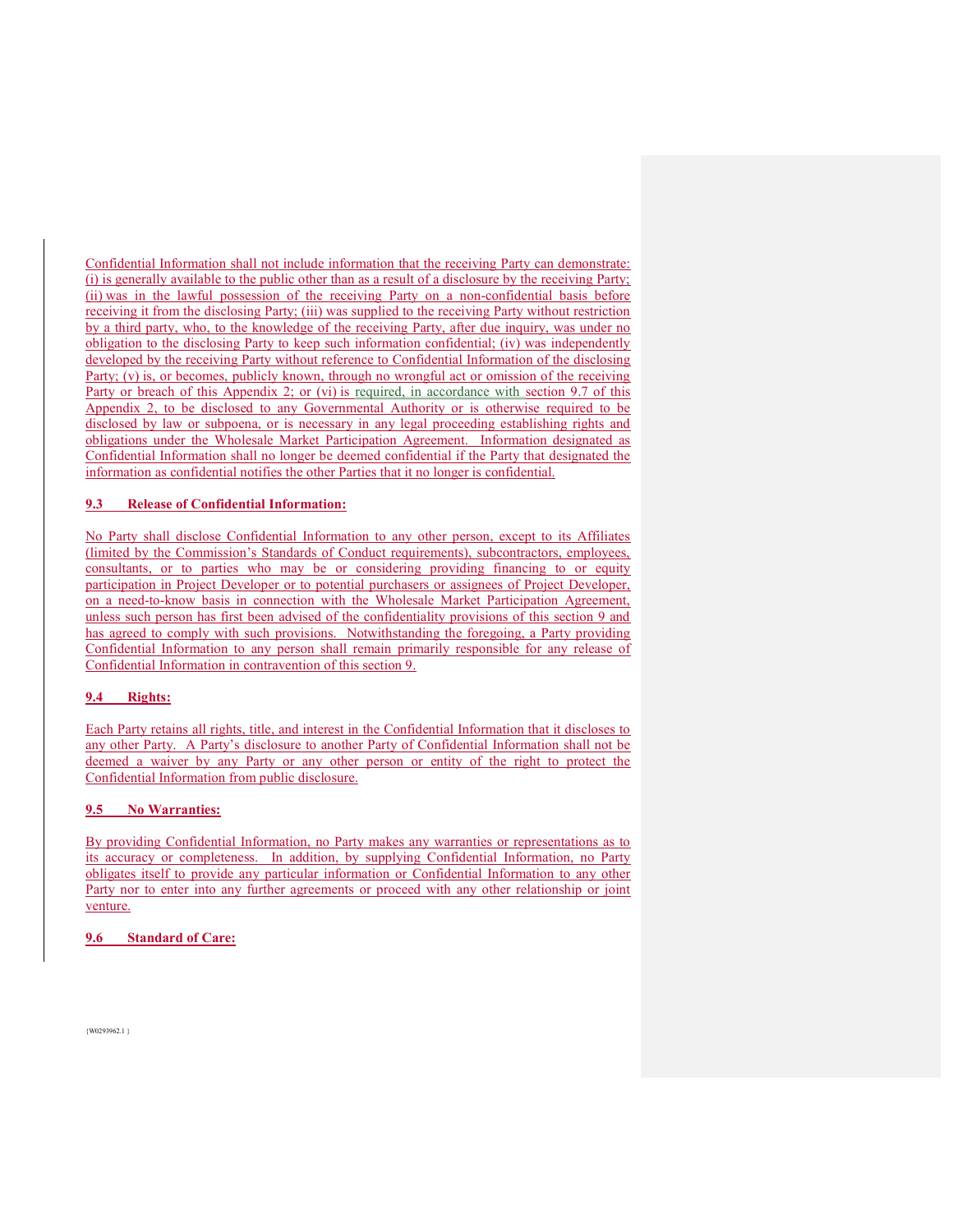Each Party shall use at least the same standard of care to protect Confidential Information it receives as the Party uses to protect its own Confidential Information from unauthorized disclosure, publication, or dissemination. Each Party may use Confidential Information solely to fulfill its obligations to the other Parties under the Wholesale Market Participation Agreement or to comply with Applicable Laws and Regulations.

#### **9.7 Order of Disclosure:**

If a Governmental Authority with the right, power, and apparent authority to do so requests or requires a Party, by subpoena, oral deposition, interrogatories, requests for production of documents, administrative order, or otherwise, to disclose Confidential Information, that Party shall provide the Party that provided the information with prompt prior notice of such request(s) or requirement(s) so that the providing Party may seek an appropriate protective order or waive compliance with the terms of this Appendix 2 or the Wholesale Market Participation Agreement. Notwithstanding the absence of a protective order or agreement, or waiver, the Party that is subjected to the request or order may disclose such Confidential Information which, in the opinion of its counsel, the Party is legally compelled to disclose. Each Party shall use Reasonable Efforts to obtain reliable assurance that confidential treatment will be accorded any Confidential Information so furnished.

#### **9.8 Termination of Wholesale Market Participation Agreement:**

Upon termination of the Wholesale Market Participation Agreement for any reason, each Party shall, within ten (10) calendar days of receipt of a written request from another Party, use Reasonable Efforts to destroy, erase, or delete (with such destruction, erasure, and deletion certified in writing to the requesting Party) or to return to the other Party, without retaining copies thereof, any and all written or electronic Confidential Information received from the requesting Party.

#### **9.9 Remedies:**

The Parties agree that monetary damages would be inadequate to compensate a Party for another Party's Breach of its obligations under this section 9. Each Party accordingly agrees that the other Parties shall be entitled to equitable relief, by way of injunction or otherwise, if the first Party breaches or threatens to breach its obligations under this section 9, which equitable relief shall be granted without bond or proof of damages, and the receiving Party shall not plead in defense that there would be an adequate remedy at law. Such remedy shall not be deemed to be an exclusive remedy for the breach of this section 9, but shall be in addition to all other remedies available at law or in equity. The Parties further acknowledge and agree that the covenants contained herein are necessary for the protection of legitimate business interests and are reasonable in scope. No Party, however, shall be liable for indirect, incidental or consequential, or punitive damages of any nature or kind resulting from or arising in connection with this section 9.

#### **9.10 Disclosure to FERC or its Staff:**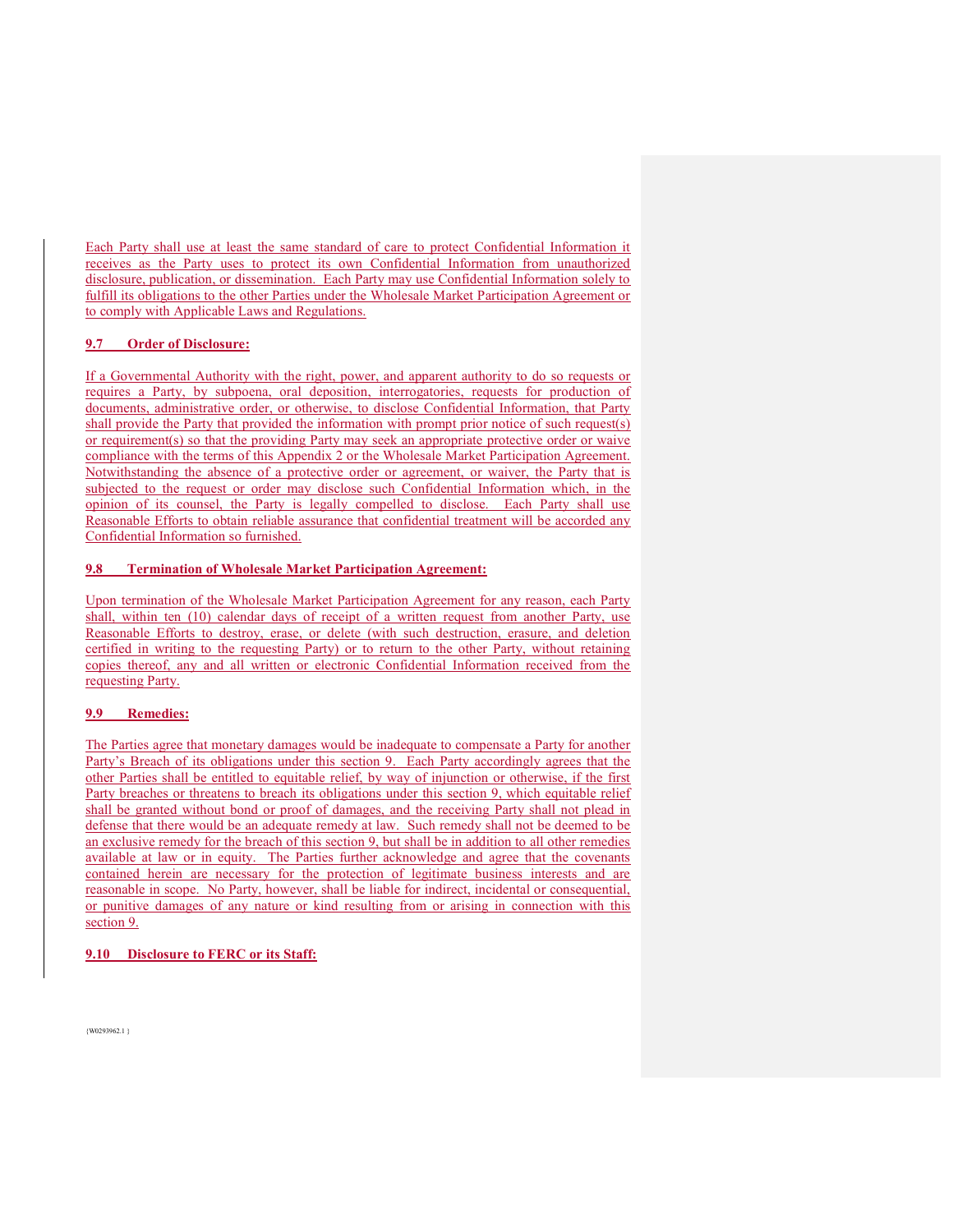Notwithstanding anything in this section 9 to the contrary, and pursuant to 18 C.F.R. § 1b.20, if FERC or its staff, during the course of an investigation or otherwise, requests information from one of the Parties that is otherwise required to be maintained in confidence pursuant to this Wholesale Market Participation Agreement, the Party shall provide the requested information to FERC or its staff within the time provided for in the request for information. In providing the information to FERC or its staff, the Party must, consistent with 18 C.F.R. § 388.122, request that the information be treated as confidential and non-public by FERC and its staff and that the information be withheld from public disclosure. Parties are prohibited from notifying the other Parties prior to the release of the Confidential Information to the Commission or its staff. A Party shall notify the other Parties to the Wholesale Market Participation Agreement when it is notified by FERC or its staff that a request to release Confidential Information has been received by FERC, at which time any of the Parties may respond before such information would be made public, pursuant to 18 C.F.R. § 388.112.

#### **9.11 Non-Disclosure**

Subject to the exception in section 9.10 of this Appendix 2, no Party shall disclose Confidential Information of another Party to any person not employed or retained by the Party, except to the extent disclosure is (i) required by law; (ii) reasonably deemed by the disclosing Party to be required in connection with a dispute between or among the Parties, or the defense of litigation or dispute; (iii) otherwise permitted by consent of the Party that provided such Confidential Information, such consent not to be unreasonably withheld; or (iv) necessary to fulfill its obligations under this Wholesale Market Participation Agreement or as a transmission service provider or a Control Area operator including disclosing the Confidential Information to an RTO or ISO or to a regional or national reliability organization. Prior to any disclosures of another Party's Confidential Information under this subparagraph, the disclosing Party shall promptly notify the other Parties in writing and shall assert confidentiality and cooperate with the other Parties in seeking to protect the Confidential Information from public disclosure by confidentiality agreement, protective order, or other reasonable measures.

#### **9.12 Information in the Public Domain**

This provision shall not apply to any information that was or is hereafter in the public domain (except as a result of a Breach of this provision).

#### **9.13 Return or Destruction of Confidential Information:**

If a Party provides any Confidential Information to another Party in the course of an audit or inspection, the providing Party may request the other Party to return or destroy such Confidential Information after the termination of the audit period and the resolution of all matters relating to that audit. Each Party shall make Reasonable Efforts to comply with any such requests for return or destruction within ten (10) days of receiving the request and shall certify in writing to the other Party that it has complied with such request.

#### **10 Information Access and Audit Rights**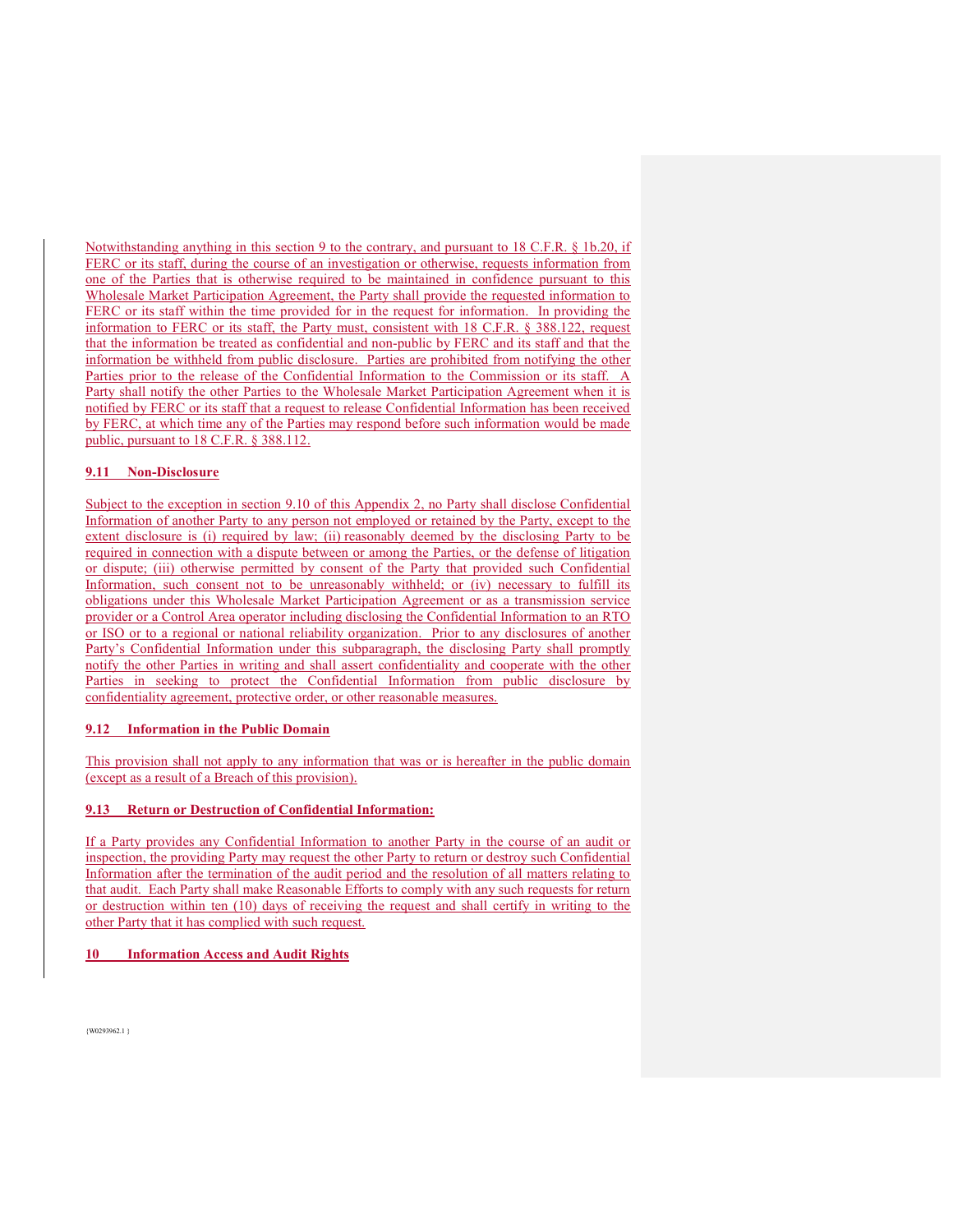## **10.1 Information Access:**

Consistent with Applicable Laws and Regulations, each Party shall make available such information and/or documents reasonably requested by another Party that are necessary to (i) verify the costs incurred by the other Party for which the requesting Party is responsible under this Appendix 2; and (ii) carry out obligations and responsibilities under this Appendix 2, provided that the Parties shall not use such information for purposes other than those set forth in this section 10.1 and to enforce their rights under this Appendix 2.

#### **10.2 Reporting of Non-Force Majeure Events:**

Each Party shall notify the other Parties when it becomes aware of its inability to comply with the provisions of this Appendix 2 for a reason other than an event of Force Majeure as defined in section 5.4 of this Appendix 2. The Parties agree to cooperate with each other and provide necessary information regarding such inability to comply, including, but not limited to, the date, duration, reason for the inability to comply, and corrective actions taken or planned to be taken with respect to such inability to comply. Notwithstanding the foregoing, notification, cooperation, or information provided under this section shall not entitle the receiving Party to allege a cause of action for anticipatory breach of the Wholesale Market Participation Agreement.

#### **10.3 Audit Rights:**

Subject to the requirements of confidentiality under section 9 of this Appendix 2, each Party shall have the right, during normal business hours, and upon prior reasonable notice to the pertinent other Party, to audit at its own expense the other Party's accounts and records pertaining to such Party's performance and/or satisfaction of obligations arising under this Appendix 2. Any audit authorized by this section shall be performed at the offices where such accounts and records are maintained and shall be limited to those portions of such accounts and records that relate to obligations under this Appendix 2. Any request for audit shall be presented to the Party to be audited not later than twenty-four (24) months after the event as to which the audit is sought. Each Party shall preserve all records held by it for the duration of the audit period.

## **11 Disputes**

## **11.1 Submission:**

Any claim or dispute that any Party may have against another arising out of the Wholesale Market Participation Agreement may be submitted for resolution in accordance with the dispute resolution provisions of the Tariff.

## **11.2 Rights Under the Federal Power Act:**

Nothing in this section shall restrict the rights of any Party to file a complaint with FERC under relevant provisions of the Federal Power Act.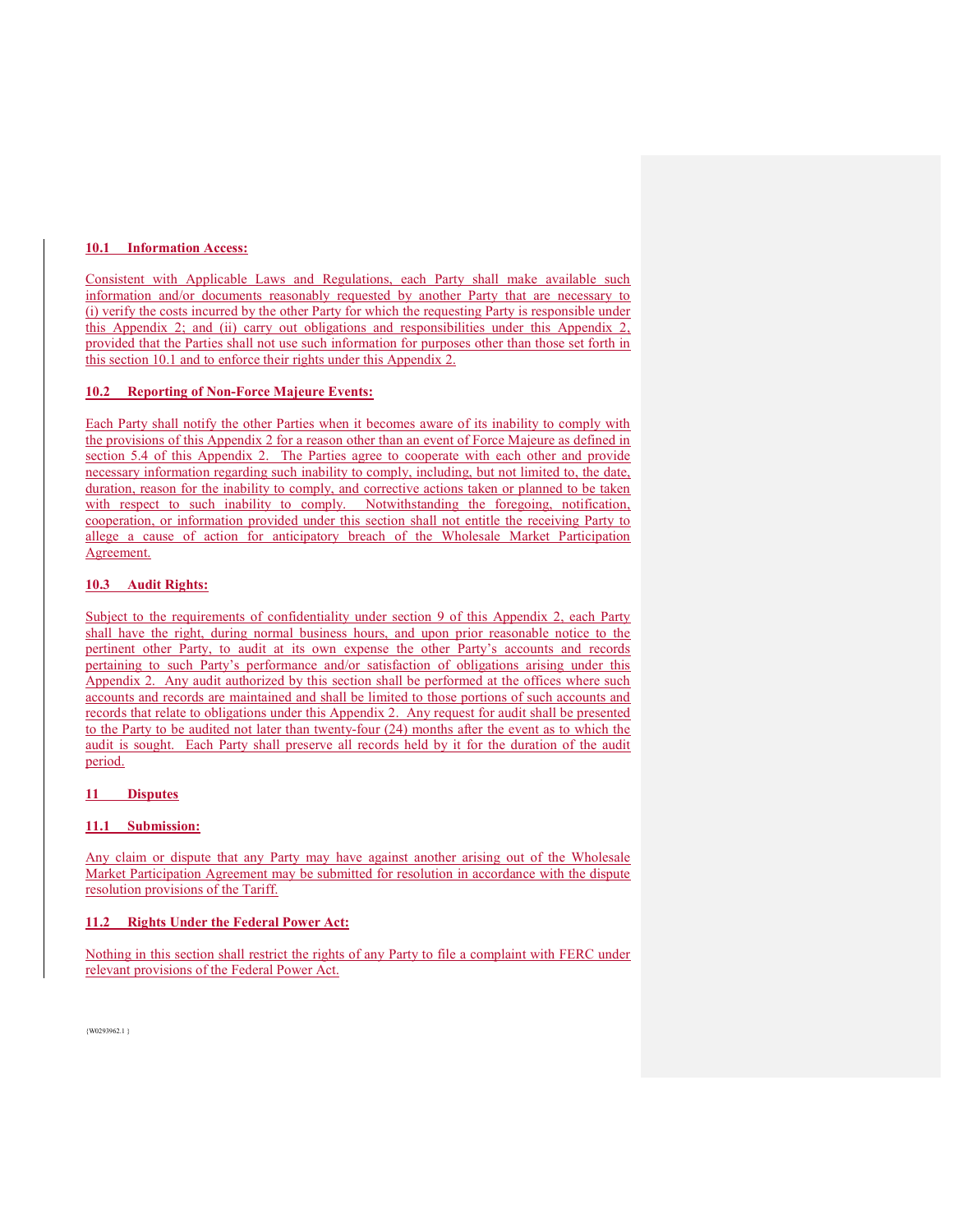## **11.3 Equitable Remedies:**

Nothing in this section shall prevent any Party from pursuing or seeking any equitable remedy available to it under Applicable Laws and Regulations.

#### **12 Notices**

## **12.1 General:**

Any notice, demand, or request required or permitted to be given by any Party to another, and any instrument required or permitted to be tendered or delivered by any Party in writing to another, shall be provided electronically or may be so given, tendered, or delivered by recognized national courier or by depositing the same with the United States Postal Service with postage prepaid for delivery by certified or registered mail addressed to the Party, or personally delivered to the Party, at the electronic or other address specified in the Wholesale Market Participation Agreement.

#### **12.2 Emergency Notices:**

Moreover, notwithstanding the foregoing, any notice hereunder concerning an Emergency Condition or other occurrence requiring prompt attention, or as necessary during day-to-day operations, may be made by telephone or in person, provided that such notice is confirmed in writing promptly thereafter. Notice in an Emergency Condition, or as necessary during day-today operations, shall be provided (i) if by Transmission Owner, to the shift supervisor at, as applicable, a Project Developer's Generating Facility; and (ii) if by Project Developer, to the shift supervisor at Transmission Owner's transmission control center.

#### **12.3 Operational Contacts:**

Each Party shall designate, and provide to each other Party, contact information concerning, a representative to be responsible for addressing and resolving operational issues as they arise during the term of the Wholesale Market Participation Agreement.

## **13 Miscellaneous**

## **13.1 Regulatory Filing:**

In the event that this Wholesale Market Participation Agreement contains any terms that deviate materially from the form included in the Tariff, Transmission Provider shall file the Wholesale Market Participation Agreement on behalf of itself and Transmission Owner with FERC as a service schedule under the Tariff within thirty (30) days after execution. Project Developer may request that any information so provided be subject to the confidentiality provisions of section 9 of this Appendix 2. Project Developer shall have the right, with respect to a Wholesale Market Participation Agreement tendered to it, to request (a) dispute resolution under Tariff, Part I, section 12, or consistent with Operating Agreement, Schedule 5; or (b) that Transmission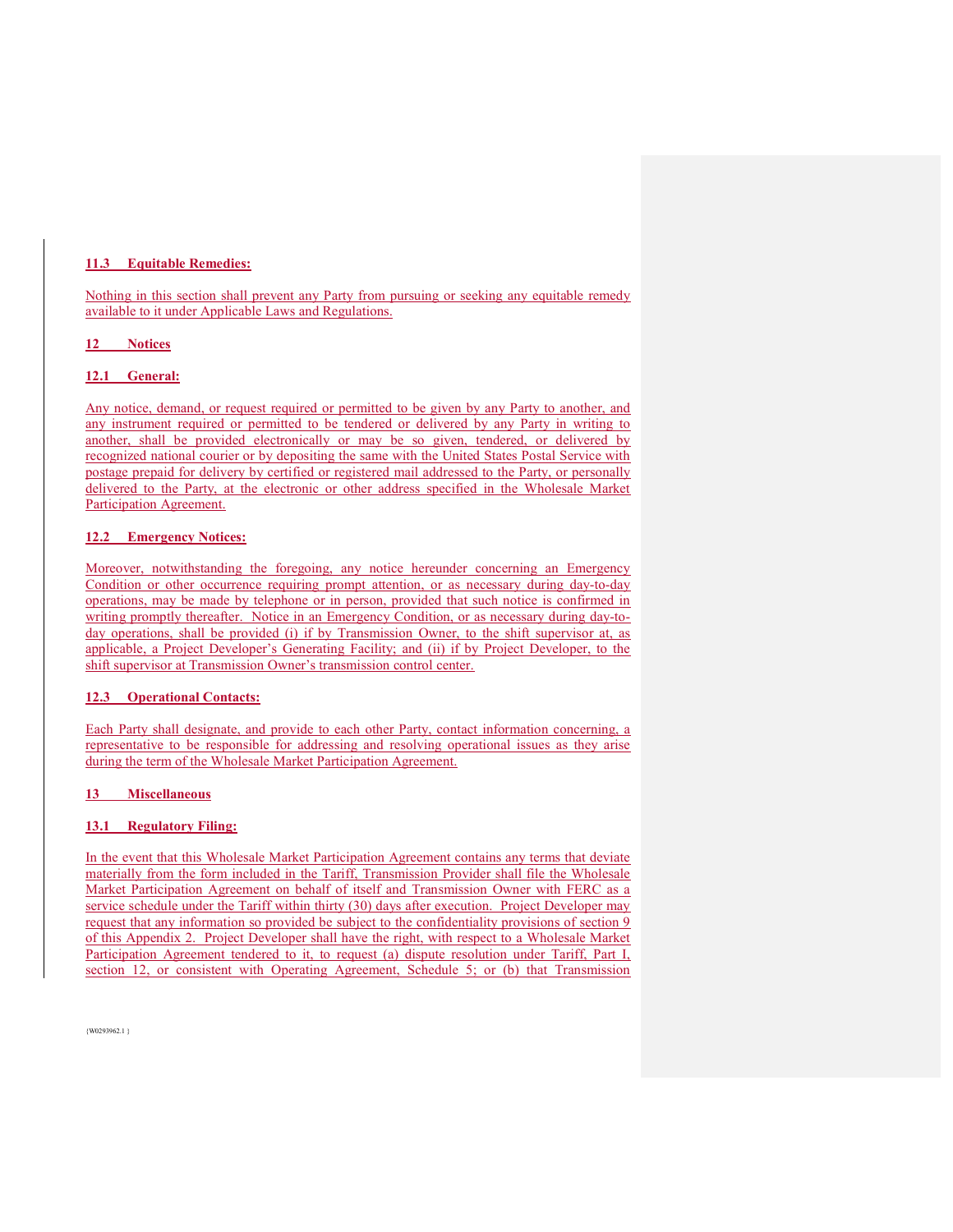Provider file the agreement unexecuted with the Commission. With the filing of any unexecuted Wholesale Market Participation Agreement, Transmission Provider may, in its discretion, propose to FERC a resolution of any or all of the issues in dispute between or among the Parties.

#### **13.2 Waiver:**

Any waiver at any time by a Party of its rights with respect to a Breach or Default under this Wholesale Market Participation Agreement, or with respect to any other matters arising in connection with this Appendix 2, shall not be deemed a waiver or continuing waiver with respect to any subsequent Breach or Default or other matter.

#### **13.3 Amendments and Rights Under the Federal Power Act:**

This Wholesale Market Participation Agreement may be amended or supplemented only by a written instrument duly executed by all Parties. An amendment to the Wholesale Market Participation Agreement shall become effective and a part of this Wholesale Market Participation Agreement upon satisfaction of all Applicable Laws and Regulations. If an amendment is desired, then, consistent with Tariff, Part IX, section 1, Transmission Provider shall tender an agreement to amend to Wholesale Market Participant for execution. No later than fifteen (15) Business Days after Transmission Provider tenders for execution the agreement, Wholesale Market Participant shall either: (i) execute the agreement; (ii) request in writing dispute resolution as allowed under Tariff, Part I, section 12, or consistent with Operating Agreement, Schedule 5; or (iii) request that Transmission Provider file the agreement unexecuted with the Commission. The agreement shall be deemed to be terminated and withdrawn if Wholesale Market Participant fails to comply with these requirements. Following tender of the agreement and no later than fifteen (15) Business Days after execution by Wholesale Market Participant, Transmission Owner shall either: (i) execute the agreement; (ii) request in writing dispute resolution as allowed under Tariff, Part I, section 12, or consistent with Operating Agreement, Schedule 5; or (iii) request that Transmission Provider file the agreement unexecuted with the Commission. Following execution by Transmission Owner, Transmission Provider shall either: (i) execute the agreement; (ii) request in writing dispute resolution as allowed under Tariff, Part I, section 12, or consistent with Operating Agreement, Schedule 5; or (iii) file the agreement unexecuted with the Commission. Transmission Provider also may file the agreement unexecuted with the Commission if Transmission Owner does not comply with the requirements above.

Notwithstanding the foregoing, nothing contained in this Wholesale Market Participation Agreement shall be construed as affecting in any way any of the rights of any Party with respect to changes in applicable rates or charges under section 205 of the Federal Power Act and/or FERC's rules and regulations thereunder, or any of the rights of any Party under section 206 of the Federal Power Act and/or FERC's rules and regulations thereunder. The terms and conditions of this Wholesale Market Participation Agreement and every appendix referred to therein shall be amended, as mutually agreed by the Parties, to comply with changes or alterations made necessary by a valid applicable order of any Governmental Authority having jurisdiction hereof.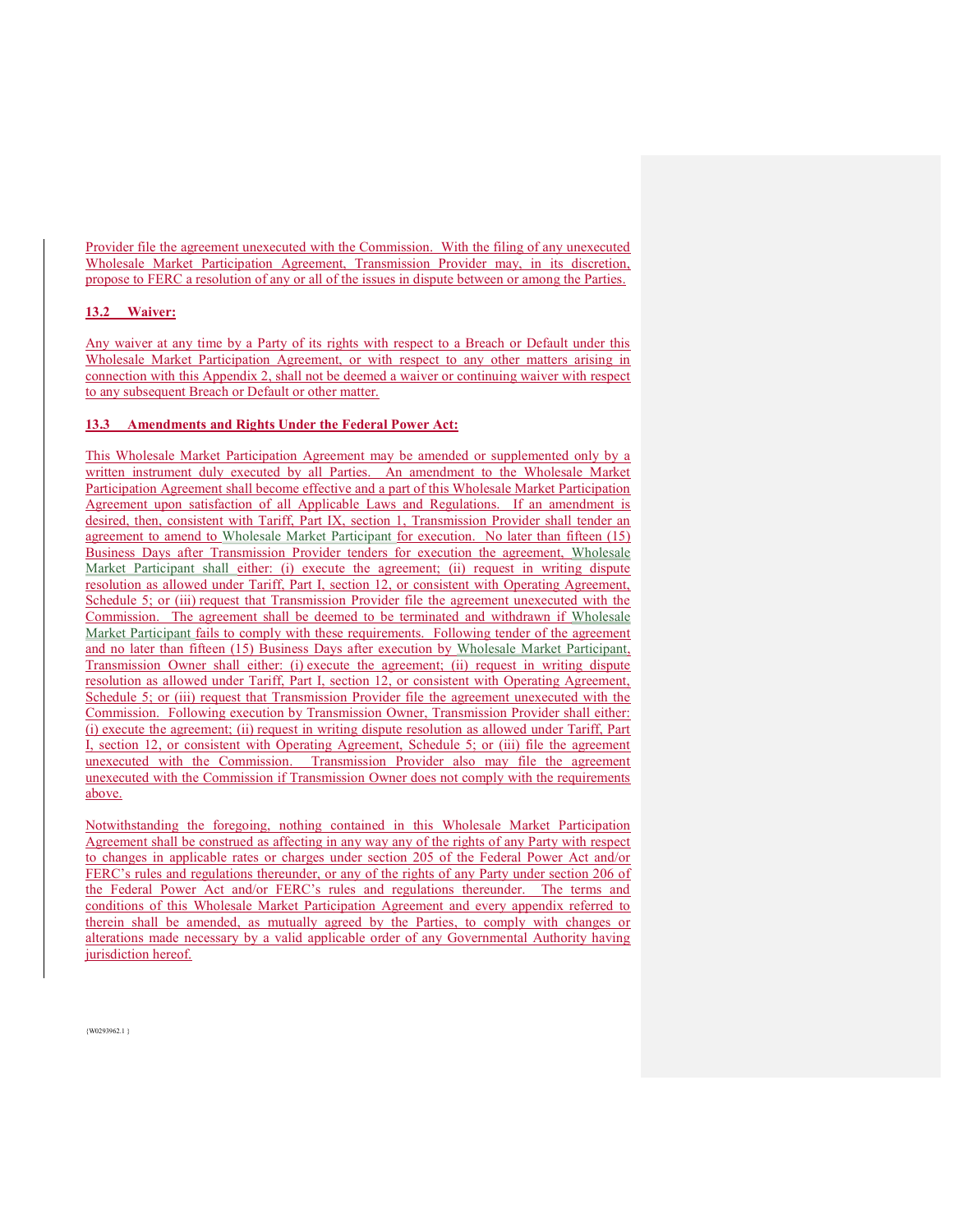#### **13.4 Binding Effect:**

This Wholesale Market Participation Agreement, including this Appendix 2, and the rights and obligations thereunder shall be binding upon, and shall inure to the benefit of, the successors and assigns of the Parties.

#### **13.5 Regulatory Requirements:**

Each Party's performance of any obligation under this Wholesale Market Participation Agreement for which such Party requires approval or authorization of any Governmental Authority shall be subject to its receipt of such required approval or authorization in the form and substance satisfactory to the receiving Party, or the Party making any required filings with, or providing notice to, such Governmental Authorities, and the expiration of any time period associated therewith. Each Party shall in good faith seek, and shall use Reasonable Efforts to obtain, such required authorizations or approvals as soon as reasonably practicable.

#### **14 Representations And Warranties**

#### **14.1 General:**

Each Interconnected Entity hereby represents, warrants, and covenants as follows with these representations, warranties, and covenants effective as to the Interconnected Entity during the time the Wholesale Market Participation Agreement is effective:

#### **14.1.1 Good Standing:**

Such Interconnected Entity is duly organized or formed, as applicable, validly existing, and in good standing under the laws of its State of organization or formation, and is in good standing under the laws of the respective State(s) in which it is incorporated and operates as stated in the Wholesale Market Participation Agreement.

#### **14.1.2 Authority:**

Such Interconnected Entity has the right, power, and authority to enter into the Wholesale Market Participation Agreement, to become a party hereto, and to perform its obligations hereunder. The Wholesale Market Participation Agreement is a legal, valid, and binding obligation of such Interconnected Entity, enforceable against such Interconnected Entity in accordance with its terms, except as the enforceability thereof may be limited by applicable bankruptcy, insolvency, reorganization, or other similar laws affecting creditors' rights generally and by general equitable principles (regardless of whether enforceability is sought in a proceeding in equity or at law).

#### **14.1.3 No Conflict:**

The execution, delivery, and performance of the Wholesale Market Participation Agreement does not violate or conflict with the organizational or formation documents, or bylaws or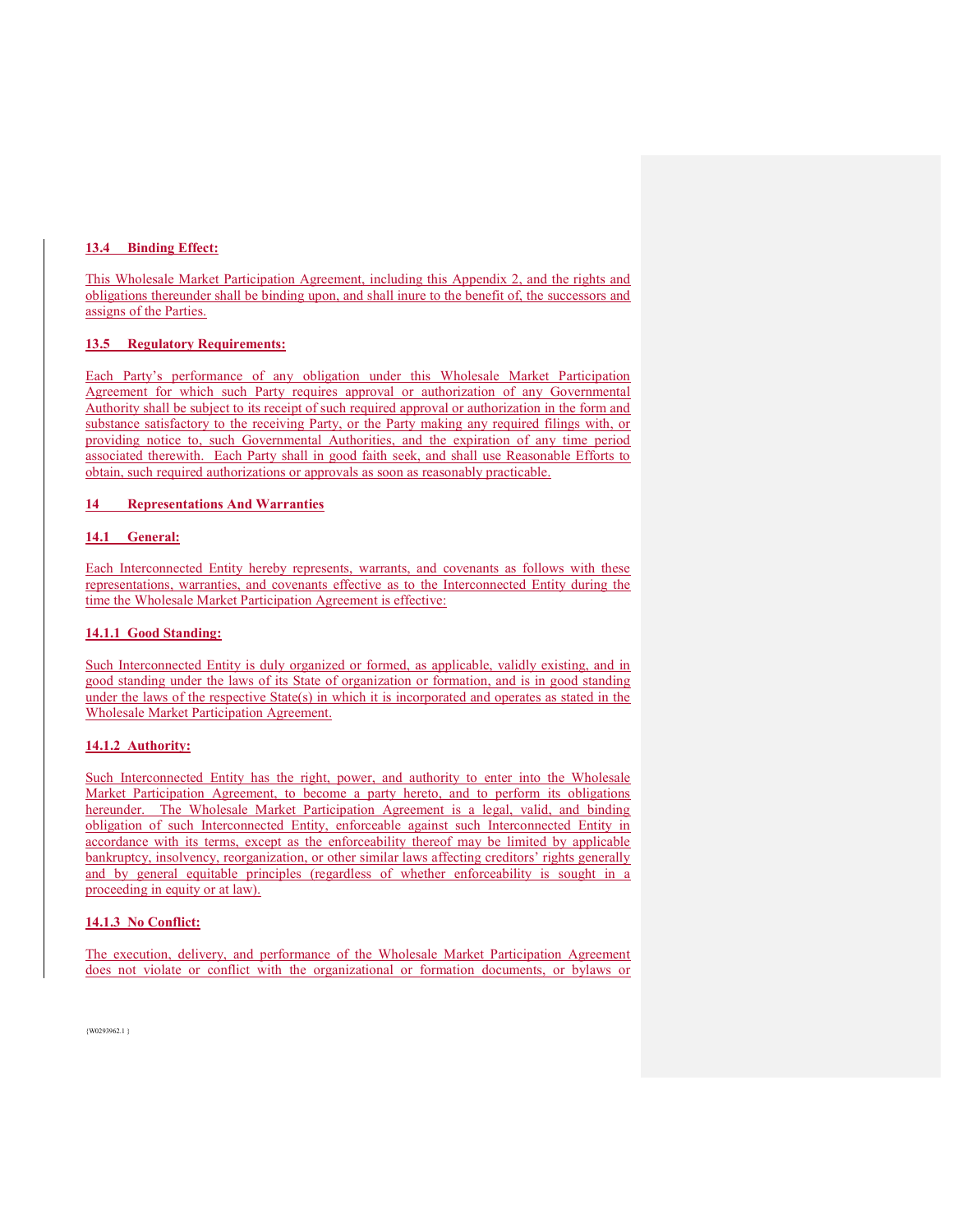operating agreement, of the Interconnected Entity, or with any judgment, license, permit, order, material agreement, or instrument applicable to or binding upon the Interconnected Entity or any of its assets.

# **14.1.4 Consent and Approval:**

Such Interconnected Entity has sought or obtained, or, in accordance with the Wholesale Market Participation Agreement will seek or obtain, each consent, approval, authorization, order, or acceptance by any Governmental Authority in connection with the execution, delivery, and performance of the Wholesale Market Participation Agreement and it will provide to any Governmental Authority notice of any actions under this Appendix 2 that are required by Applicable Laws and Regulations.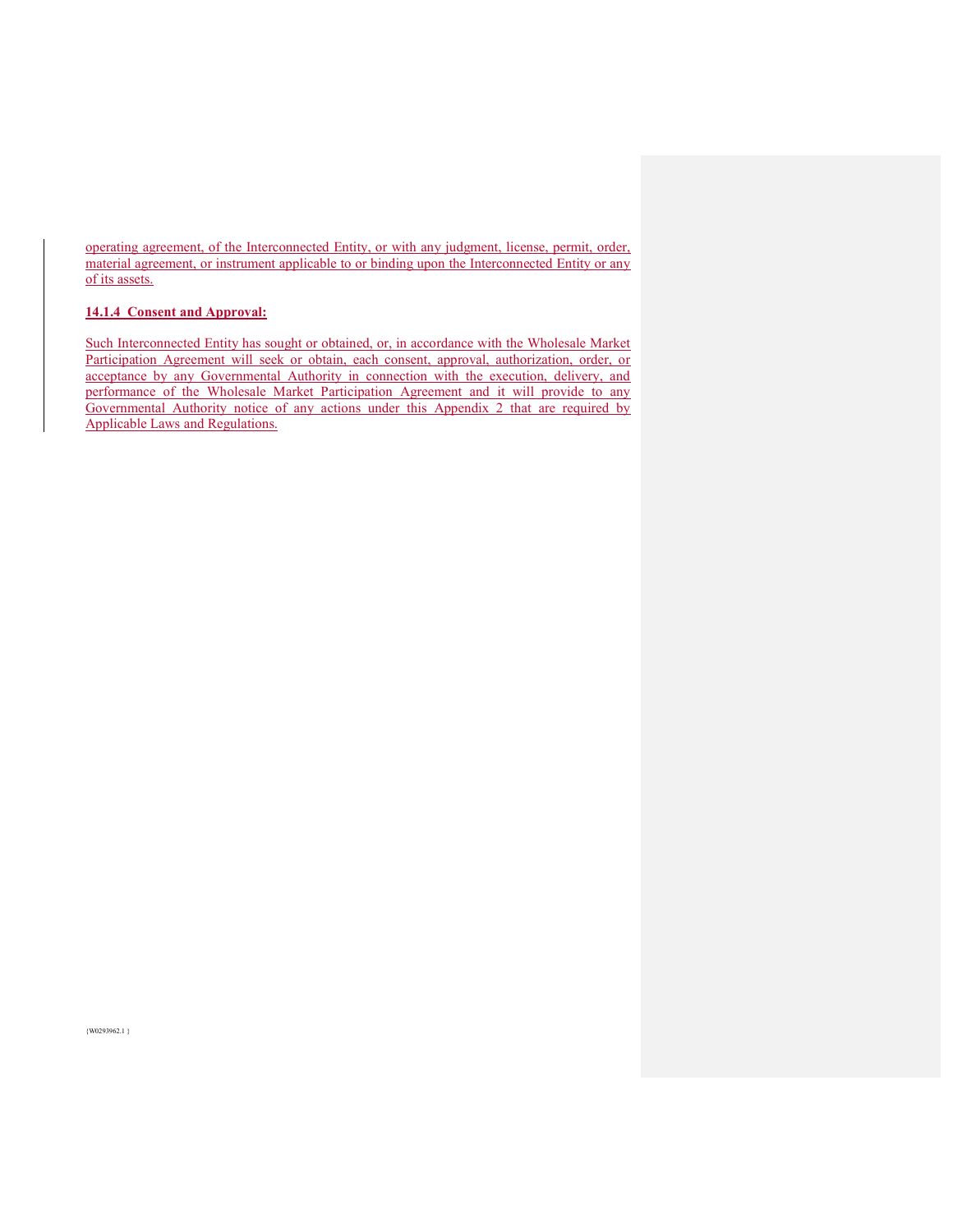# **SCHEDULE A**

# **SINGLE-LINE DIAGRAM**

# **SITE PLAN**

{W0293962.1 }

 $\overline{\phantom{a}}$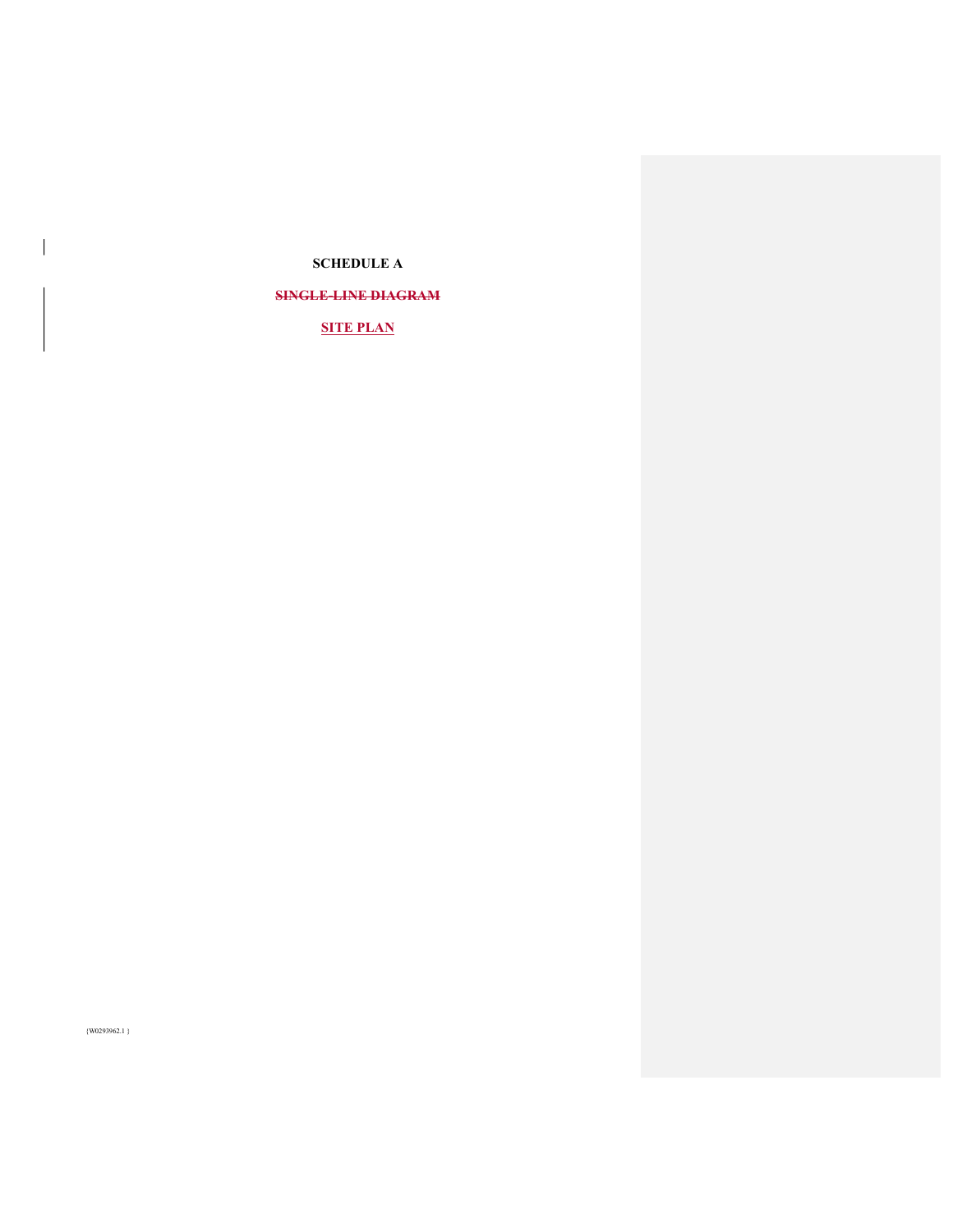# **SCHEDULE B**

# **SINGLE-LINE DIAGRAM**

{If Municipality/Cooperative: Make sure point of common coupling is designated in Single Line Diagram – {If Municipality/Cooperative: Make sure the point of common coupling is designated in the Single-Line Diagram *in addition to* the Point of Interconnection}.}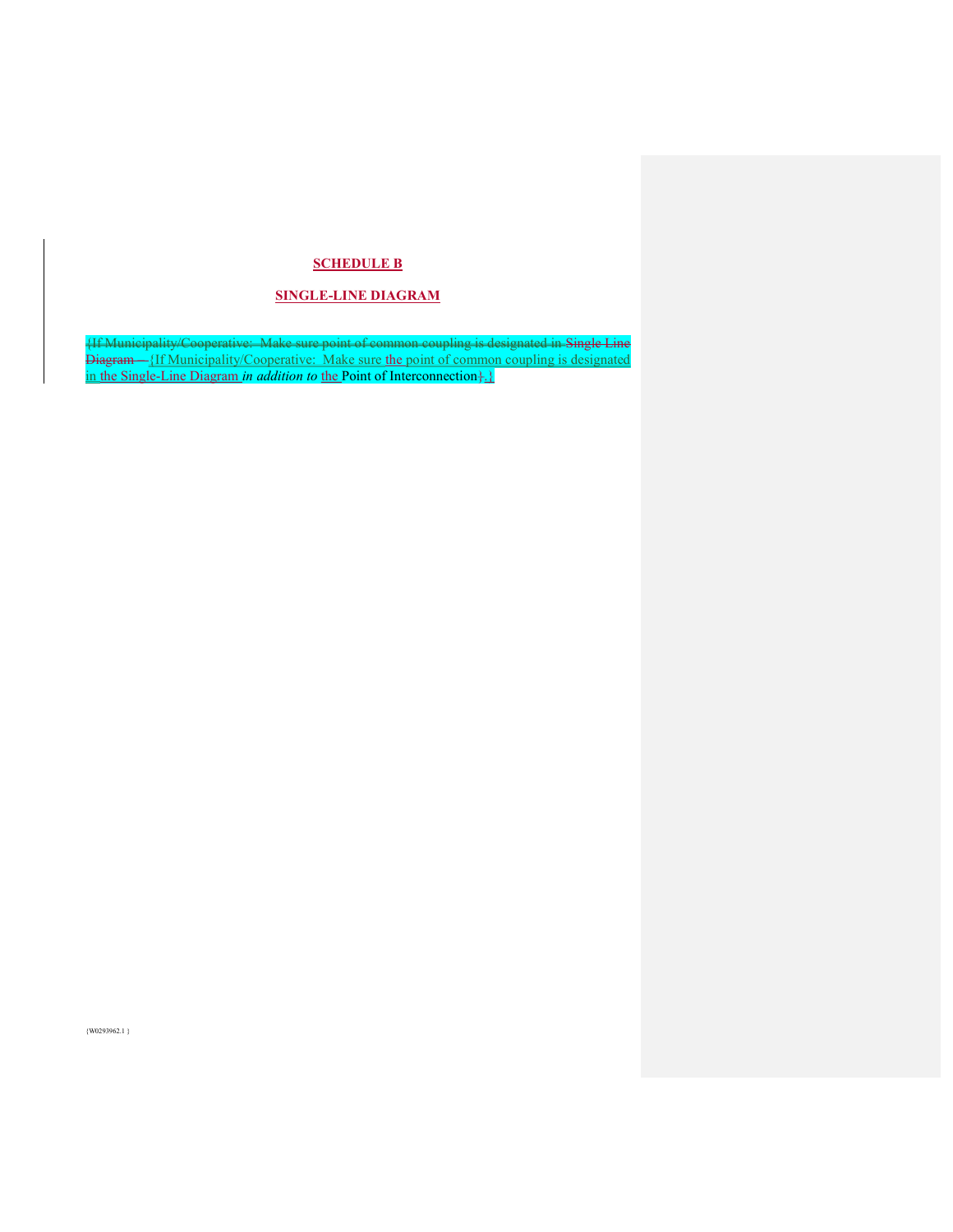# **SCHEDULE B**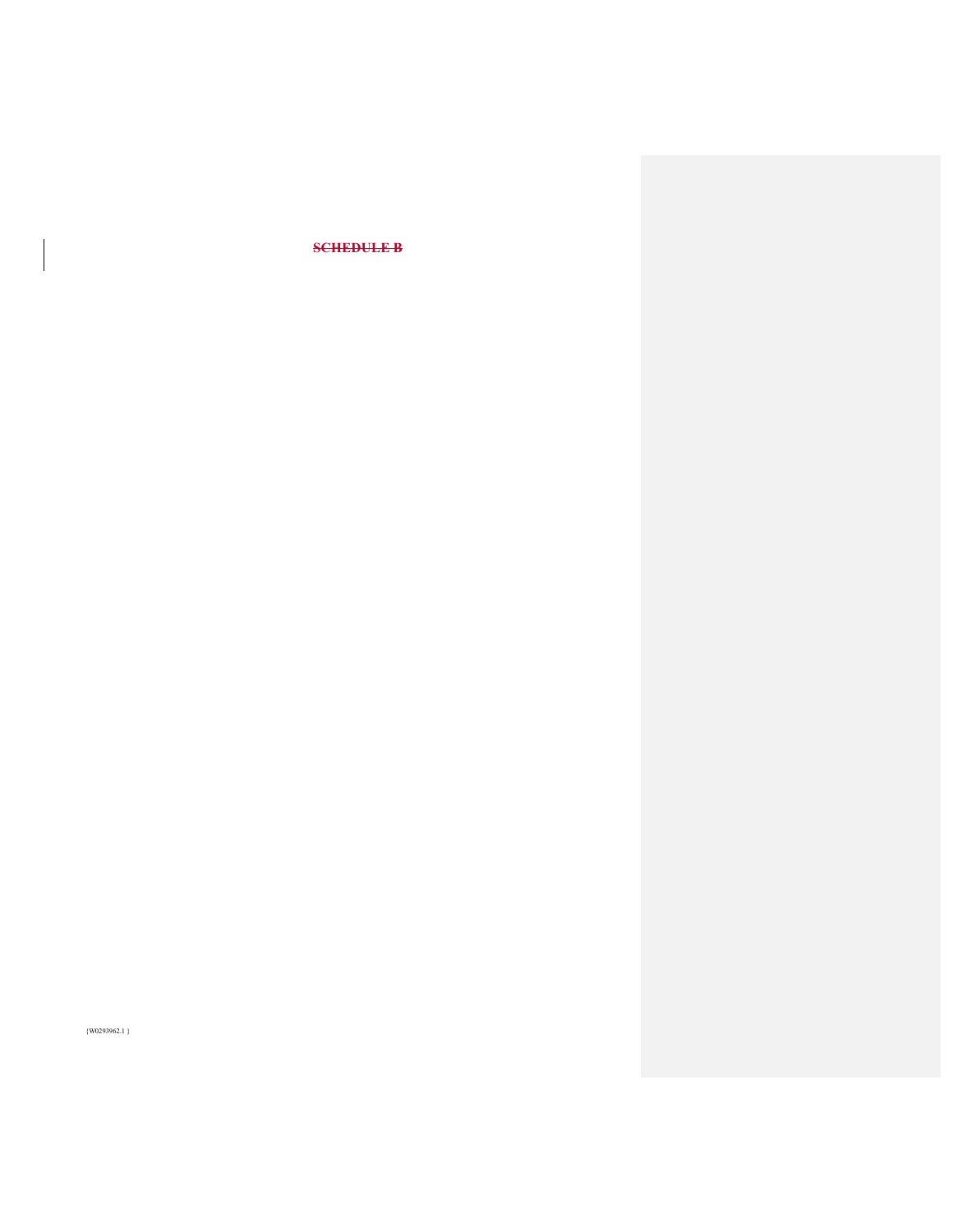# **SCHEDULE C**

#### **LIST OF METERING EQUIPMENT**

# {Include the following language if not required:}

Not Required.

{If Municipality/Cooperative: Make sure to account for the fact that metering may be installed at the point of common coupling. *For example*:

Wholesale Market Participant shall be responsible for the installation of metering and telemetry at the point of common coupling (as shown in Schedule AB) between the Wholesale Market Participant's Participant Generating Facility and the [insert name of Municipality/Cooperative] system as required by PJM Manuals M-01 and M14D. [Insert name of Municipality/Cooperative] and the Wholesale Market Participant will eollectively together determine meter ownership.

Wholesale Market Participant shall make its metering data at the point of common coupling available to [insert name of Municipality/Cooperative], or its affiliate, via telemetry for use by [insert name of Municipality/Cooperative] and Transmission Owner for balancing, settlementand audit purposes. Wholesale Market Participant may purchase and install its own backup metering.}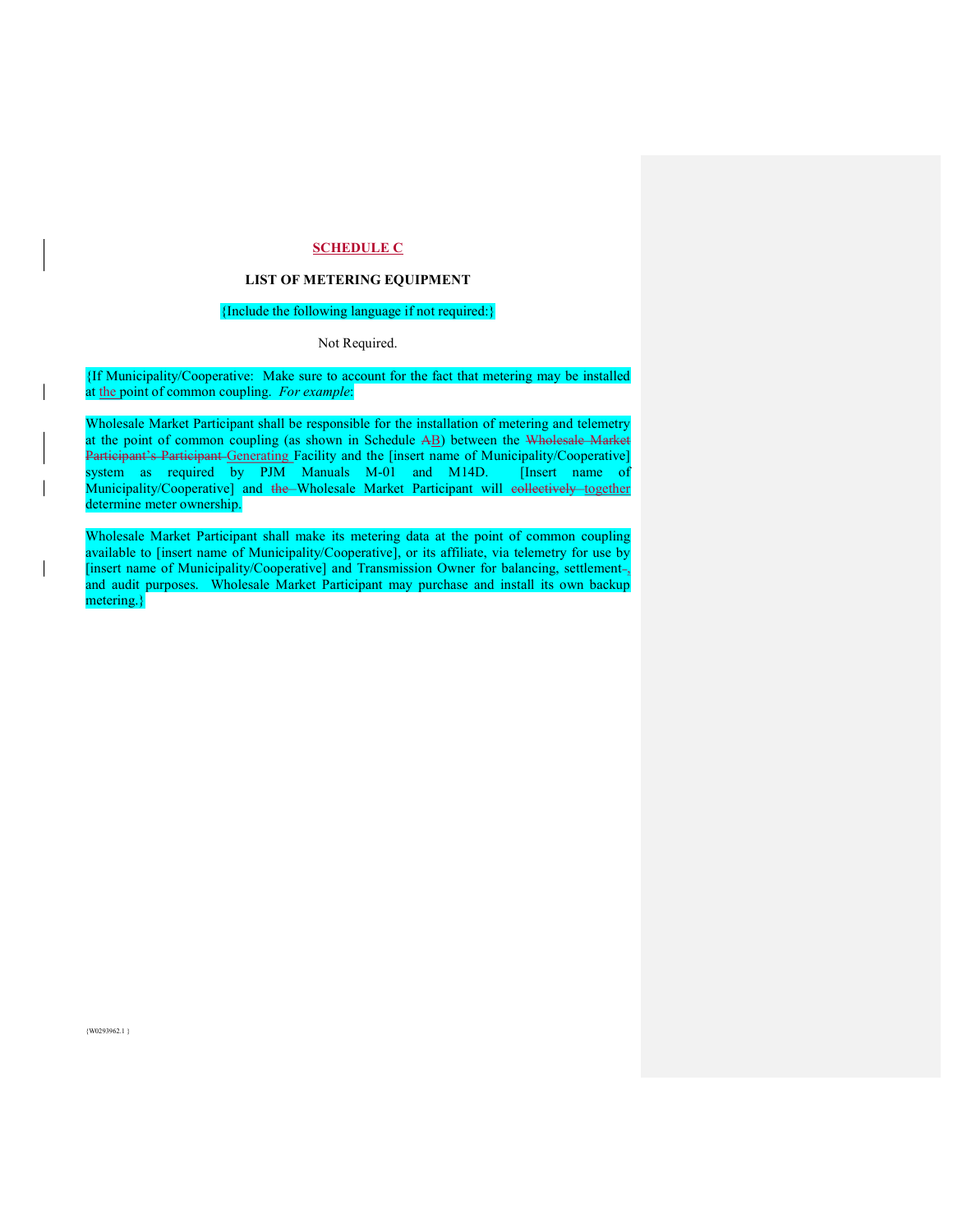# **SCHEDULE CD**

#### **LIST OF LOCAL/NETWORK UPGRADES**

# {Include the following language if not required:}

Not Required.

{Otherwise, list the Network Upgrades identified through the System Impact Studies, with Stand Alone Network Upgrades, if any, listed separately, and include the sentence below.

[List]

Construction of these Network Upgrades listed in Schedule D of this WMPA is subject to the terms and conditions of a separate facilities construction agreement between Wholesale Market **Participant and Transmission Owner.** 

 ${W0293962.1}$ 

 $\overline{\phantom{a}}$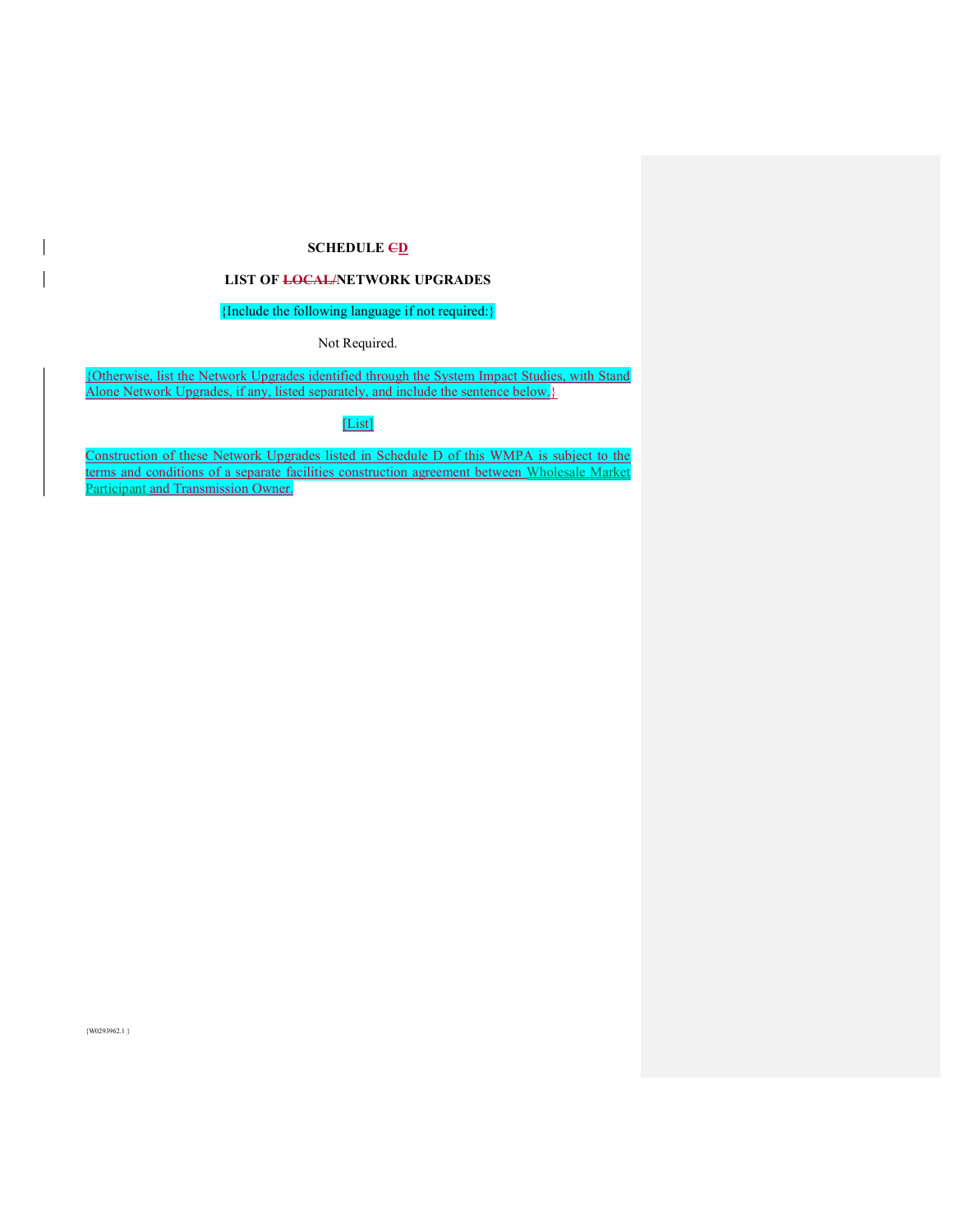# **SCHEDULE**  $\overline{P_{E}}$

# **APPLICABLE TECHNICAL REQUIREMENTS AND STANDARDS**

{Include the following language if not required:}

Not Required.

{W0293962.1 }

 $\overline{\phantom{a}}$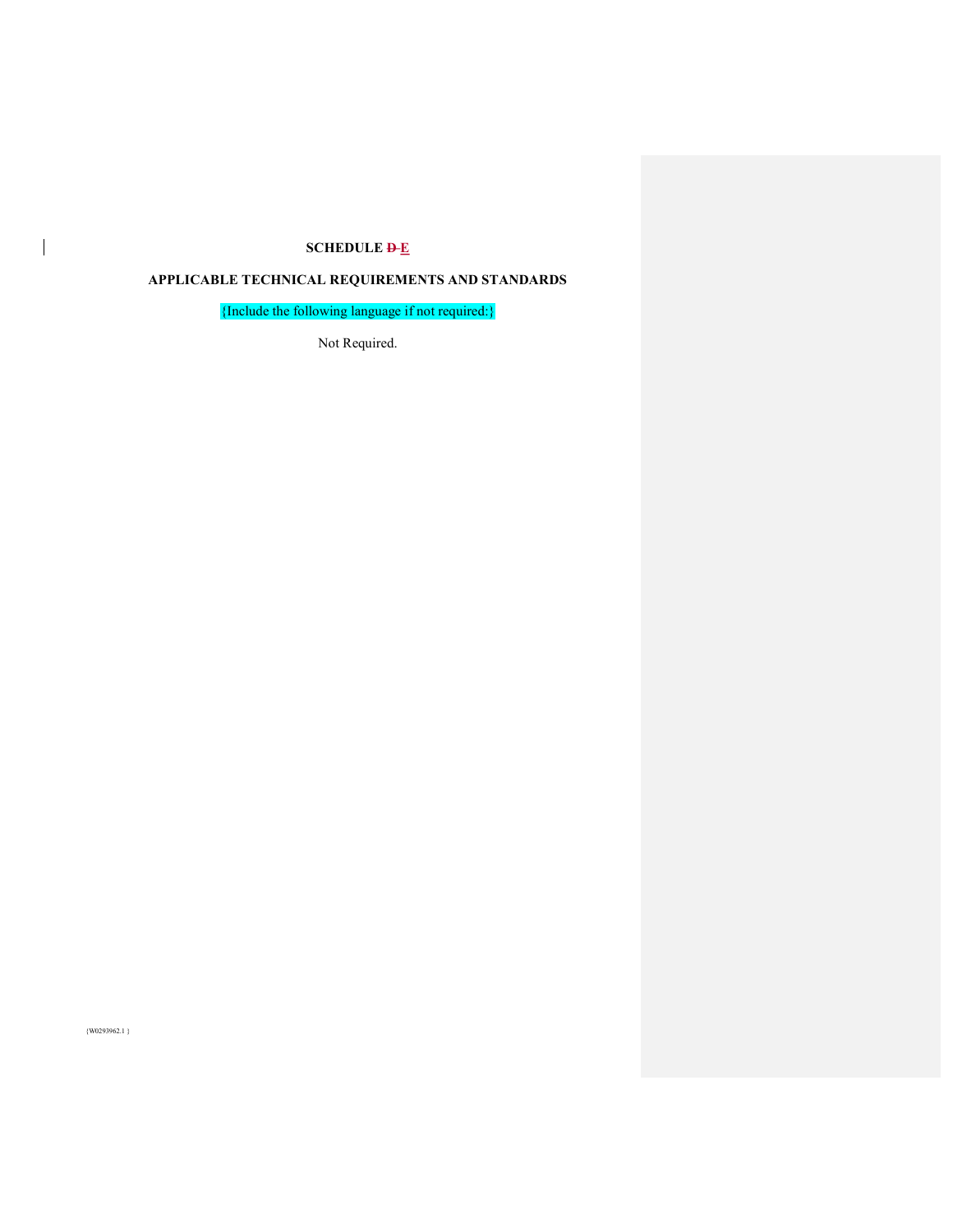#### **SCHEDULE E**

#### **WHOLESALE MARKET PARTICIPANT's AGREEMENT TO CONFORM WITH IRS SAFE HARBOR PROVISIONS FOR NON-TAXABLE STATUS**

#### {Include the appropriate language from the alternatives below:}

# {Include the following language if not required:}

Not Required.

#### [OR]

#### {Include {Otherwise, include the following language if applicable to Wholesale Market Participant: }: }

Except as otherwise provided in the Interconnection Agreement, as applicable, the following technical requirements and standards shall apply:

*{Instructions: If the relevant TO Applicable Technical Requirements and Standards are posted on the PJM website, use the following language:}* 

[Name of TO Standards] [version number (if known and applicable)] dated [insert effective date of the Standards] shall apply. The [Name of TO Standards] [version number (if known and applicable)] dated [insert effective date of the Standards] is available on the PJM website. To the extent that these Applicable Technical Requirements and Standards conflict with the terms and conditions of the Tariff or any other provision of this WMPA, the Tariff and/or this WMPA shall control.

*{Instructions. If the relevant TO Applicable Technical Requirements and Standards are not posted on the PJM website, use the following language:}*

[Name of TO Standards] [version number (if known and applicable)] dated [insert effective date of the Standards] shall apply. To the extent that these Applicable Technical Requirements and Standards conflict with the terms and conditions of the Tariff or any other provision of this WMPA, the Tariff and/or this WMPA shall control.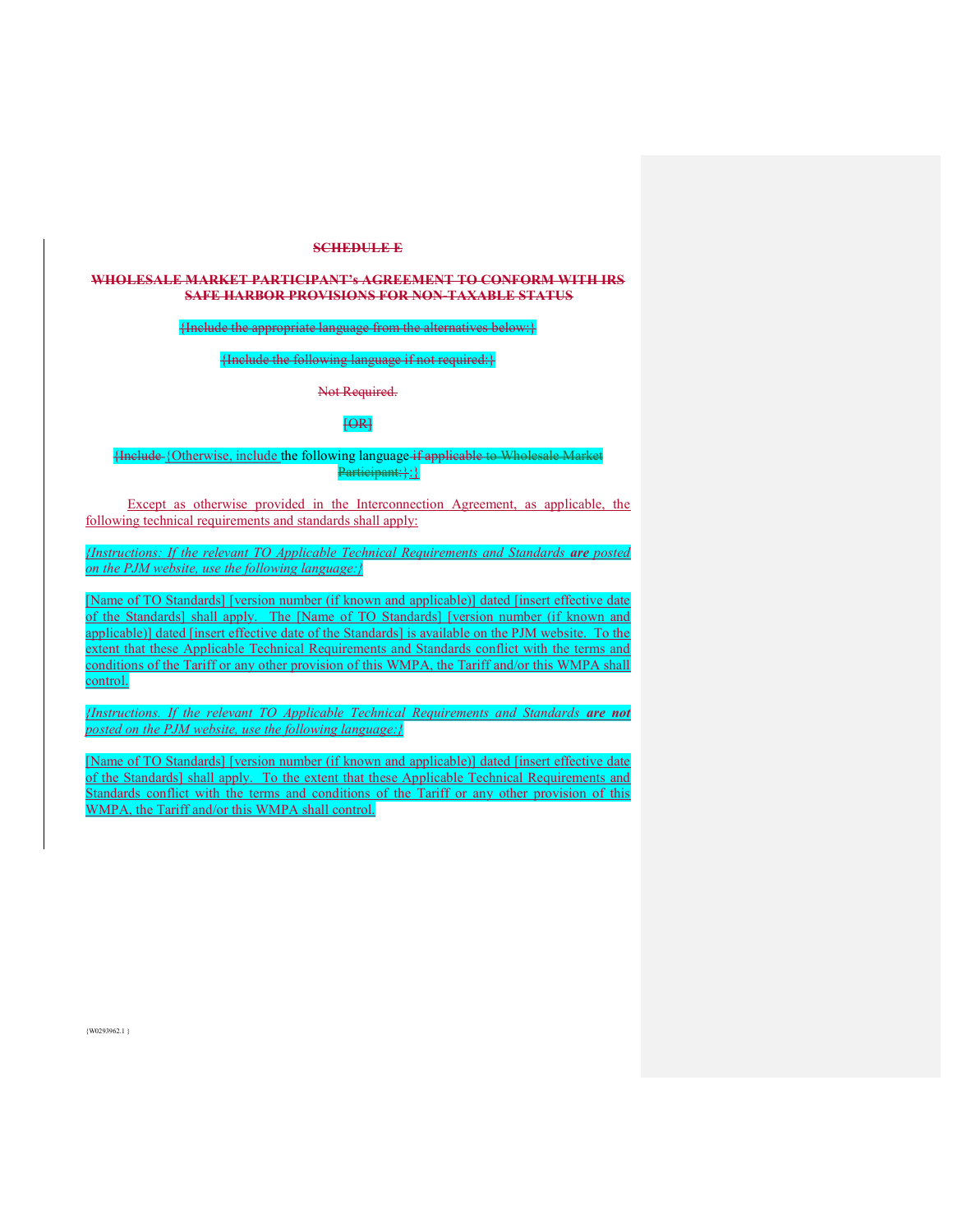As provided in Section 24.1 in Attachment O, Appendix 2 in Part VI of the Tariff and subject to the requirements thereof, Wholesale Market Participant represents that it meets all qualifications and requirements as set forth in Section 118(a) and 118(b) of the Internal Revenue Code of 1986, as amended and interpreted by Notice 2016-36, 2016-25 I.R.B. (6/20/2016) (the "IRS Notice"). Wholesale Market Participant agrees to conform with all requirements of the safe harbor provisions specified in the IRS Notice, as they may be amended, as required to confer nontaxable status on some or all of the transfer of property, including money, by Wholesale Market Participant to Transmission Owner with respect to the payment of the Costs of construction and installation of the Transmission Owner Interconnection Facilities specified in this WMPA. Nothing in Wholesale Market Participant's agreement pursuant to this Schedule E shall change the indemnification obligations under Section 24.2 in Attachment OAppendix 2 in Part VI of the Tariff.

#### **SCHEDULE F**

#### **SCHEDULE OF NON-STANDARD TERMS & CONDITIONS**

#### {Include the following language if not required:}

Not Required.

| Hf Municipality/Cooperative, including the following language:                                            |
|-----------------------------------------------------------------------------------------------------------|
| use of the distribution facilities<br>Nothing in this WMPA provides any rights with regard to the         |
| owned, operated, and maintained by [insert name of Municipality/Cooperative].                             |
| The Point of Interconnection (for the purpose of effectuating sales of energy into PJM's                  |
| wholesale markets) under this WMPA is physically located at a point where the                             |
| facilities are connected to facilities owned by finsert name of<br><del>ansmission Owner'</del>           |
| Iunicipality/Cooperative], to which Wholesale Market Participant's facilities                             |
| Therefore, the Parties acknowledge and agree that interconnection of<br>interconnected.<br><del>‡he</del> |
| sale Market Participant under this WMPA depends upon the physical availat<br>11010oure                    |
| Wholesale Market Participant's right to utilize, the [insert name                                         |
| Iunicipality/Cooperative] facilities and the interconnection of the [insert name of                       |
| Municipality/Cooperative] facilities with those of the Wholesale Market Participant and                   |
| ansmission Owner. Accordingly, the following shall apply:                                                 |
| Wholesale Market Participant shall obtain [insert name of Municipality/Cooperative                        |
| agreement allowing Wholesale Market Participant to utilize                                                |
| Municipality/Cooperative] facilities to transport energy<br>produced by the Wholesale                     |
| <del>Market Participant's Facility to the Point</del><br><del>shown on Schedule</del>                     |
| this WMPA.                                                                                                |
| Concurrent with<br>execution of this<br>Participant shall                                                 |
| copies of any and all agreements<br>ransmission Provider with                                             |
| grant to the Wholesale Market Dorticipant<br><u>aame of Municipality/Cooperative I</u><br>amppe to        |

rights as described in Section 2.1 of this Schedule F.

 $\{W0293962.1\}$